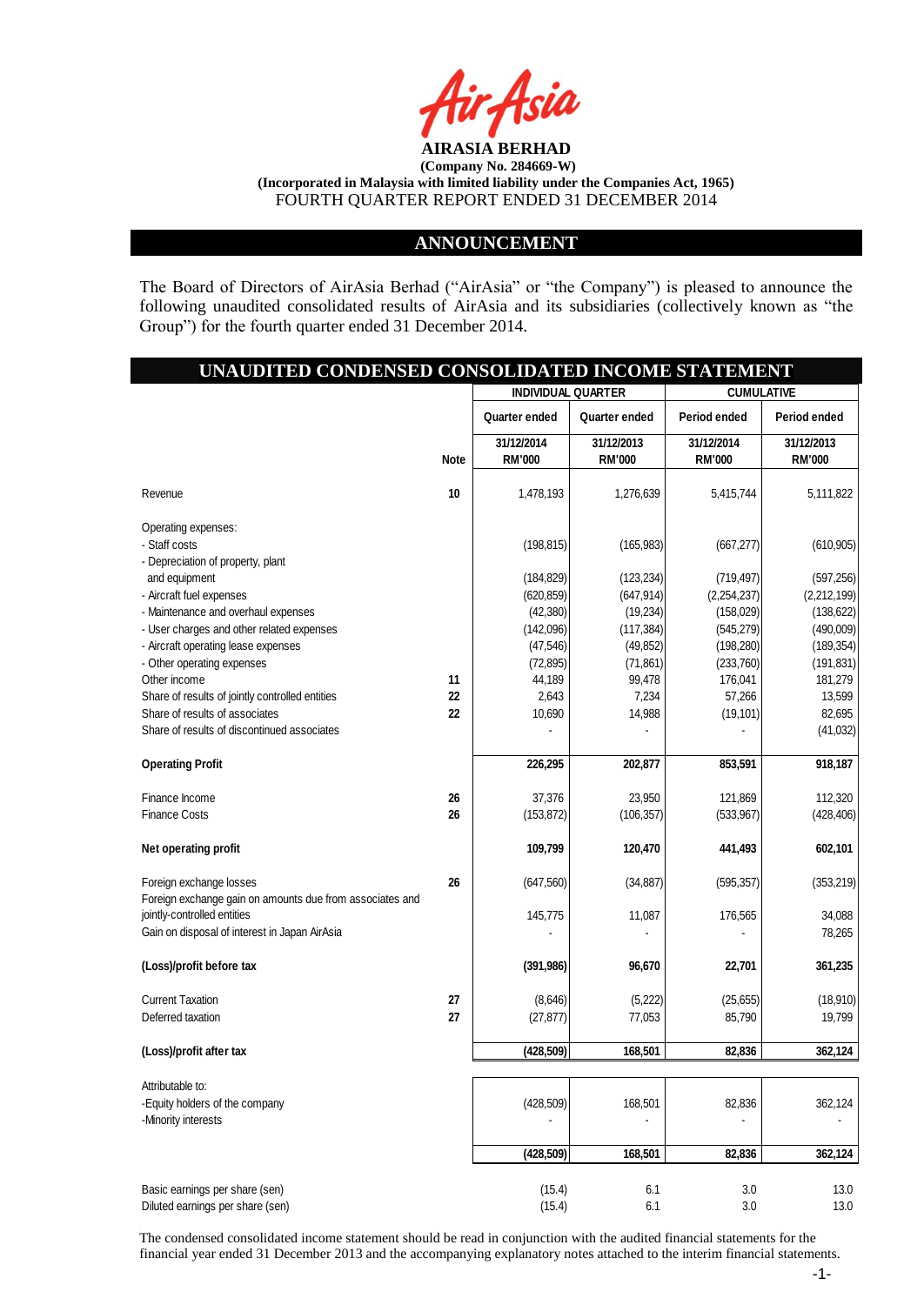ia

# **UNAUDITED CONDENSED CONSOLIDATED STATEMENT OF COMPREHENSIVE INCOME**

|                                                    |             | <b>INDIVIDUAL QUARTER</b>   |                             | <b>CUMULATIVE</b>           |                             |
|----------------------------------------------------|-------------|-----------------------------|-----------------------------|-----------------------------|-----------------------------|
|                                                    |             | Quarter ended               | <b>Quarter ended</b>        | Period ended                | Period ended                |
|                                                    | <b>Note</b> | 31/12/2014<br><b>RM'000</b> | 31/12/2013<br><b>RM'000</b> | 31/12/2014<br><b>RM'000</b> | 31/12/2013<br><b>RM'000</b> |
| (Loss)/profit for the period                       |             | (428, 509)                  | 168,501                     | 82,836                      | 362,124                     |
| Other comprehensive (loss)/income                  |             |                             |                             |                             |                             |
| Available-for-sale financial assets                |             | (104,750)                   | (48,456)                    | (174,473)                   | 265,788                     |
| Cash flow hedges                                   | 12          | (94, 692)                   | 59,845                      | (252,939)                   | 178,213                     |
| Foreign currency translation differences           |             | 9,891                       | 404                         | 9,891                       | 404                         |
| Total comprehensive (loss)/income                  |             |                             |                             |                             |                             |
| for the period                                     |             | (618,060)                   | 180,294                     | (334, 685)                  | 806,529                     |
| Total comprehensive (loss)/income attributable to: |             |                             |                             |                             |                             |
| Equity holders of the company<br>Minority Interest |             | (618,060)                   | 180,294                     | (334, 685)                  | 806,529                     |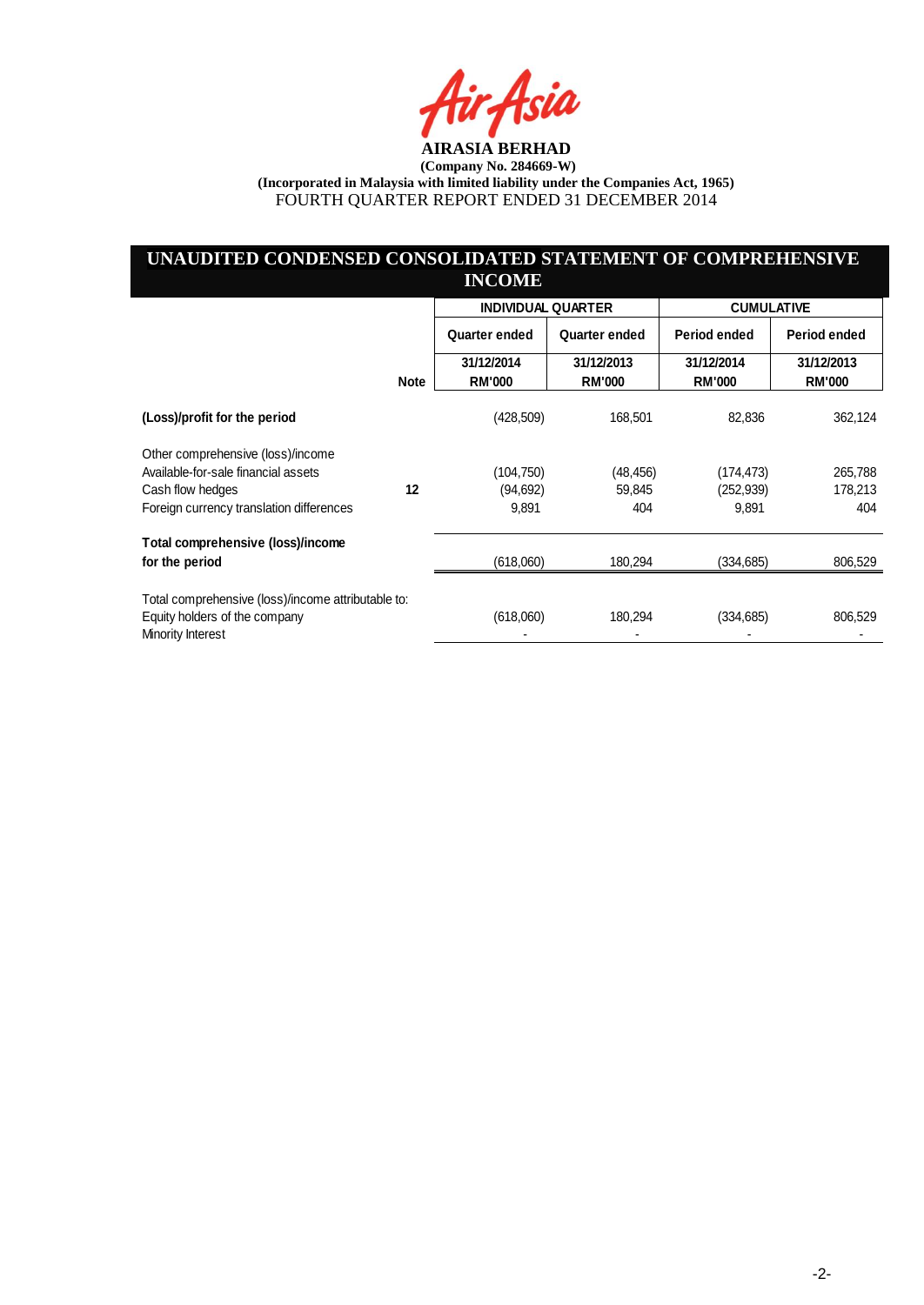io

| UNAUDITED CONDENSED CONSOLIDATED CASH FLOW STATEMENTS                                                    |                             |                                        |
|----------------------------------------------------------------------------------------------------------|-----------------------------|----------------------------------------|
|                                                                                                          | <b>PERIOD ENDED</b>         | <b>YEAR ENDED</b>                      |
|                                                                                                          | 31/12/2014<br><b>RM'000</b> | 31/12/2013<br><b>RM'000</b>            |
| <b>CASH FLOWS FROM OPERATING ACTIVITIES</b>                                                              |                             |                                        |
| Profit before taxation                                                                                   | 22,701                      | 361,235                                |
| Adjustments:                                                                                             |                             |                                        |
| Property, plant and equipment<br>- Depreciation                                                          | 719,497                     | 597,256                                |
| - Loss/(gain) on disposal                                                                                | 4,690                       | (3,036)                                |
| - Gain on fair value of interest in AirAsia Japan<br>Fair value gains on derivative financial intruments | (244, 585)                  | (78, 265)<br>(287, 266)                |
| Share of results of jointly-controlled entities                                                          | (57, 266)                   | (13,599)                               |
| Share of results of associates<br>Impairment on available-for-sale financial asset                       | 19,101<br>10,125            | (41, 663)<br>2,685                     |
| Net unrealised foreign exchange (gain)/loss                                                              | 650,066                     | 517,669                                |
| Impairment of receivables                                                                                | 24,853                      | 18,864                                 |
| Interest expense<br>Dividend income                                                                      | 533,967<br>(4,697)          | 428,406                                |
| Interest income                                                                                          | (121, 869)                  | (64, 208)                              |
| <b>Changes in working capital</b>                                                                        | 1,556,583                   | 1,438,078                              |
| Inventories                                                                                              | 11,368                      | (5,795)                                |
| Receivables and prepayments                                                                              | (52, 759)                   | (197, 217)                             |
| Trade and other payables<br>Intercompany balances                                                        | (51, 953)<br>(824, 011)     | 464,811<br>(369, 431)                  |
| Cash generated from operations                                                                           | 639,228                     | 1.330.446                              |
| Interest paid                                                                                            | (491, 406)                  | (411, 117)                             |
| Interest received                                                                                        | 63,166                      | 64,208                                 |
| Tax paid<br>Net cash from operating activities                                                           | (15, 234)<br>195,754        | (22, 399)<br>961,138                   |
| <b>CASH FLOWS FROM INVESTING ACTIVITIES</b>                                                              |                             |                                        |
| Property, plant and equipment                                                                            |                             |                                        |
| - Additions                                                                                              | (2,086,594)                 | (2, 117, 455)                          |
| - Proceeds from disposal<br>Investment in an associate                                                   | 119,359<br>(19, 579)        | 16,437<br>(55, 975)                    |
| Loan granted to associates                                                                               | (250, 032)                  | (145, 514)                             |
| Proceeds from disposal of available-for-sale financial asset<br>Dividend received                        | 44,584<br>4,697             |                                        |
| Loan repayments received from associates                                                                 |                             | 30,649                                 |
| Proceeds from disposal of associate                                                                      |                             | 78,265                                 |
| Deposit on aircraft purchase<br>Placement of restricted cash                                             | 142,073<br>$\blacksquare$   | (152, 483)<br>$\overline{\phantom{a}}$ |
| Net cash used in investing activities                                                                    | (2,045,492)                 | (2,346,076)                            |
| <b>CASH FLOWS FROM FINANCING FACILITIES</b>                                                              |                             |                                        |
| Proceeds from allotment of shares                                                                        | 2,064                       | 1.248                                  |
| Proceeds from borrowings<br>Dividend paid                                                                | 2,900,570<br>(111, 292)     | 2,424,972<br>(667, 214)                |
| Repayment of borrowings                                                                                  | (1,014,626)                 | (1,250,227)                            |
| Deposits pledged as securities<br>Net cash from / (used in) financing activities                         | (1,233)<br>1,775,483        | (928)<br>507,851                       |
|                                                                                                          |                             |                                        |
| <b>NET INCREASE FOR THE</b>                                                                              |                             |                                        |
| FINANCIAL PERIOD/YEAR<br><b>CASH AND CASH EQUIVALENTS AT BEGINNING</b>                                   | (74, 255)                   | (877,087)                              |
| OF THE FINANCIAL PERIOD                                                                                  | 1,366,019                   | 2,219,243                              |
| <b>CURRENCY TRANSLATION</b><br><b>DIFFERENCES</b>                                                        | 30,436                      | 23,863                                 |
| CASH AND CASH EQUIVALENTS AT END OF                                                                      |                             |                                        |
| <b>FINANCIAL PERIOD*</b>                                                                                 | 1,322,200                   | 1,366,019                              |
|                                                                                                          |                             |                                        |

\* Included within the balance at end of financial period is an amount RM817.8 million (31/12/13: RM171.5 million) of restriced cash.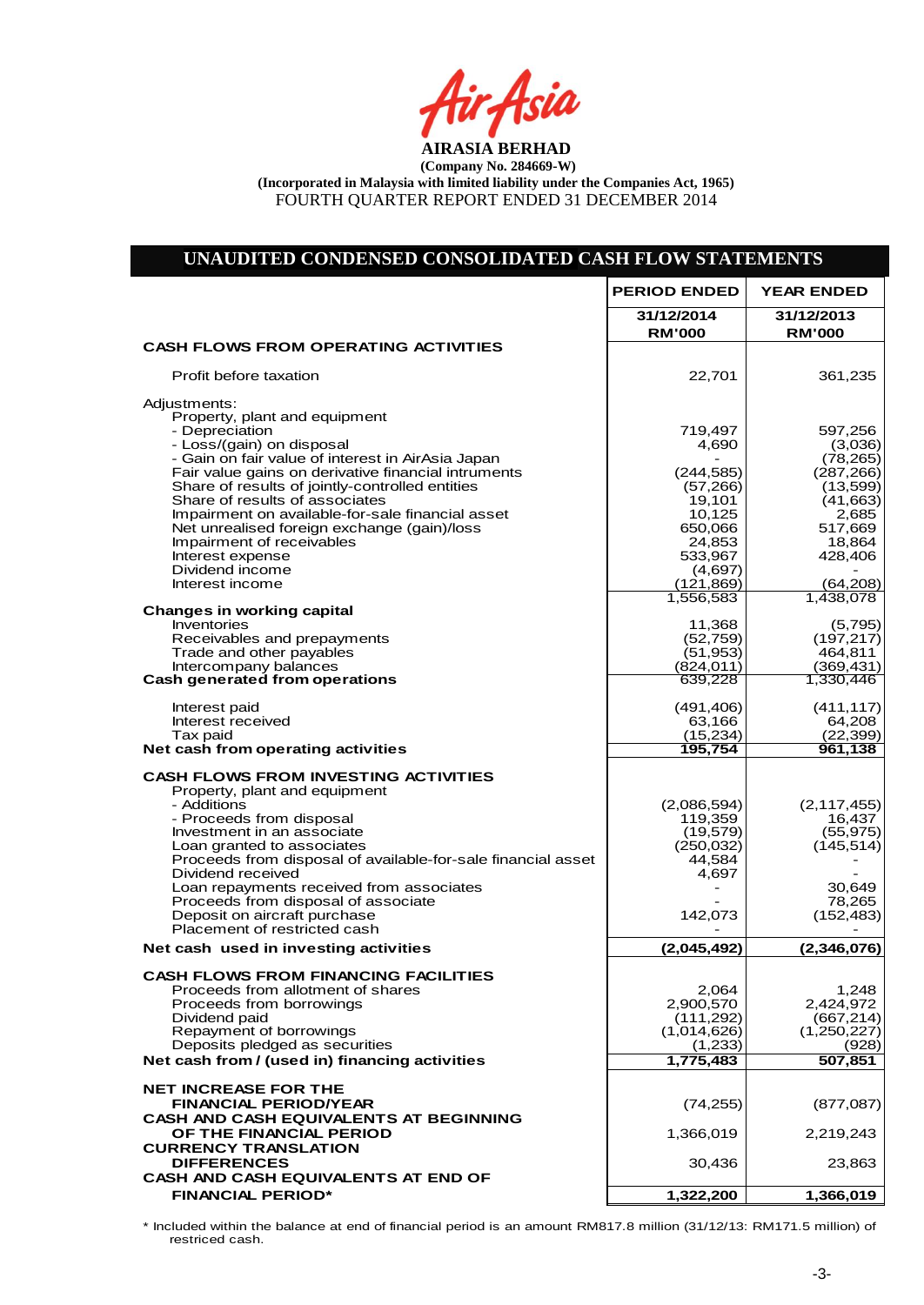ir Asia

# **UNAUDITED CONDENSED CONSOLIDATED STATEMENT OF FINANCIAL POSITION**

|                                                                    |                         | <b>AS AT</b>                | <b>AS AT</b>                |
|--------------------------------------------------------------------|-------------------------|-----------------------------|-----------------------------|
|                                                                    |                         |                             |                             |
|                                                                    |                         | 31/12/2014<br><b>RM'000</b> | 31/12/2013<br><b>RM'000</b> |
|                                                                    | <b>Note</b>             |                             |                             |
| <b>NON CURRENT ASSETS</b>                                          |                         |                             |                             |
| Property, plant and equipment<br>Investment in associates          | 14<br>22                | 12,535,874<br>230,261       | 11,292,826<br>260,483       |
| Investment in a jointly controlled entity                          | 22                      | 191,620                     | 134,354                     |
| <b>AFS Financial Assets</b>                                        |                         | 384,790                     | 571,895                     |
| Goodwill                                                           |                         | 7,334                       | 7,334                       |
| Deferred tax assets                                                |                         | 466,968                     | 381,195                     |
| Receivables and prepayments                                        |                         | 1,132,504                   | 847,573                     |
| Deposit on aircraft purchase                                       |                         | 500,321                     | 642,394                     |
| Amounts due from an associate                                      |                         | 2,301,521                   | 559,190                     |
| <b>Derivative Financial Instruments</b>                            | 32                      | 382,945                     | 235,665                     |
|                                                                    |                         | 18,134,138                  | 14,932,909                  |
| <b>CURRENT ASSETS</b>                                              |                         |                             |                             |
| <b>Inventories</b>                                                 |                         | 18,152                      | 29,520                      |
| Receivables and prepayments                                        |                         | 523,904                     | 731,506                     |
| Amounts due from a jointly controlled entity                       |                         | 50,527                      | 33,703                      |
| Amount due from associates                                         |                         | 93,211                      | 738,735                     |
| Amount due from a related party                                    |                         |                             | 6,113                       |
| Deposits, bank and cash balances                                   |                         | 1,337,849                   | 1,380,435                   |
| Derivative Financial Instruments                                   | 32                      | 285,039                     | 3,173                       |
|                                                                    |                         | 2,308,682                   | 2,923,185                   |
| <b>CURRENT LIABILITIES</b>                                         |                         |                             |                             |
| Trade and other payables                                           |                         | 601,230                     | 744,998                     |
| Sales in advance                                                   |                         | 502,810                     | 661,590                     |
| <b>Derivative Financial Instruments</b><br>Amount due to associate | 32                      | 472,204                     | 29,545<br>467               |
| Amount due to a related party                                      |                         | 24,653                      | 15,145                      |
| <b>Borrowings</b>                                                  | 31                      | 2,274,928                   | 1,119,436                   |
| <b>Current tax liabilities</b>                                     |                         | 9,380                       | 1,074                       |
|                                                                    |                         | 3,885,205                   | 2,572,255                   |
| <b>NET CURRENT (LIABILITIES)/ASSETS</b>                            |                         | (1, 576, 523)               | 350,930                     |
|                                                                    |                         |                             |                             |
| <b>NON CURRENT LIABILITIES</b><br>Other payables and accruals      |                         | 1,214,060                   | 918,864                     |
| Amount due to an associate                                         |                         | 85,293                      | 60,859                      |
| Deferred tax liabilities                                           |                         | 58                          |                             |
| <b>Borrowings</b>                                                  | 31                      | 10,453,090                  | 9,051,416                   |
| Derivative Financial Instruments                                   | 32                      | 248,095                     | 251,768                     |
|                                                                    |                         |                             |                             |
|                                                                    |                         | 12,000,596                  | 10,282,907                  |
|                                                                    |                         |                             |                             |
|                                                                    |                         | 4,557,019                   | 5,000,932                   |
| <b>CAPITAL AND RESERVES</b>                                        | $\overline{\mathbf{r}}$ |                             |                             |
| Share capital                                                      |                         | 278,297                     | 278,106                     |
| <b>Share Premium</b><br>Foreign exchange reserve                   |                         | 1,230,941<br>10,746         | 1,229,068<br>855            |
| Retained earnings                                                  |                         | 2,898,035                   | 2,926,491                   |
| <b>Other Reserves</b>                                              |                         | 139,000                     | 566,412                     |
| Shareholders' funds                                                |                         | 4,557,019                   | 5,000,932                   |
| Net assets per share attributable to ordinary                      |                         |                             |                             |
| equity holders of the Company (RM)                                 |                         | 1.64                        | 1.80                        |
|                                                                    |                         |                             |                             |

The condensed consolidated statement of financial position should be read in conjunction with the audited financial statements for the financial year ended 31 December 2013 and the accompanying explanatory notes attached to the interim financial statements.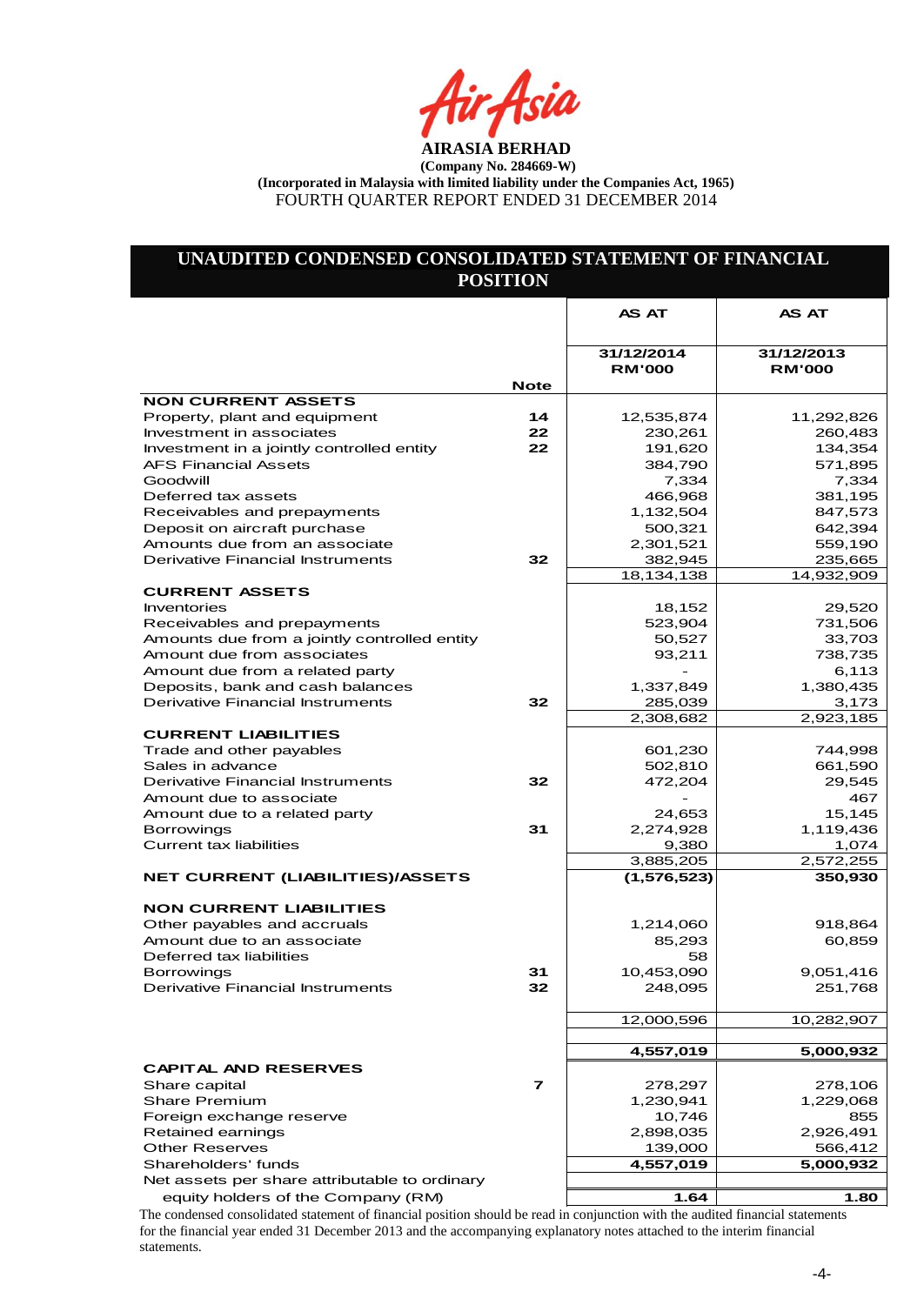sia

|                                                                                                    |                                                                   |                                                 |                                          |                                                                | UNAUDITED CONDENSED CONSOLIDATED STATEMENT OF CHANGES IN EQUITY |                                                |                                              |                               |                                                     |                                                |
|----------------------------------------------------------------------------------------------------|-------------------------------------------------------------------|-------------------------------------------------|------------------------------------------|----------------------------------------------------------------|-----------------------------------------------------------------|------------------------------------------------|----------------------------------------------|-------------------------------|-----------------------------------------------------|------------------------------------------------|
|                                                                                                    |                                                                   |                                                 |                                          |                                                                | Attributable to Equity Holders of the Company                   |                                                |                                              |                               |                                                     |                                                |
|                                                                                                    | <b>Issued and fully paid</b><br>ordinary shares<br>of RM0.10 each |                                                 |                                          |                                                                |                                                                 |                                                |                                              |                               |                                                     |                                                |
|                                                                                                    | <b>Number</b><br>of shares<br>000                                 | <b>Nominal</b><br><b>Value</b><br><b>RM'000</b> | <b>Share</b><br>Premium<br><b>RM'000</b> | Foreign<br><b>Exchange</b><br><b>Reserves</b><br><b>RM'000</b> | <b>Cash Flow</b><br>Hedge<br><b>Reserves</b><br><b>RM'000</b>   | <b>AFS</b><br><b>Reserves</b><br><b>RM'000</b> | Retained<br><b>Earnings</b><br><b>RM'000</b> | <b>Total</b><br><b>RM'000</b> | <b>Minority</b><br><b>Interest</b><br><b>RM'000</b> | <b>TOTAL</b><br><b>EQUITY</b><br><b>RM'000</b> |
| At 1 January 2014                                                                                  | 2,781,064                                                         | 278,106                                         | 1,229,068                                | 855                                                            | 80,065                                                          | 486,347                                        | 2,926,491                                    | 5,000,932                     |                                                     | 5,000,932                                      |
| Net Profit for the period                                                                          |                                                                   |                                                 |                                          |                                                                |                                                                 |                                                | 82,836                                       | 82,836                        |                                                     | 82,836                                         |
| Other comprehensive income                                                                         |                                                                   | $\overline{\phantom{0}}$                        |                                          | 9,891                                                          | (252, 939)                                                      | (174, 473)                                     |                                              | (417, 521)                    | $\overline{\phantom{a}}$                            | (417, 521)                                     |
| <b>Dividends</b>                                                                                   |                                                                   |                                                 |                                          |                                                                |                                                                 |                                                | (111, 292)                                   | (111, 292)                    | $\overline{a}$                                      | (111, 292)                                     |
| Issuance of ordinary shares<br>- Pursuant to the Employees'<br>Share Option Scheme ('ESOS')        | 1,910                                                             | 191                                             | 1,873                                    |                                                                |                                                                 |                                                |                                              | 2,064                         |                                                     | 2,064                                          |
| At 31 December 2014                                                                                | 2,782,974                                                         | 278,297                                         | 1,230,941                                | 10,746                                                         | (172, 874)                                                      | 311,874                                        | 2,898,035                                    | 4,557,019                     | $\overline{\phantom{a}}$                            | 4,557,019                                      |
| At 1 January 2013                                                                                  | 2,779,908                                                         | 277,991                                         | 1,227,935                                | 451                                                            | (98, 148)                                                       | 220,559                                        | 4,273,311                                    | 5,902,099                     | $\overline{\phantom{a}}$                            | 5,902,099                                      |
| Effects of adoption of MFRS 128                                                                    |                                                                   |                                                 |                                          |                                                                |                                                                 |                                                | (1,041,730)                                  | (1,041,730)                   | $\overline{\phantom{a}}$                            | (1,041,730)                                    |
| At 1 January 2013 (restated)                                                                       | 2,779,908                                                         | 277,991                                         | 1,227,935                                | 451                                                            | (98, 148)                                                       | 220,559                                        | 3,231,581                                    | 4,860,369                     | $\overline{\phantom{a}}$                            | 4,860,369                                      |
| Net profit for the financial year                                                                  |                                                                   | $\overline{\phantom{0}}$                        |                                          |                                                                |                                                                 |                                                | 362,124                                      | 362,124                       |                                                     | 362,124                                        |
| Other comprehensive income                                                                         |                                                                   | $\overline{\phantom{a}}$                        |                                          | 404                                                            | 178,213                                                         | 265,788                                        |                                              | 444,405                       |                                                     | 444,405                                        |
| <b>Dividends</b>                                                                                   |                                                                   |                                                 |                                          |                                                                |                                                                 |                                                | (667, 214)                                   | (667, 214)                    |                                                     | (667, 214)                                     |
| <b>Issuance of ordinary shares</b><br>- Pursuant to the Employees'<br>Share Option Scheme ('ESOS') | 1,156                                                             | 115                                             | 1,133                                    |                                                                |                                                                 |                                                |                                              | 1,248                         |                                                     | 1,248                                          |
| At 31 December 2013                                                                                | 2,781,064                                                         | 278,106                                         | 1,229,068                                | 855                                                            | 80,065                                                          | 486,347                                        | 2,926,491                                    | 5,000,932                     |                                                     | 5,000,932                                      |

The condensed consolidated statement of changes in equity should be read in conjunction with the audited financial statements for the financial year ended 31 December 2013 and the accompanying explanatory notes attached to the interim financial statements.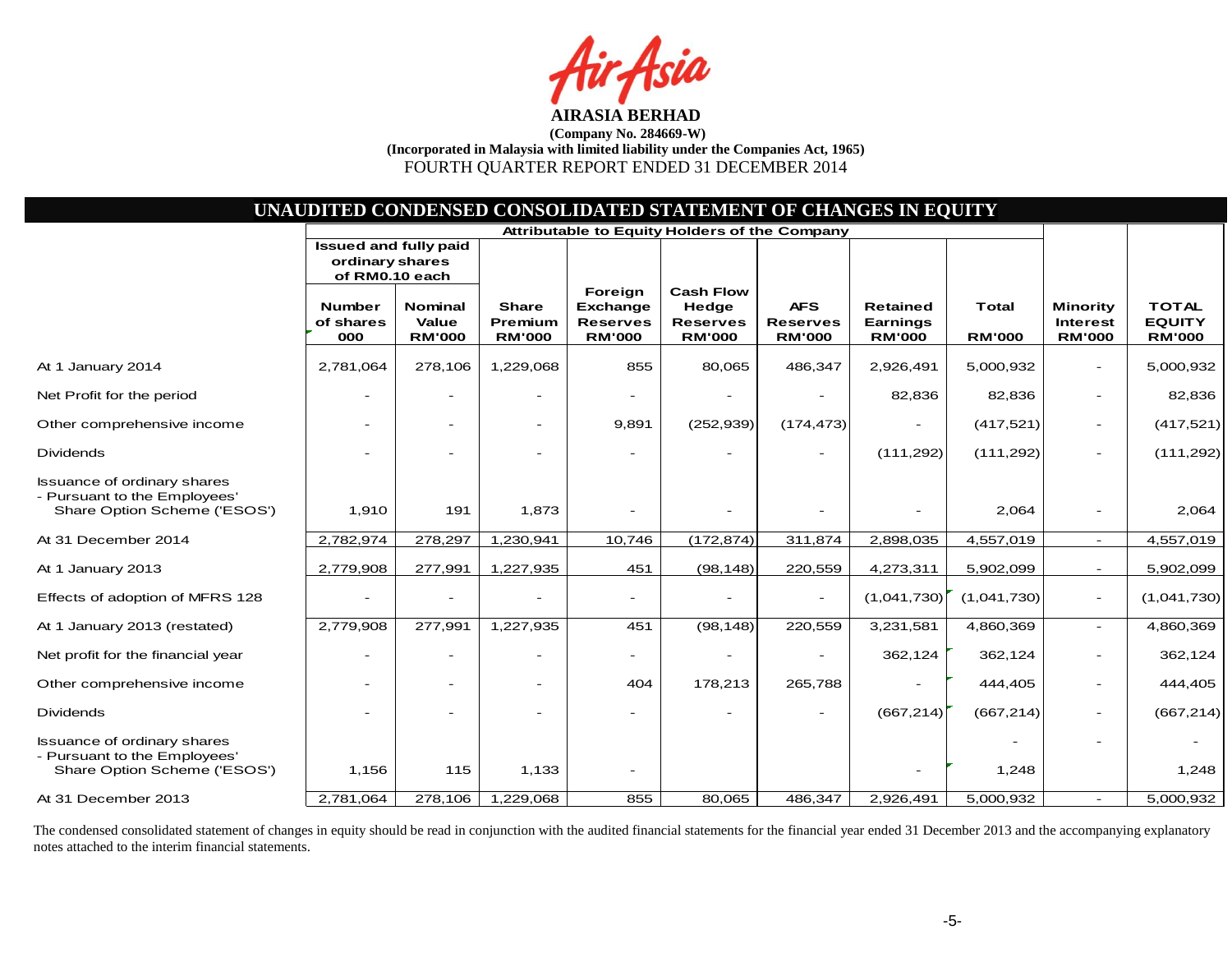

**KEY OPERATING STATISTICS – 31 DECEMBER 2014**

**Performance indicator for Malaysian operations for current quarter against the same quarter last year**

| <b>Quarter Ended: 31 December</b>  | Oct - Dec<br>2014 | Oct - Dec<br>2013 | <b>Change y-o-y</b> |
|------------------------------------|-------------------|-------------------|---------------------|
|                                    |                   |                   |                     |
| Passengers Carried                 | 5,903,457         | 5,912,541         | 0%                  |
| Capacity                           | 7,531,380         | 6,952,680         | 8%                  |
| Seat Load Factor                   | 78%               | 85%               | -7 ppt              |
| RPK (million)                      | 7,287             | 7,261             | 0%                  |
| ASK (million)                      | 9,269             | 8,577             | 8%                  |
| Average Fare (RM)                  | 171               | 151               | 13%                 |
| Ancillary Income Per Pax (RM)      | 47                | 36                | 31%                 |
| Unit Passenger Revenue (RM)        | 218               | 187               | 17%                 |
| Revenue / ASK (sen)                | 15.95             | 14.88             | 7%                  |
| Revenue / ASK (US cents)           | 4.71              | 4.39              | 7%                  |
| Cost / ASK (sen)                   | 13.51             | 12.52             | 8%                  |
| Cost / ASK (US cents)              | 3.98              | 3.69              | 8%                  |
| Cost / ASK-ex Fuel (sen)           | 6.81              | 5.75              | 18%                 |
| Cost / ASK-ex Fuel (US cents)      | 2.01              | 1.70              | 18%                 |
| Aircraft (end of period)           | 81                | 72                | 13%                 |
| Average Stage Length (km)          | 1,231             | 1,169             | 5%                  |
| Number of Flights                  | 41,841            | 38,626            | 8%                  |
| <b>Fuel Consumed (Barrels)</b>     | 1,529,360         | 1,354,239         | 13%                 |
| Average Fuel Price (US\$ / Barrel) | 120               | 125               | $-4%$               |

*Exchange Rate: RM:USD – 3.3894 - prior year US cent figures are restated at the current period average exchange rate*

| Definition and calculation methodology |                                                                |
|----------------------------------------|----------------------------------------------------------------|
| ASK (Available Seat Kilometres)        | Total available seats multiplied by the distance flown.        |
| RPK (Revenue Passenger Kilometres)     | Number of passengers carried multiplied by distance<br>flown   |
| Revenue/ASK                            | Total revenue divided by ASK                                   |
| Cost/ASK                               | Total expenses before operating profit divided by ASK          |
| Cost/ASK – ex fuel                     | Costs, as defined above, less fuel expenses, divided by<br>ASK |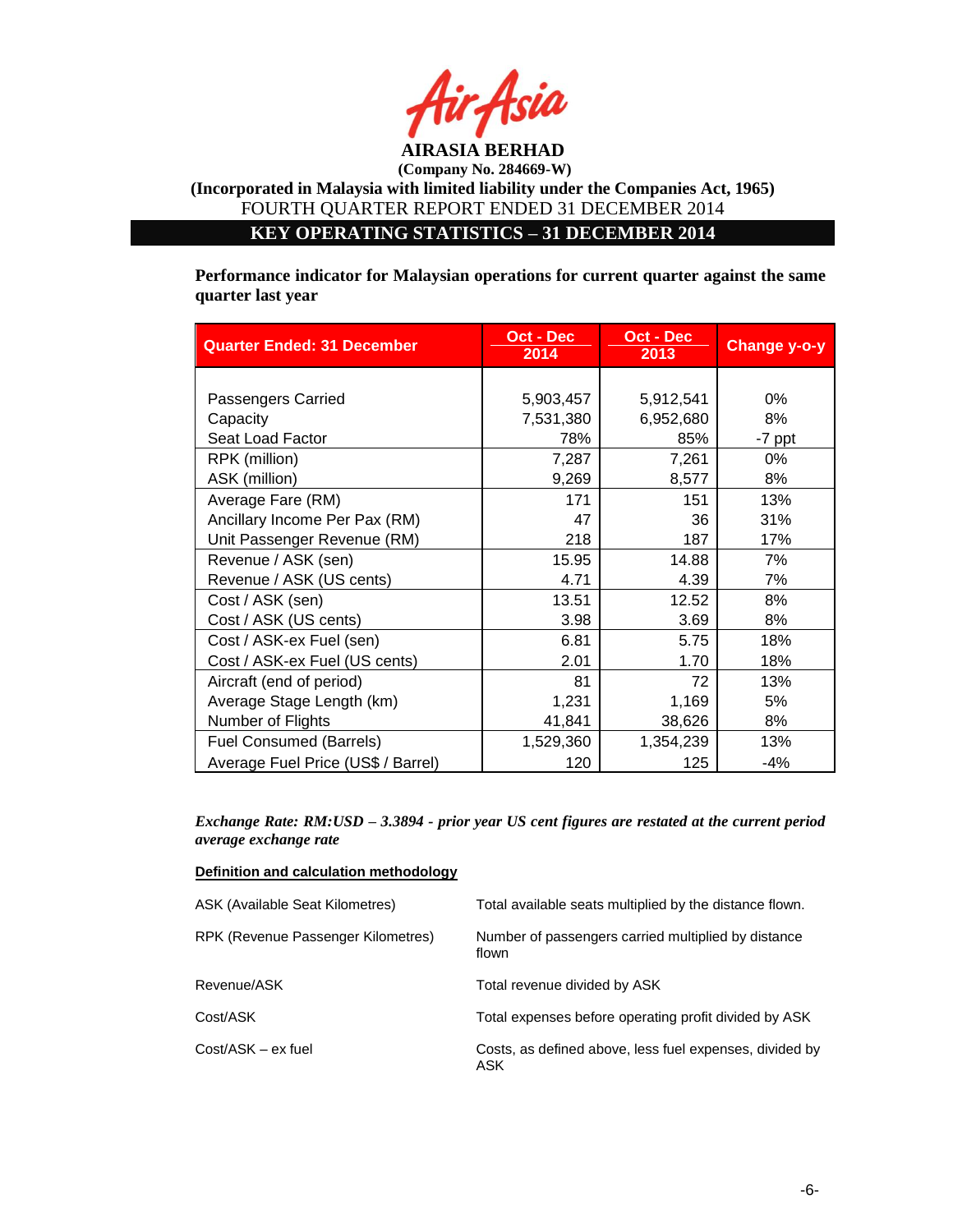

**(Incorporated in Malaysia with limited liability under the Companies Act, 1965)** FOURTH QUARTER REPORT ENDED 31 DECEMBER 2014

# **KEY OPERATING STATISTICS – 31 DECEMBER 2014**

**Performance indicator for Malaysian operations for current financial year against the previous financial year** 

| <b>Period Ended: 31 December</b>   |            | Jan - Dec 2014   Jan - Dec 2013 | Change y-o-y |
|------------------------------------|------------|---------------------------------|--------------|
|                                    |            |                                 |              |
| Passengers Carried                 | 22,138,796 | 21,853,036                      | $1\%$        |
| Capacity                           | 28,073,160 | 27,307,980                      | 3%           |
| Seat Load Factor                   | 79%        | 80%                             | $-1$ ppt     |
| RPK (million)                      | 27,273     | 26,607                          | 3%           |
| ASK (million)                      | 34,590     | 33,401                          | 4%           |
| Average Fare (RM)                  | 165        | 164                             | $1\%$        |
| Ancillary Income Per Pax (RM)      | 46         | 40                              | 15%          |
| Unit Passenger Revenue (RM)        | 211        | 204                             | 3%           |
| Revenue / ASK (sen)                | 15.66      | 15.30                           | 2%           |
| Revenue / ASK (US cents)           | 4.77       | 4.66                            | 2%           |
| Cost / ASK (sen)                   | 13.19      | 12.56                           | 5%           |
| Cost / ASK (US cents)              | 4.02       | 3.83                            | 5%           |
| Cost / ASK-ex Fuel (sen)           | 6.67       | 5.93                            | 12%          |
| Cost / ASK-ex Fuel (US cents)      | 2.03       | 1.81                            | 12%          |
| Aircraft (end of period)           | 81         | 72                              | 13%          |
| Average Stage Length (km)          | 1,217      | 1,144                           | 6%           |
| Number of Flights                  | 155,962    | 151,709                         | 3%           |
| <b>Fuel Consumed (Barrels)</b>     | 5,629,921  | 5,164,437                       | 9%           |
| Average Fuel Price (US\$ / Barrel) | 122        | 131                             | $-7%$        |

*Exchange Rate: RM:USD – 3.2813 - prior year US cents figures are restated at current exchange rate*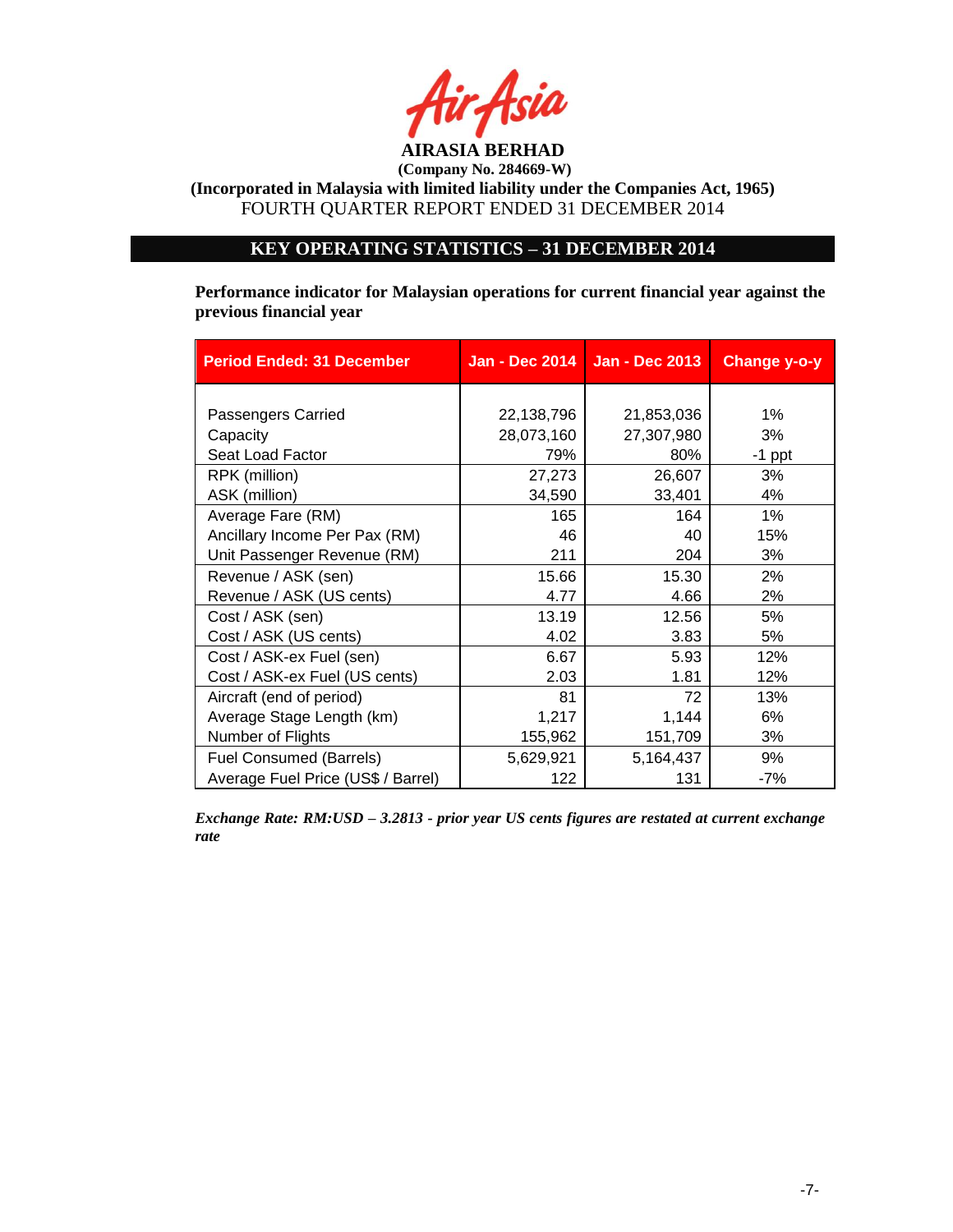

### **NOTES TO THE UNAUDITED ACCOUNTS – 31 DECEMBER 2014**

#### **1. Basis of preparation**

The interim financial report is unaudited and has been prepared in accordance with Malaysian Financial Reporting Standard ("MFRS") 134: "Interim Financial Reporting" and paragraph 9.22 and Appendix 9B of the Bursa Malaysia Securities Berhad ("Bursa Malaysia") Listing Requirements.

The interim financial statements should be read in conjunction with the audited financial statements of the Group for the financial year ended 31 December 2013.

### **2. Summary of significant accounting policies**

The accounting policies and methods of computation adopted for the interim financial statements are consistent with those adopted for the audited financial statements for the financial year ended 31 December 2013.

Details of standards, amendments to published standards and interpretations to existing standards that are applicable to the Group with effect from 1 January 2014 or later are provided in note 2 to the audited financial statements of the Group for the financial year ended 31 December 2013.

#### **3. Auditors' report on preceding annual financial statements**

The auditors have expressed an unqualified opinion on the Group's statutory financial statements for the financial year ended 31 December 2013 in their report dated 28 April 2014.

#### **4. Seasonality of operations**

AirAsia is primarily involved in the provision of air transportation services and thus, is subject to the seasonal demand for air travel. The seat load factor was 78% in the quarter under review, which was 7% percentage points lower than the same period last year. In the immediate preceding quarter (third quarter July - September 2014), the seat load factor was 1 percentage point lower than the quarter under review. This seasonal pattern is in line with the expectation of the Group.

#### **5. Unusual items due to their nature, size or incidence**

There were no unusual items affecting assets, liabilities, equity, net income or cash flows during the current quarter and financial period-to-date.

#### **6. Changes in estimates**

There were no changes in estimates that have had material effect in the current quarter and financial period-to-date results.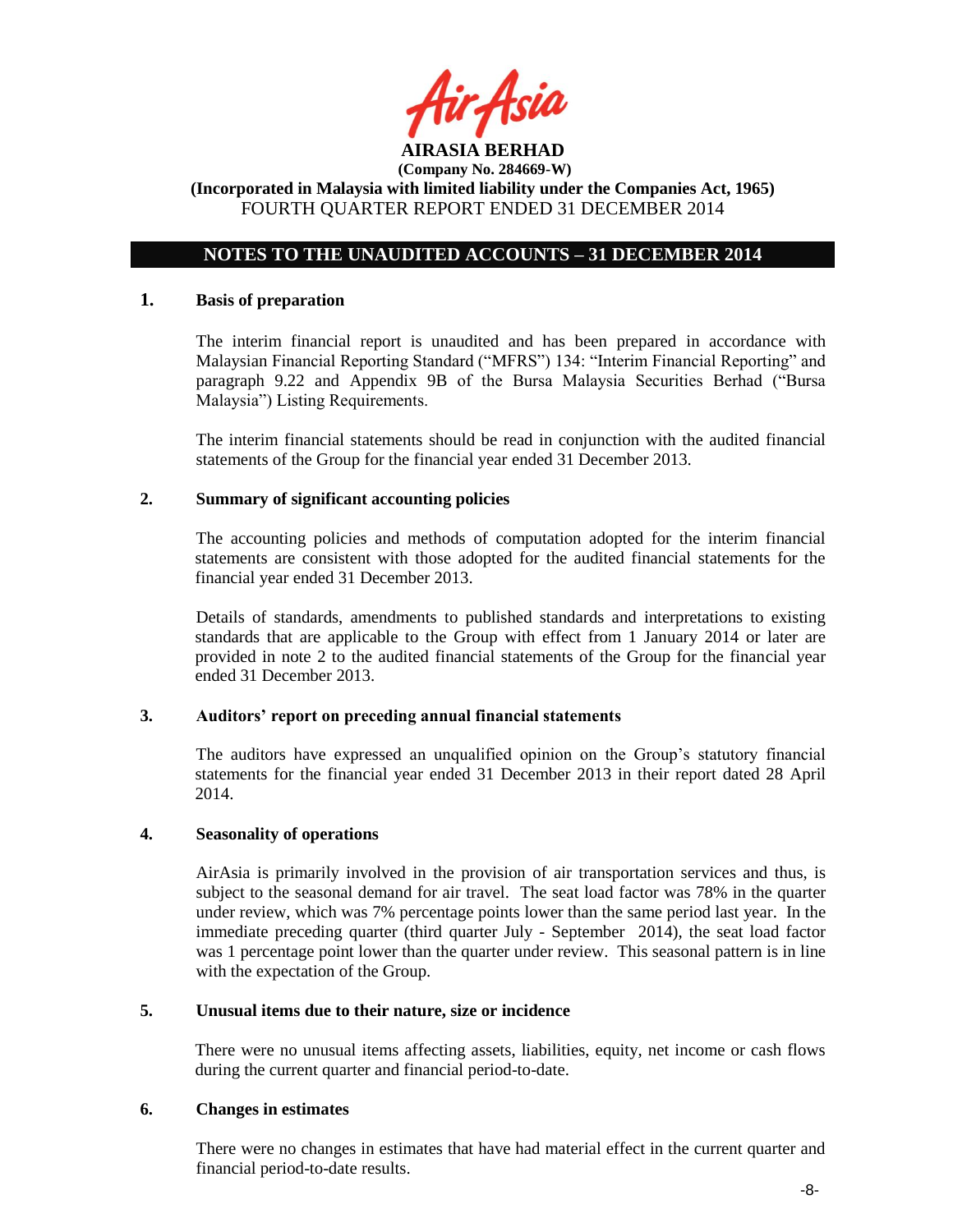

# **NOTES TO THE UNAUDITED ACCOUNTS – 30 DECEMBER 2014**

#### **7. Capital and reserves**

During quarter ended 31 December 2014, the total issued and paid-up share capital of the Company remained unchanged at RM278,297,408. There was no cancellation, repurchase or resale and repayment of debt and equity securities for the period ended 31 December 2014.

#### **8. Dividend paid**

No dividends were declared or approved in the quarter ended 31 December 2014.

### **9. Segment reporting**

The Group operates a single reportable segment, that of Airline Operations.

#### **10. Revenue**

|                                  | <b>Quarter ended</b><br>31/12/2014<br><b>RM</b> million | <b>Quarter ended</b><br>31/12/2013<br><b>RM</b> million |
|----------------------------------|---------------------------------------------------------|---------------------------------------------------------|
| Passenger seat sales             | 821.0                                                   | 735.1                                                   |
| Baggage fees                     | 123.0                                                   | 112.4                                                   |
| Aircraft operating lease rentals | 205.3                                                   | 185.2                                                   |
| Surcharges and fees              | 192.2                                                   | 158.8                                                   |
| Other revenue                    | 136.7                                                   | 85.1                                                    |
|                                  | 1,478.2                                                 | 1,276.6                                                 |
|                                  |                                                         |                                                         |

Other revenue includes assigned seat, freight, cancellation, documentation and other fees and the on-board sale of meals and merchandise.

#### **11. Other Income**

|                                                | 31/12/2014<br><b>RM</b> million | <b>Quarter ended</b> Quarter ended<br>31/12/2013<br><b>RM</b> million |
|------------------------------------------------|---------------------------------|-----------------------------------------------------------------------|
| Gain/(loss) on disposal of property, plant and |                                 |                                                                       |
| equipment                                      | 1.8                             | 9.2                                                                   |
| Others                                         | 42.4                            | 90.3                                                                  |
|                                                | 44 2.                           | 99.5                                                                  |

Other income ('others') includes brand licence fees, commission income and advertising income.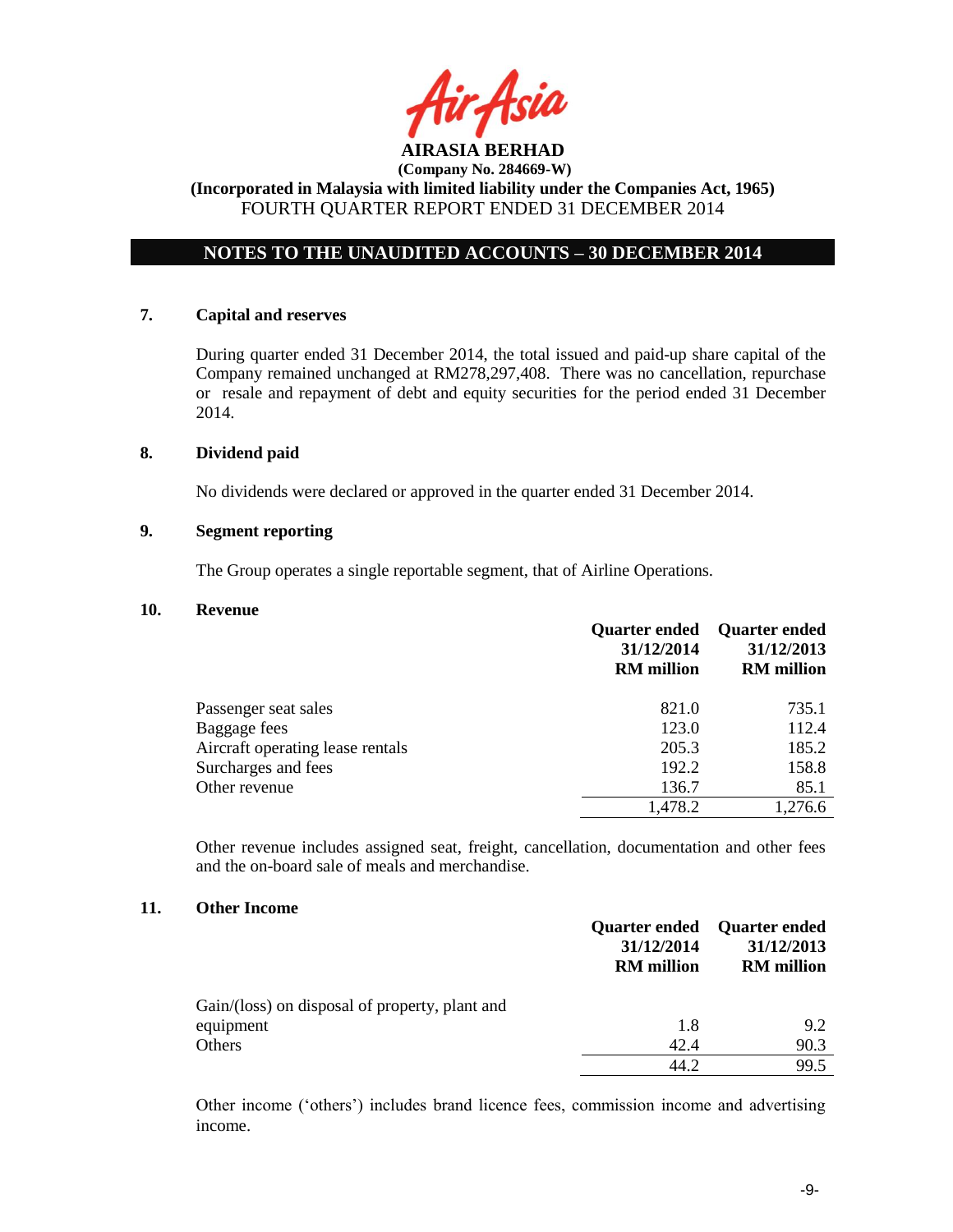

# **NOTES TO THE UNAUDITED ACCOUNTS – 31 DECEMBER 2014**

### **12. Other Comprehensive Income**

Cash flow hedges represent fair value changes due to movement in MTM position on effective hedging contracts at 31 December 2014 as compared to 30 September 2014 as follows:

|                                        | 31/12/2014<br><b>RM</b> million | Quarter ended Quarter ended<br>30/9/2014<br><b>RM</b> million |
|----------------------------------------|---------------------------------|---------------------------------------------------------------|
| Fair value gain/(loss) in the period   | (104.8)                         | 30.8                                                          |
| Amount transferred to income statement | (94.7)                          | (58.0)                                                        |
|                                        | (199.5)                         | (27.2)                                                        |

Fair value changes in effective hedging contracts are recognized directly in equity and are transferred to the income statement in the same period as the underlying hedged item impacts profit or loss.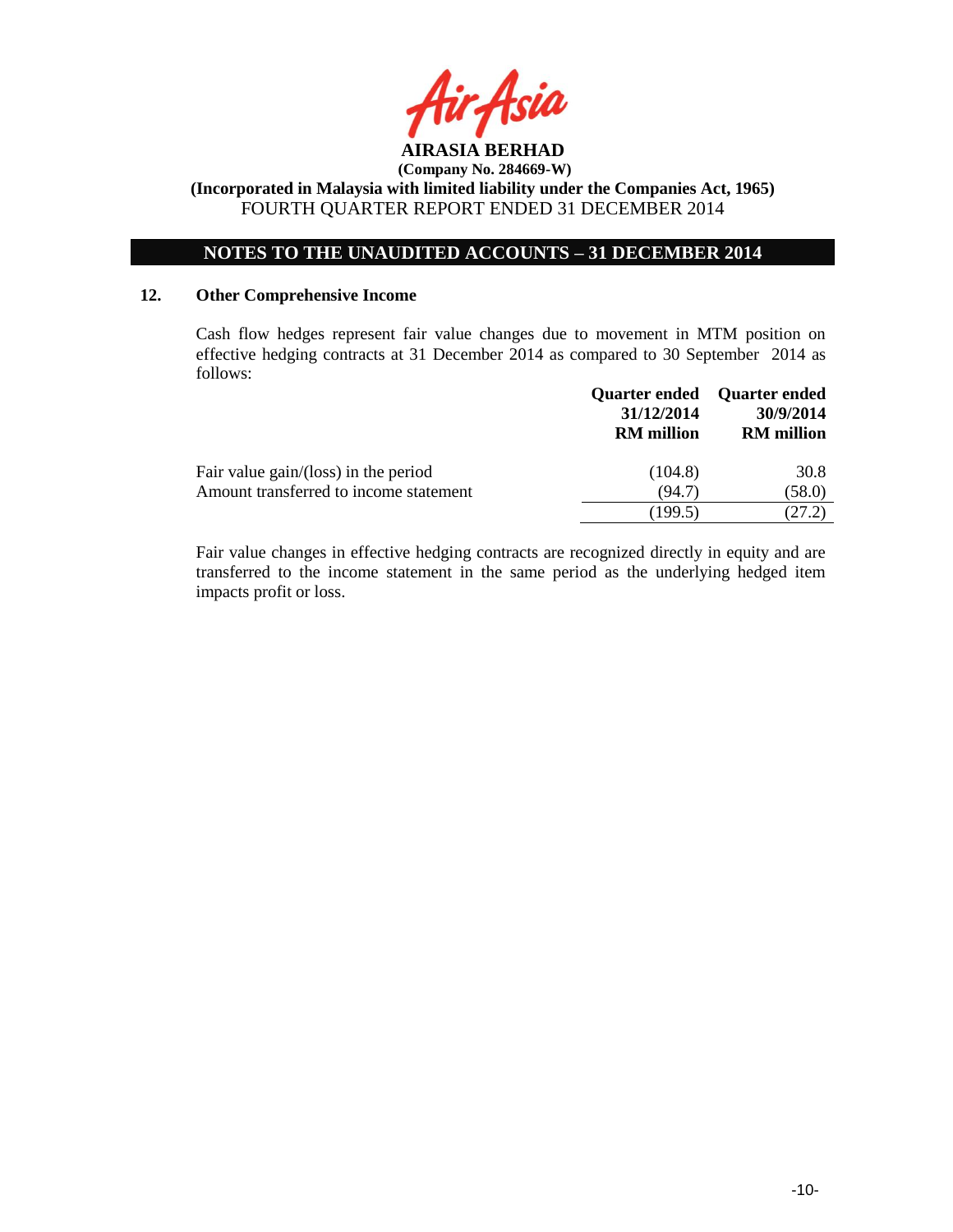

# **NOTES TO THE UNAUDITED ACCOUNTS – 31 DECEMBER 2014**

### **13. Disclosure of Realised and Unrealised Profits**

The cumulative retained profit of the Group and its subsidiaries comprises realized and unrealized profit as disclosed in the table below.

|                                                                                           | As at<br>31/12/2014<br><b>RM'000</b> | As at<br>31/12/2013<br><b>RM'000</b> |
|-------------------------------------------------------------------------------------------|--------------------------------------|--------------------------------------|
| Total retained profit of AirAsia Berhad and its<br>subsidiaries                           |                                      |                                      |
| Realised<br>Unrealised                                                                    | 2,895,571<br>(91,609)                | 2,358,327<br>512,256                 |
|                                                                                           | 2,803,962                            | 2,870,583                            |
| Total share of accumulated gains/(losses) from<br>associates<br>Realised                  | 14,127                               | 33,228                               |
| Total share of accumulated gains/(losses) from jointly<br>controlled entities<br>Realised | 79,946                               | 22,680                               |
| Total group retained profit as per consolidated<br>accounts                               | 2,898,035                            | 2,926,491                            |

#### **14. Property, plant and equipment**

#### *(a) acquisition and disposals*

During the quarter ended 31 December 2014, the Group acquired property, plant and equipment with a cost of RM138.2 million (quarter ended 31 December 2013: RM1,197.9 million).

During the quarter ended 31 December 2014, proceeds from disposal of property, plant and equipment totaled RM32.0 million (quarter ended 31 December 2013: RM0.3 million).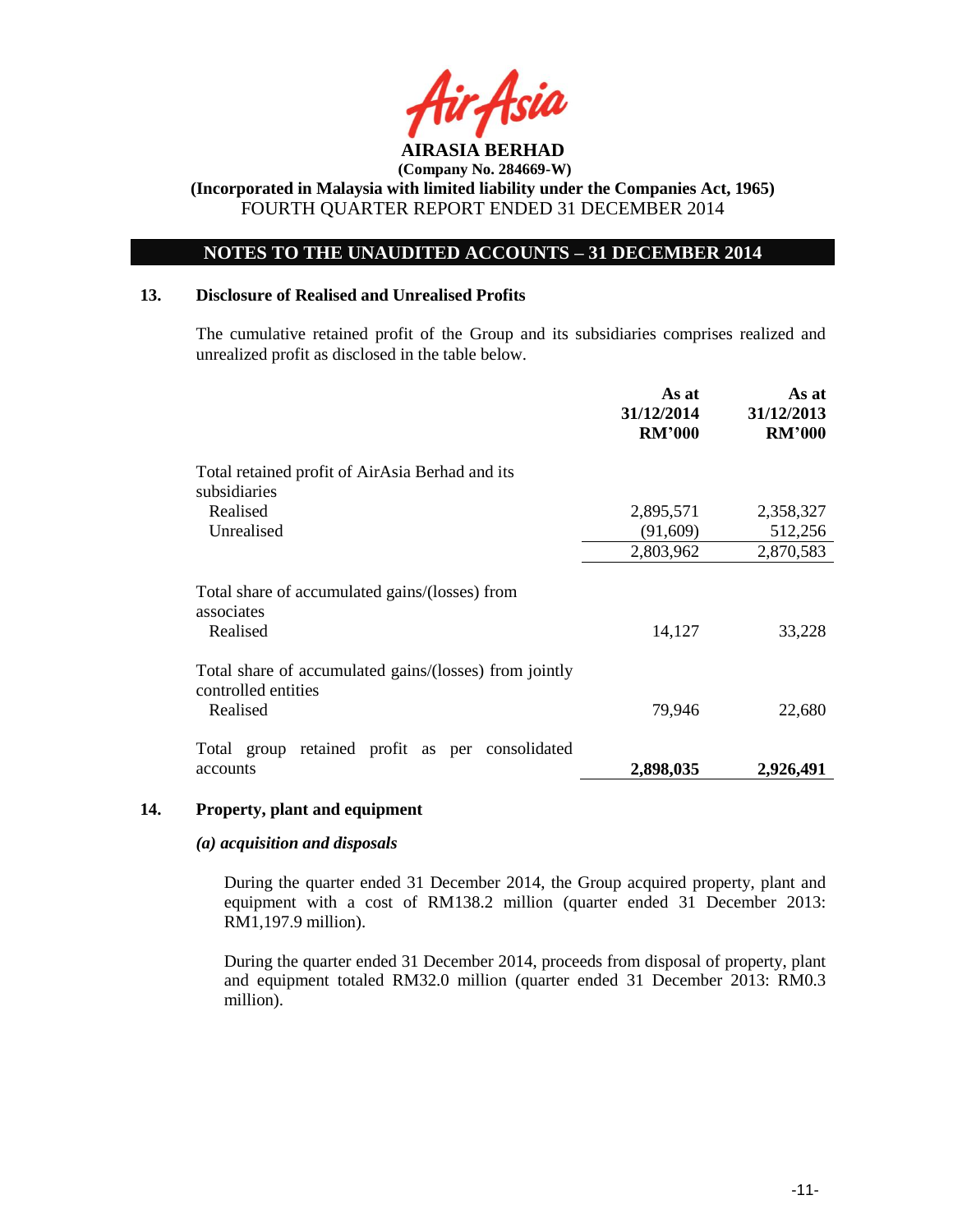

# **NOTES TO THE UNAUDITED ACCOUNTS – 30 DECEMBER 2014**

#### *(b) revaluation*

There was no revaluation of property, plant and equipment in the quarter under review or in the same quarter of the prior year.

#### *(c) impairment*

There was no impairment of property, plant and equipment in the quarter under review or in the same quarter of the prior year.

### **15. Post balance sheet events**

There were no material events after the period end that have not been reflected in the financial statements for the financial period ended 31 December 2014 as at the date of this report.

#### **16. Changes in composition of the Group**

There were no changes in the composition of the Group during the quarter under review.

#### **17. Contingent assets**

As at the date of this report, the Group does not have any contingent assets.

#### **18. Changes in contingent liabilities since the last annual balance sheet date**

There were no material changes in contingent liabilities since the latest audited financial statements of the Group for the financial year ended 31 December 2013.

### **19. Capital commitments outstanding not provided for in the interim financial report**

Capital commitments for property, plant and equipment:

|                                 |            | <b>Group and Company</b> |  |
|---------------------------------|------------|--------------------------|--|
|                                 | 31/12/2014 | 31/12/2013               |  |
|                                 | RM'000     | RM'000                   |  |
| Approved and contracted for     | 50.562.107 | 55,515,081               |  |
| Approved but not contracted for | 15,734,250 | 12,988,262               |  |
|                                 | 66.296.357 | 68,503,343               |  |
|                                 |            |                          |  |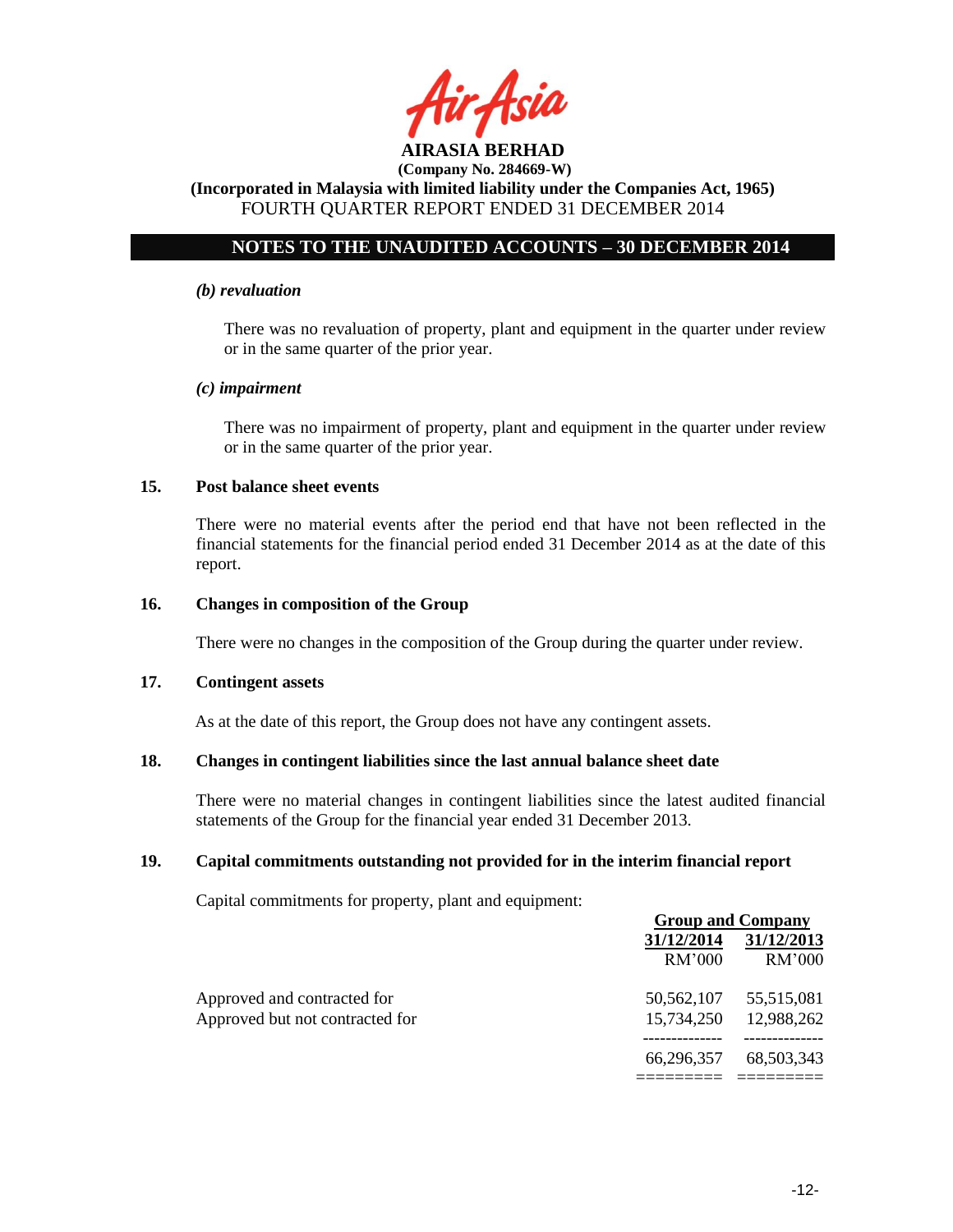

**(Incorporated in Malaysia with limited liability under the Companies Act, 1965)** FOURTH QUARTER REPORT ENDED 31 DECEMBER 2014

# **NOTES TO THE UNAUDITED ACCOUNTS – 31 DECEMBER 2014**

### **20. Material related party transactions**

Details of the relationship and transactions between AirAsia and its related parties are as described below. The related party transactions described were carried out on the terms and conditions obtainable in transactions with unrelated parties unless otherwise stated.

| Name of company                     | <b>Relationship</b>                            |
|-------------------------------------|------------------------------------------------|
| Thai AirAsia                        | Associate of a subsidiary                      |
| PT Indonesia AirAsia                | Associate of a subsidiary                      |
| AirAsia Inc (Philippines)           | Associate of a subsidiary                      |
| AirAsia India Private Limited       | Associate of a subsidiary                      |
| AirAsia Japan Co. Ltd               |                                                |
| (ANA Holdings Inc.)                 | Former associate of a subsidiary               |
| Asian Aviation Centre of Excellence |                                                |
| Sdn Bhd                             | Joint venture                                  |
| AirAsia X Bhd.                      | Company with common directors and shareholders |

These following items have been included in the Income Statement

|                                                    | <b>Quarter ended</b><br>31/12/2014<br><b>RM'000</b> | <b>Quarter ended</b><br>31/12/2013<br><b>RM'000</b> |
|----------------------------------------------------|-----------------------------------------------------|-----------------------------------------------------|
| Thai AirAsia                                       |                                                     |                                                     |
| Lease rental income on aircraft                    | 93,437                                              | 89,024                                              |
| Indonesia AirAsia                                  |                                                     |                                                     |
| Lease rental income on aircraft                    | 82,327                                              | 77,589                                              |
| <b>Philippines AirAsia</b>                         |                                                     |                                                     |
| Lease rental income on aircraft                    | 21,987                                              | 12,896                                              |
| India AirAsia                                      |                                                     |                                                     |
| Lease rental income on aircraft                    | 6,882                                               |                                                     |
| Japan AirAsia                                      |                                                     |                                                     |
| Lease rental income on aircraft                    |                                                     | 5,746                                               |
| AirAsia X Berhad                                   |                                                     |                                                     |
| Services charged to AirAsia X Berhad               | 2,068                                               | 1,964                                               |
| <b>Asian Aviation Centre of Excellence Sdn Bhd</b> |                                                     |                                                     |
| Training costs charged to AirAsia Berhad           | (3,243)                                             | (5, 435)                                            |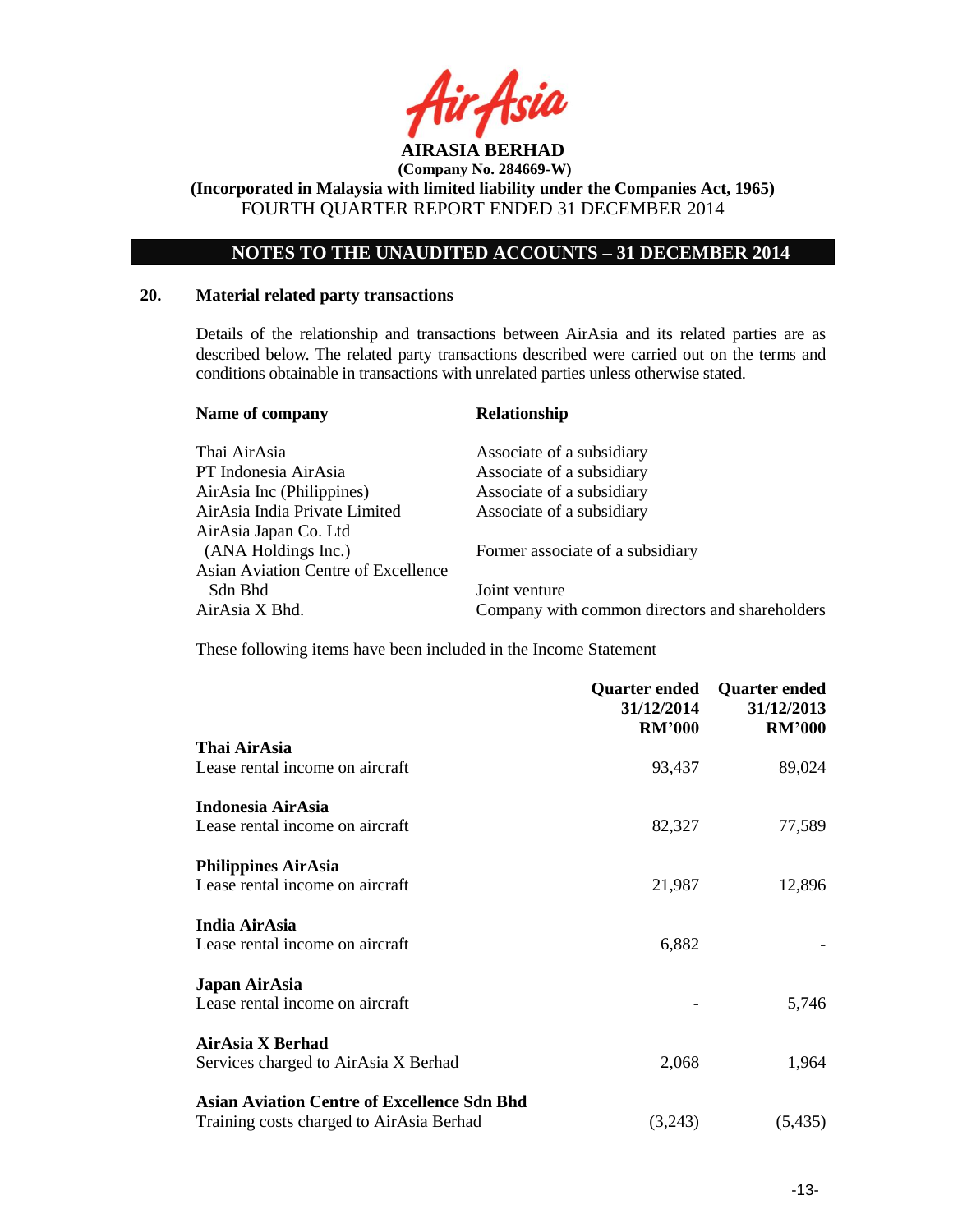

# **NOTES TO THE UNAUDITED ACCOUNTS – 31 DECEMBER 2014**

# **21. Review of performance**

**Performance of current quarter against the same quarter last year for Malaysia**

| <b>Quarter Ended: 31 December</b>                                                                 | <b>Oct - Dec 2014</b>     | <b>Oct - Dec 2013</b>     |
|---------------------------------------------------------------------------------------------------|---------------------------|---------------------------|
| <b>RM'000</b>                                                                                     |                           |                           |
| Revenue                                                                                           | 1,478,193                 | 1,276,639                 |
| Operating expenses:<br>- Staff costs<br>- Depreciation of property, plant                         | (198, 815)                | (165, 983)                |
| and equipment<br>- Aircraft fuel expenses                                                         | (184, 829)<br>(620, 859)  | (123, 234)<br>(647, 914)  |
| - Maintenance and overhaul expenses<br>- User charges and other related expenses                  | (42, 380)<br>(142,096)    | (19, 234)<br>(117, 384)   |
| - Aircraft operating lease expenses<br>- Other operating expenses                                 | (47, 546)<br>(72, 895)    | (49, 852)<br>(71, 861)    |
| Other income<br>Share of results of jointly controlled entities<br>Share of results of associates | 44,189<br>2,643<br>10,690 | 99,478<br>7,234<br>14,988 |
| Share of results of discontinued associates                                                       |                           |                           |
| <b>Operating Profit</b>                                                                           | 226,295                   | 202,877                   |
| Finance Income                                                                                    | 37,376                    | 23,950                    |
| <b>Finance Costs</b>                                                                              | (153, 872)                | (106, 357)                |
| <b>Net operating profit</b>                                                                       | 109,799                   | 120,470                   |
| Foreign exchange losses<br>Foreign exchange gain on amounts due from                              | (647, 560)                | (34, 887)                 |
| associates and jointly-controlled entities<br>Gain on disposal of interest in Japan AirAsia       | 145,775                   | 11,087                    |
| (Loss)/profit before tax                                                                          | (391, 986)                | 96,670                    |
| <b>Current Taxation</b><br>Deferred taxation                                                      | (8,646)<br>(27, 877)      | (5,222)<br>77,053         |
|                                                                                                   |                           |                           |
| (Loss)/profit after tax                                                                           | (428, 509)                | 168,501                   |
| <b>EBITDAR</b>                                                                                    | 458,670                   | 375,963                   |
| <b>EBITDAR Margin</b>                                                                             | 31%                       | 29%                       |
| <b>EBIT Margin</b>                                                                                | 15%                       | 16%                       |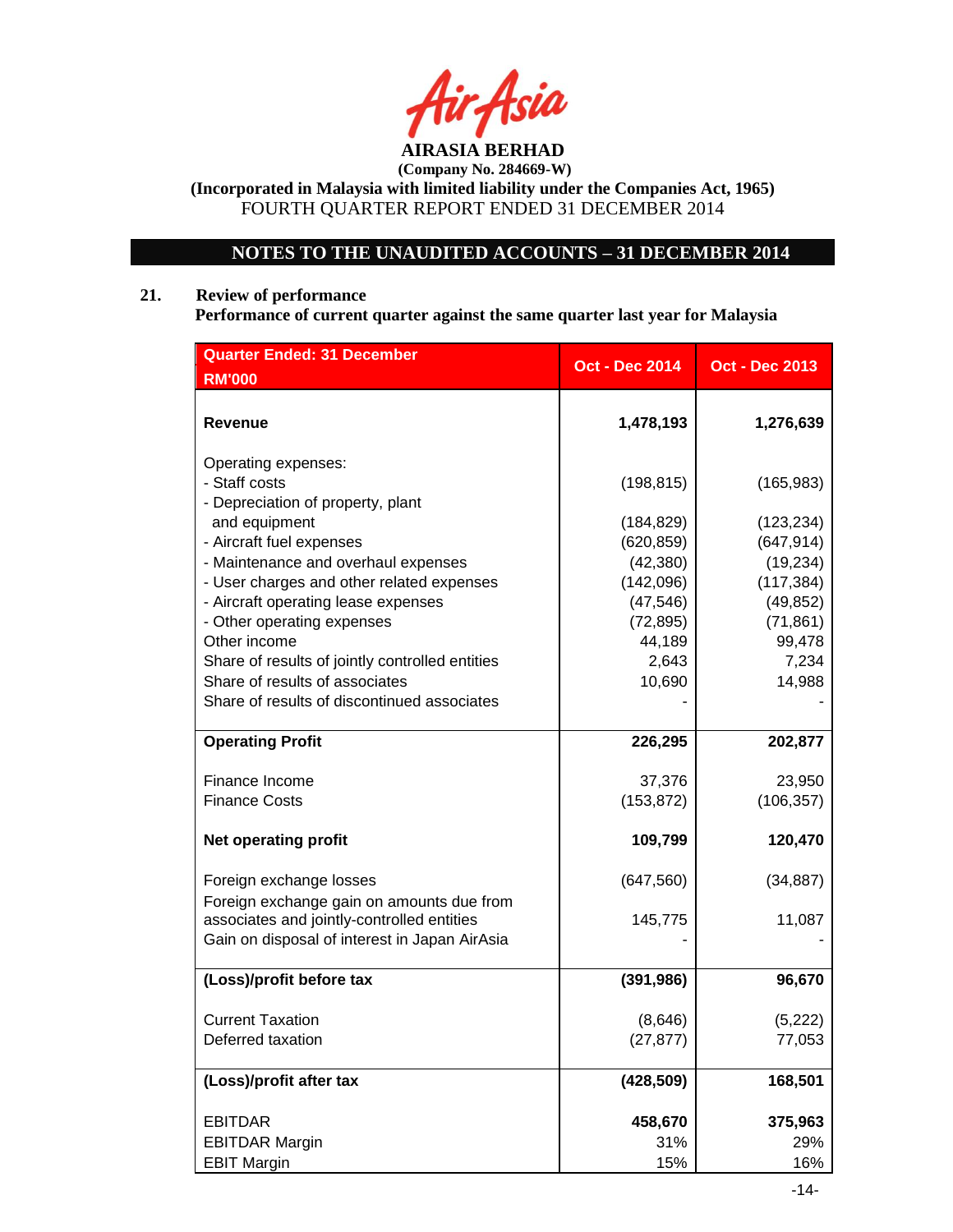

### **NOTES TO THE UNAUDITED ACCOUNTS – 31 DECEMBER 2014**

The Group recorded revenue of RM1,478.2 million for the quarter ended 31 December 2014 ("4Q14"), 16% higher than the revenue of RM1,276.6 million recorded in the quarter ended 31 December 2013 ("4Q13"). The revenue growth was supported by consistent passenger numbers and a 17% increase in unit passenger revenues to RM218 as compared to RM187 achieved in 4Q13. Ancillary income per passenger increased by 31% to RM47 year-on-year. The seat load factor was at 78%, 7 percentage points below the same quarter of 2013.

The loss before tax for the period was RM391.9 million compared to a profit before tax of RM96.7 million in the same quarter of 2013 while the loss after tax for the period was RM428.5 million compared to a profit after tax of RM168.5 million in the same quarter of 2013.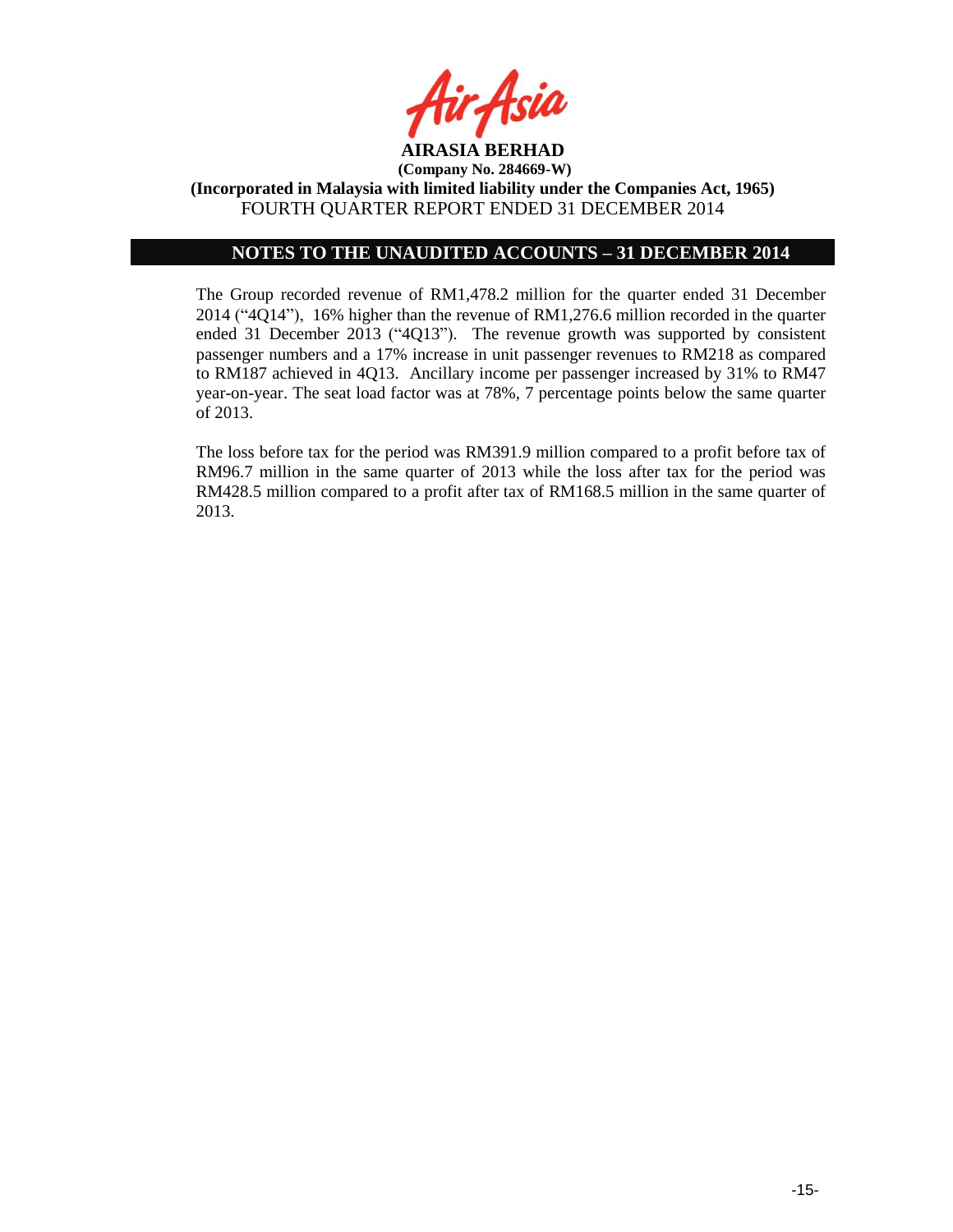

# **NOTES TO THE UNAUDITED ACCOUNTS – 31 DECEMBER 2014**

**Performance of current financial year against the previous financial year for Malaysia**

| <b>Period Ended: 31 December</b>                                                        | <b>Jan - Dec 2014</b>       | <b>Jan - Dec 2013</b>       |
|-----------------------------------------------------------------------------------------|-----------------------------|-----------------------------|
| <b>RM'000</b>                                                                           |                             |                             |
| <b>Revenue</b>                                                                          | 5,415,744                   | 5,111,822                   |
| Operating expenses:<br>- Staff costs<br>- Depreciation of property, plant               | (667, 277)                  | (610, 905)                  |
| and equipment                                                                           | (719, 497)                  | (597, 256)                  |
| - Aircraft fuel expenses<br>- Maintenance and overhaul expenses                         | (2, 254, 237)<br>(158, 029) | (2, 212, 199)<br>(138, 622) |
| - User charges and other related expenses                                               | (545, 279)                  | (490,009)                   |
| - Aircraft operating lease expenses                                                     | (198, 280)                  | (189, 354)                  |
| - Other operating expenses                                                              | (233, 760)                  | (191, 831)                  |
| Other income                                                                            | 176,041                     | 181,279                     |
| Share of results of jointly controlled entities                                         | 57,266                      | 13,599                      |
| Share of results of associates                                                          | (19, 101)                   | 82,695                      |
| Share of results of discontinued associates                                             |                             | (41, 032)                   |
| <b>Operating Profit</b>                                                                 | 853,591                     | 918,187                     |
| Finance Income                                                                          | 121,869                     | 112,320                     |
| <b>Finance Costs</b>                                                                    | (533, 967)                  | (428, 406)                  |
| <b>Net operating profit</b>                                                             | 441,493                     | 602,101                     |
| Foreign exchange losses                                                                 | (595, 357)                  | (353, 219)                  |
| Foreign exchange gain on amounts due from<br>associates and jointly-controlled entities | 176,565                     | 34,088                      |
| Gain on disposal of interest in Japan AirAsia                                           |                             | 78,265                      |
|                                                                                         |                             |                             |
| (Loss)/profit before tax                                                                | 22,701                      | 361,235                     |
| <b>Current Taxation</b>                                                                 | (25, 655)                   | (18, 910)                   |
| Deferred taxation                                                                       | 85,790                      | 19,799                      |
| Profit after tax                                                                        | 82,836                      | 362,124                     |
| <b>EBITDAR</b>                                                                          | 1,771,368                   | 1,704,797                   |
| <b>EBITDAR Margin</b>                                                                   | 33%                         | 33%                         |
| <b>EBIT Margin</b>                                                                      | 16%                         | 18%                         |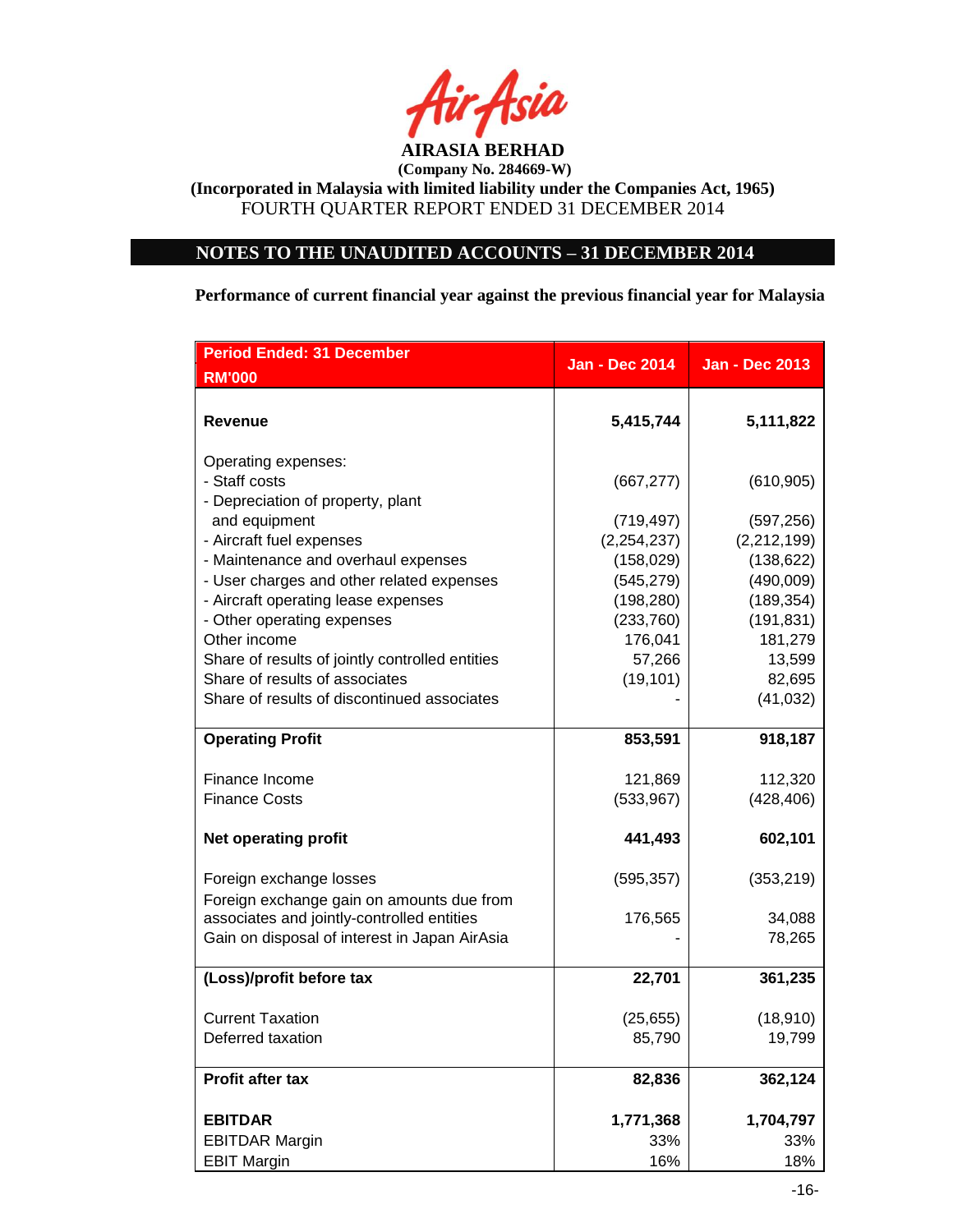

# **NOTES TO THE UNAUDITED ACCOUNTS – 31 DECEMBER 2014**

The Group recorded revenue of RM5,415.7 million for the financial year ended 31 December 2014 ("FY14"), 6% higher than the revenue of RM5,111.8 million recorded in the financial year ended 31 December 2013 ("FY13"). The revenue growth was supported by a 1% increase in passenger numbers and a 3% increase in unit passenger revenues to RM211 as compared to RM204 achieved in FY13. Ancillary income per passenger increased by 15% to RM46 year-on-year. The seat load factor was at 79%, one percentage point below the same period quarter of 2013.

The profit before tax for the year was RM22.7 million compared to a profit before tax of RM361.2 million in FY13 while the profit after tax for the period was RM82.8 million compared to RM362.1 million in FY13.

### **Cashflow commentary for current quarter against immediately preceding quarter**

| Net Cash Flow (RM'000)         | <b>Oct-Dec 2014</b> | <b>July - Sept 2014</b> |
|--------------------------------|---------------------|-------------------------|
|                                |                     |                         |
| <b>Cash from Operations</b>    | 84.295              | 151,819                 |
| Cash from Investing Activities | (752, 679)          | (202, 969)              |
| Cash from Financing Activities | 222.667             | 14.280                  |
| <b>Net Cash Flow</b>           | (445, 717)          | (36, 870)               |

The Group's cash generated from operations was RM84.3 million, compared to RM151.8 million generated from operations in the immediate preceding quarter ended 30 September 2014. Net cash flow in the quarter amounted to a RM445.7 million outflow, as cash out flows from investing activities exceeded financing and operations cash in flows.

#### **Balance sheet commentary for current quarter**

| <b>Balance Sheet</b><br><b>RM</b> million | December 2014 | <b>September 2014</b> |
|-------------------------------------------|---------------|-----------------------|
|                                           |               |                       |
| <b>Total Debt</b>                         | 12,728        | 11,791                |
| Cash                                      | 1,338         | 1,084                 |
| <b>Net Debt</b>                           | 11,390        | 10,707                |
|                                           |               |                       |
| Net Gearing                               | 2.50          | 2.07                  |

The Group's total debt as of end of December 2014 was RM12.7 billion. The Group's net debt after offsetting the cash balances amounted to RM11.4 billion.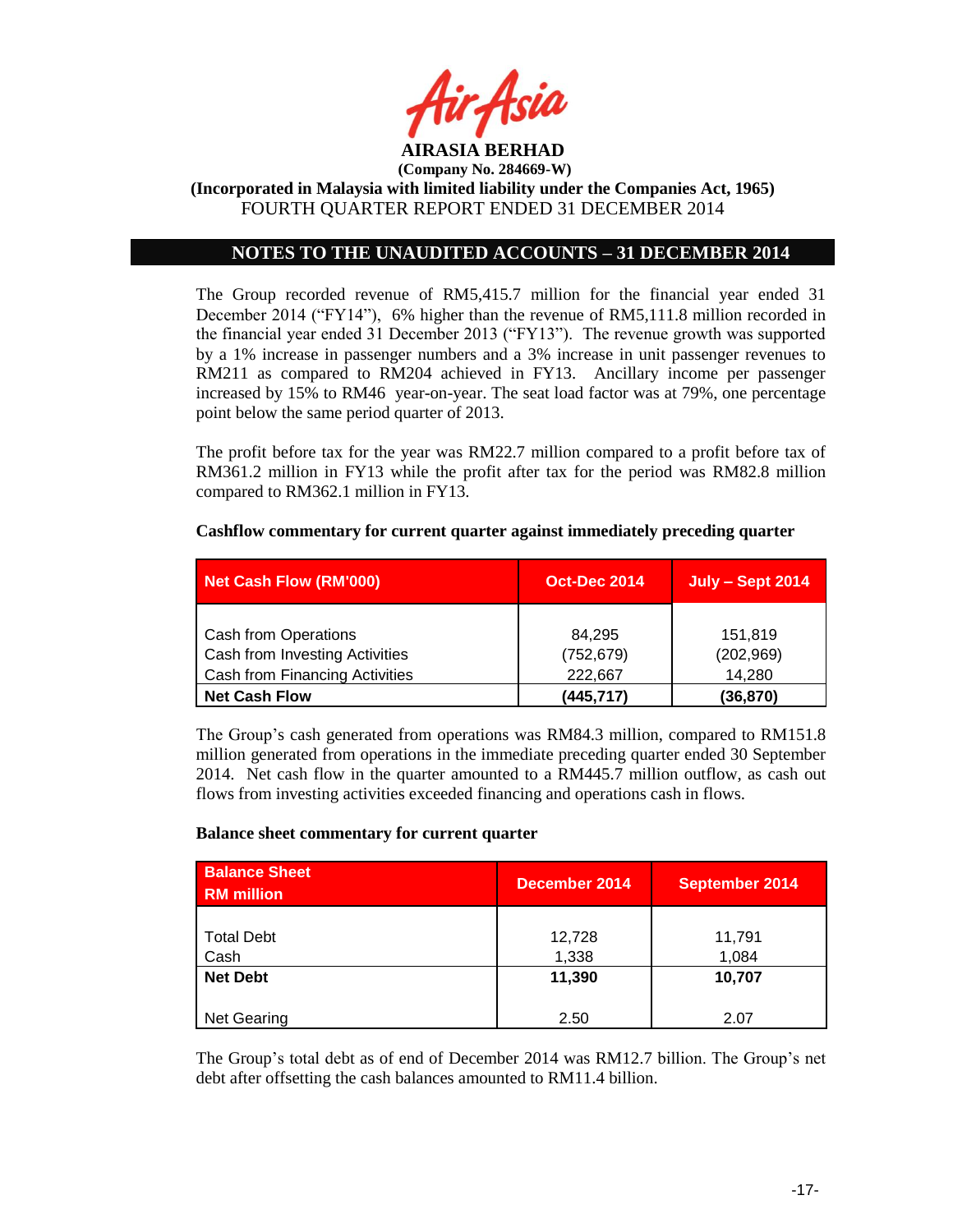

**(Company No. 284669-W) (Incorporated in Malaysia with limited liability under the Companies Act, 1965)**

FOURTH QUARTER REPORT ENDED 31 DECEMBER 2014

# **NOTES TO THE UNAUDITED ACCOUNTS – 31 DECEMBER 2014**

### **22. Jointly Controlled Entities and Associate Companies**

### **i) Associate Company - Thai AirAsia**

Thai AirAsia is an associate company owned 45% by AirAsia Berhad. As such it is accounted for using the equity method, as permitted by the Malaysian Accounting Standards Board MFRS128, Investments in Associates.

Thai AirAsia recorded revenue of THB7,876.1 million in 4Q14, 21% higher compared to the THB6,501.2 million achieved in 4Q13. Passenger volumes increased by 16% year-onyear in combination with a 6% increase in the year-on-year average fares. Anciliary income per passenger decreased by 3% year-on-year resulting in the average unit passenger revenue increasing by 4% year on year. Passengers carried by Thai AirAsia increased as capacity rose 19% year-on-year while the seat load factor decreased by 2ppt to 79%.

Thai AirAsia recorded an operating profit of THB855.5 million in 4Q14, compared to an operating profit of THB444.0 million in 4Q13. Thai AirAsia recorded a net profit of THB799.7 million in 4Q14, compared to a net profit of THB425.4 million in 4Q13.

In the full year 2014, Thai AirAsia recorded revenue of THB25,355.5 million, 8% higher compared to the THB23,485.0 million achieved in FY13. The positive growth in revenue is attributed to higher passenger volumes which increased by 16% year-on-year despite a 7% decrease in the year-on-year unit passenger revenue. Anciliary income per passenger remained the same year-on-year. Passengers carried by Thai AirAsia increased as capacity rose 21% year-on-year while the seat load factor decreased 3ppt to 80%.

Thai AirAsia achieved an operating profit of THB300.7 million in FY14, compared to an operating profit of THB2,270.9 million in FY13. Thai AirAsia achieved a net profit of THB344.6 million in FY14, compared to a net profit of THB1,960.4 million in FY13.

AirAsia Berhad has equity accounted RM34.8 million in 4Q14, as reflected in the AirAsia Berhad income statement. In the full year 2014, AirAsia Berhad has equity accounted RM15.4 million in the income statement.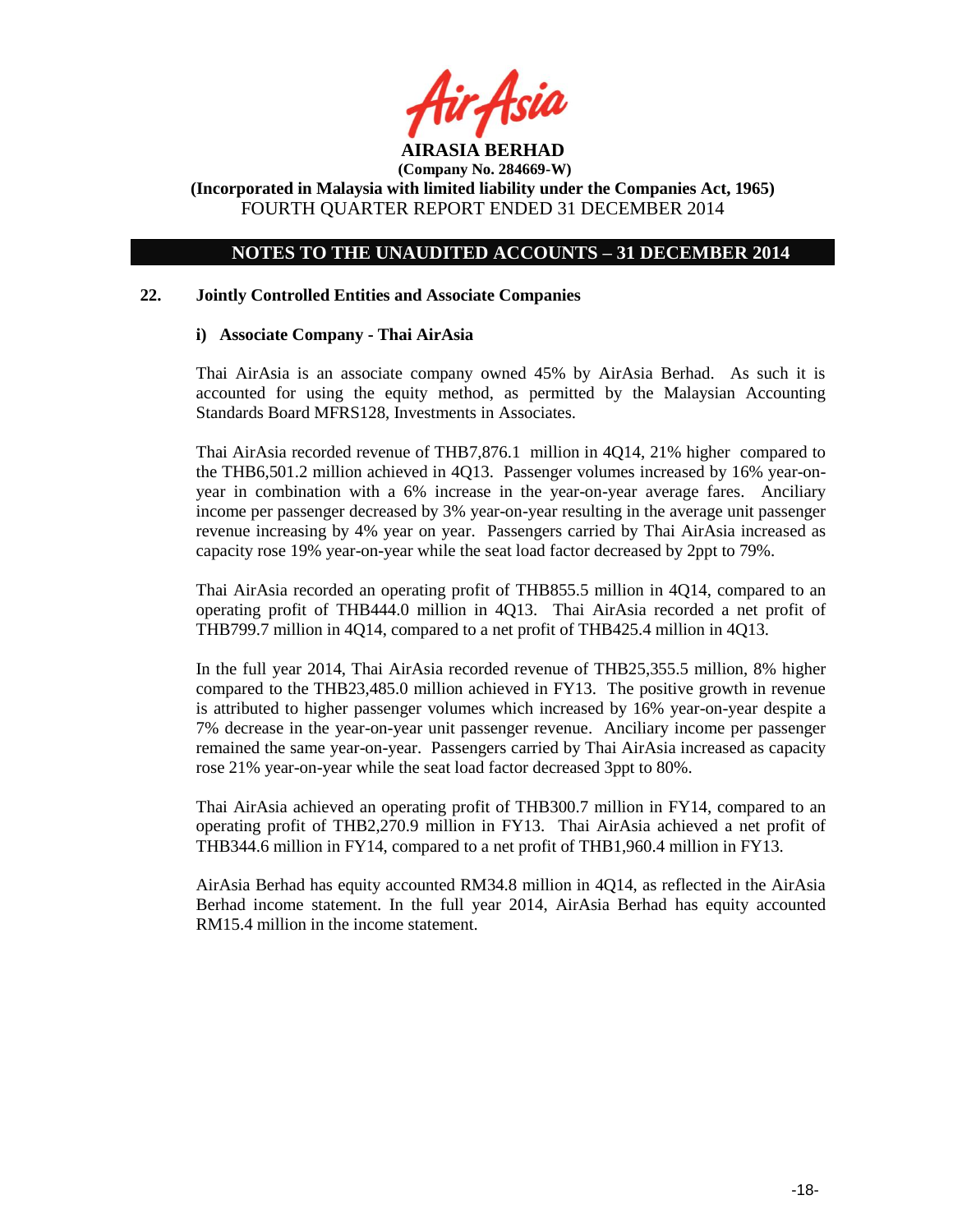

# **NOTES TO THE UNAUDITED ACCOUNTS – 31 DECEMBER 2014**

**Performance indicator for Thailand operations for current quarter against the same quarter last year**

| <b>Quarter Ended: 31 December</b>                  | Oct - Dec<br>2014             | Oct - Dec<br>2013             | <b>Change y-o-</b>     |
|----------------------------------------------------|-------------------------------|-------------------------------|------------------------|
| Passengers Carried<br>Capacity<br>Seat Load Factor | 3,435,000<br>4,344,840<br>79% | 2,956,243<br>3,657,420<br>81% | 16%<br>19%             |
| RPK (million)<br>ASK (million)                     | 3,550<br>4,378                | 2,895<br>3,593                | $-2$ ppt<br>23%<br>22% |
| Average Fare (THB)                                 | 1,941                         | 1,835                         | 6%                     |
| Ancillary Income Per Pax (THB)                     | 360                           | 370                           | -3%                    |
| Unit Passenger Revenue (THB)                       | 2,301                         | 2,205                         | 4%                     |
| Revenue / ASK (THB)                                | 1.80                          | 1.81                          | $-1%$                  |
| Revenue / ASK (US cents)                           | 5.49                          | 5.52                          | $-1%$                  |
| Cost / ASK (THB)                                   | 1.60                          | 1.69                          | $-5%$                  |
| Cost / ASK (US cents)                              | 4.90                          | 5.15                          | $-5%$                  |
| Cost / ASK-ex Fuel (THB)                           | 0.88                          | 0.93                          | $-6%$                  |
| Cost / ASK-ex Fuel (US cents)                      | 2.68                          | 2.85                          | -6%                    |
| Aircraft (end of period)                           | 40                            | 35                            | 14%                    |
| Average Stage Length (km)                          | 1,008                         | 982                           | 3%                     |
| Number of Flights                                  | 24,138                        | 20,319                        | 19%                    |
| <b>Fuel Consumed (Barrels)</b>                     | 767,651                       | 646,748                       | 19%                    |
| Average Fuel Price (US\$ / Barrel)                 | 126                           | 127                           | $-1%$                  |

*Exchange Rate: USD:THB – 32.76 - prior year US cents figures are restated at the current period average exchange rate*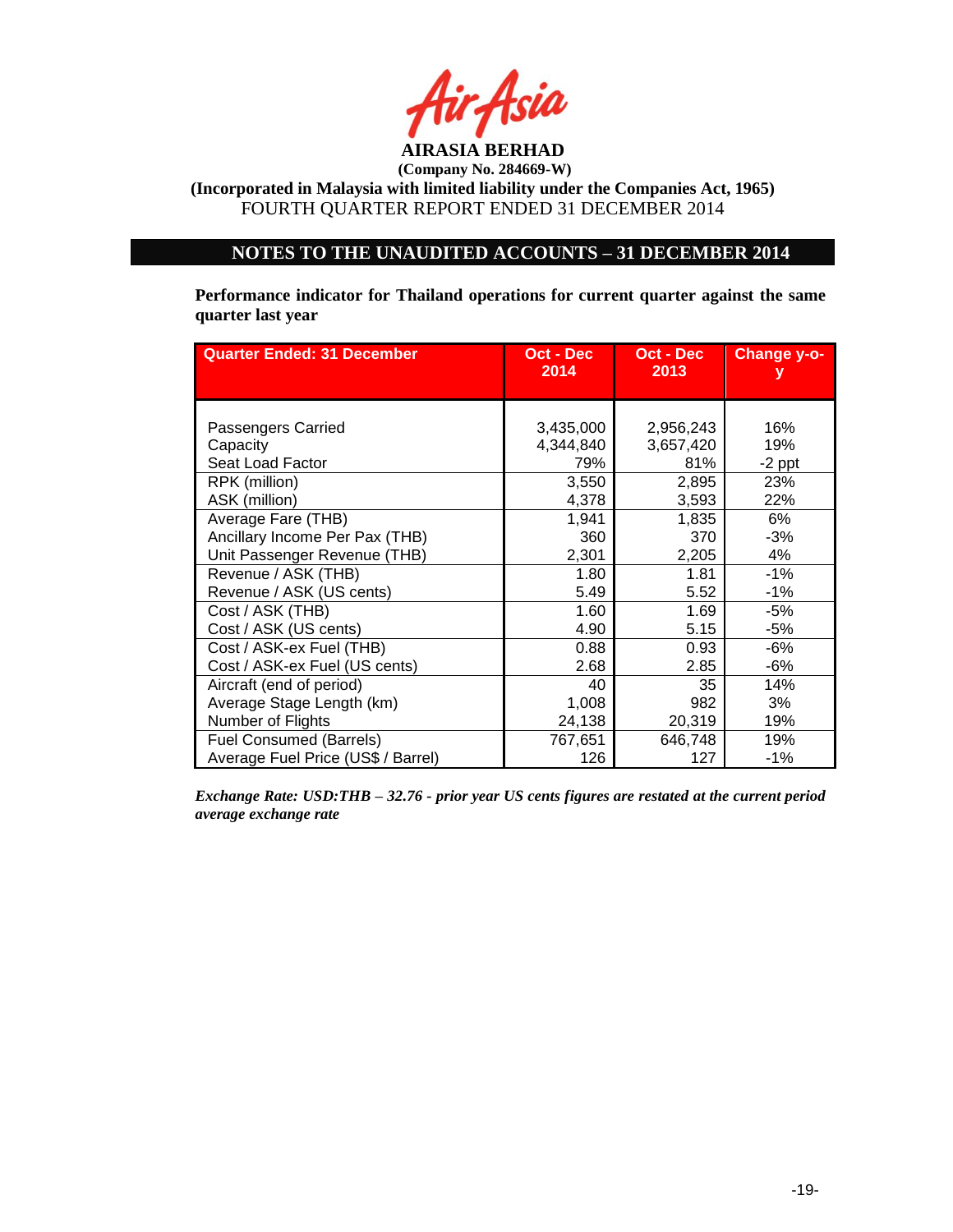

# **NOTES TO THE UNAUDITED ACCOUNTS – 31 DECEMBER 2014**

**Performance indicator for Thailand operations for current financial year against the previous financial year**

| <b>Period Ended: 31 December</b>   | Jan - Dec<br>2014 | Jan - Dec<br>2013 | Change y-<br>$O - Y$ |
|------------------------------------|-------------------|-------------------|----------------------|
|                                    |                   |                   |                      |
| Passengers Carried                 | 12,213,697        | 10,500,381        | 16%                  |
| Capacity                           | 15,313,320        | 12,626,820        | 21%                  |
| Seat Load Factor                   | 80%               | 83%               | $-3$ ppt             |
| RPK (million)                      | 12,420            | 10,829            | 15%                  |
| ASK (million)                      | 15,419            | 12,951            | 19%                  |
| Average Fare (THB)                 | 1,726             | 1,885             | -8%                  |
| Ancillary Income Per Pax (THB)     | 359               | 358               | $0\%$                |
| Unit Passenger Revenue (THB)       | 2,085             | 2,243             | $-7%$                |
| Revenue / ASK (THB)                | 1.64              | 1.81              | -9%                  |
| Revenue / ASK (US cents)           | 5.06              | 5.58              | -9%                  |
| Cost / ASK (THB)                   | 1.62              | 1.64              | $-1%$                |
| Cost / ASK (US cents)              | 5.00              | 5.04              | $-1%$                |
| Cost / ASK-ex Fuel (THB)           | 0.89              | 0.91              | $-2%$                |
| Cost / ASK-ex Fuel (US cents)      | 2.75              | 2.81              | $-2%$                |
| Aircraft (end of period)           | 40                | 35                | 14%                  |
| Average Stage Length (km)          | 1,007             | 1,026             | $-2\%$               |
| Number of Flights                  | 85,074            | 70,149            | 21%                  |
| <b>Fuel Consumed (Barrels)</b>     | 2,719,320         | 2,337,909         | 16%                  |
| Average Fuel Price (US\$ / Barrel) | 127               | 123               | 3%                   |

*Exchange Rate: USD:THB – 32.52 - prior year US cents figures are restated at the current period average exchange rate*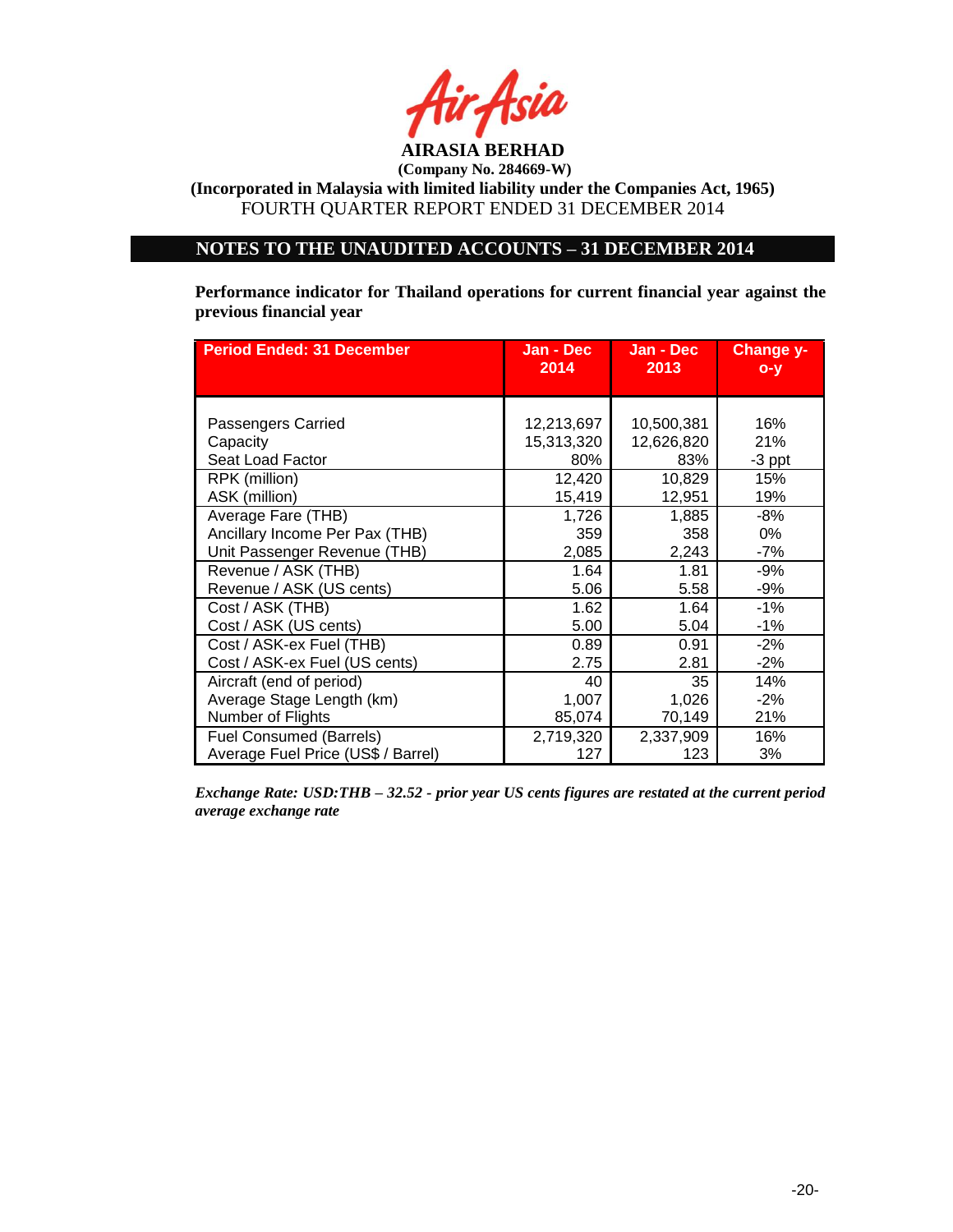

# **NOTES TO THE UNAUDITED ACCOUNTS – 31 DECEMBER 2014**

### **Performance of current quarter against the same quarter last year for Thailand**

| <b>Quarter Ended: 31 December</b>                                         | <b>Oct - Dec 2014</b> | <b>Oct - Dec 2013</b> |
|---------------------------------------------------------------------------|-----------------------|-----------------------|
| <b>THB'000</b>                                                            |                       |                       |
| <b>Revenue</b>                                                            | 7,876,112             | 6,501,228             |
| Operating expenses:<br>- Staff costs<br>- Depreciation of property, plant | (877, 887)            | (674, 095)            |
| and equipment                                                             | (241, 635)            | (133, 832)            |
| - Aircraft fuel expenses                                                  | (3, 171, 225)         | (2,700,492)           |
| - Maintenance & overhaul                                                  | (461, 649)            | (615, 337)            |
| -User charges and other related expenses                                  | (1,030,605)           | (692, 424)            |
| - Aircraft operating lease expenses                                       | (944, 051)            | (889, 141)            |
| - Other operating expenses                                                | (436,083)             | (471, 038)            |
| Other income                                                              | 142,525               | 119,141               |
|                                                                           |                       |                       |
| <b>Operating Profit</b>                                                   | 855,502               | 444,010               |
| Finance Income                                                            | 55,780                | 127,562               |
| <b>Finance Costs</b>                                                      | (79, 146)             | 67,283                |
|                                                                           |                       |                       |
| <b>Profit before tax</b>                                                  | 832,136               | 638,855               |
| <b>Taxation</b>                                                           | (9,510)               | (213, 414)            |
| Deferred taxation                                                         | (22,906)              |                       |
|                                                                           |                       |                       |
| Profit after tax                                                          | 799,720               | 425,441               |
| <b>EBITDAR</b>                                                            | 2,041,188             | 1,466,983             |
| <b>EBITDAR Margin</b>                                                     | 26%                   | 23%                   |
| <b>EBIT Margin</b>                                                        | 11%                   | 7%                    |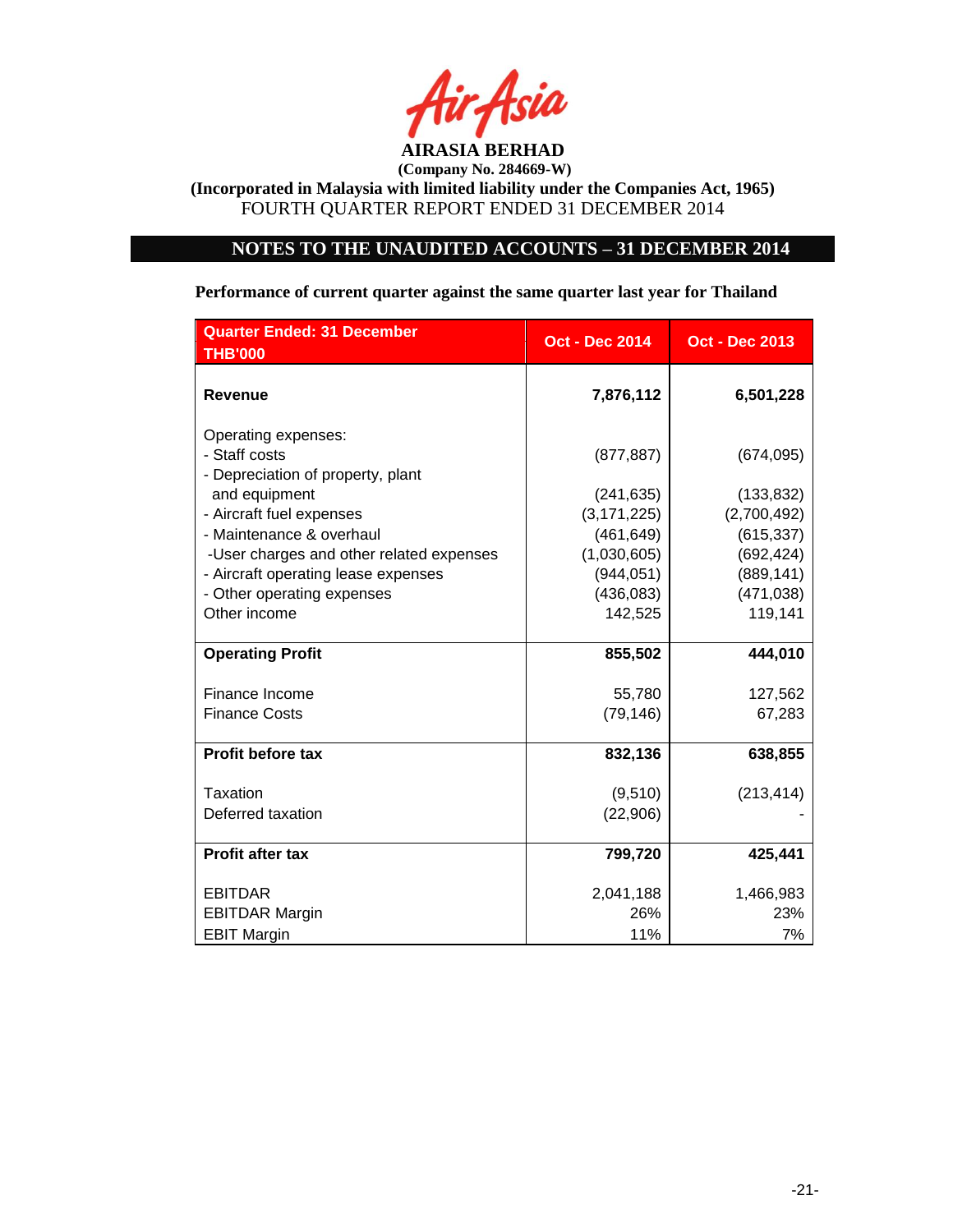

# **NOTES TO THE UNAUDITED ACCOUNTS – 31 DECEMBER 2014**

**Performance of current financial year against the previous financial year for Thailand**

| <b>Period Ended: 31 December</b><br><b>THB'000</b> | <b>Jan - Dec 2014</b> | <b>Jan - Dec 2013</b> |
|----------------------------------------------------|-----------------------|-----------------------|
|                                                    |                       |                       |
| <b>Revenue</b>                                     | 25,355,515            | 23,485,043            |
| Operating expenses:                                |                       |                       |
| - Staff costs                                      | (2,807,225)           | (2,479,060)           |
| - Depreciation of property, plant                  |                       |                       |
| and equipment                                      | (804, 197)            | (374, 267)            |
| - Aircraft fuel expenses                           | (11, 272, 296)        | (9,386,304)           |
| - Maintenance, overhaul, user charges and          | (1,861,853)           | (1,953,501)           |
| - User charges and other related expenses          | (3,536,692)           | (2,721,895)           |
| - Aircraft operating lease expenses                | (3,750,884)           | (3,278,935)           |
| - Other operating expenses                         | (1,533,872)           | (1,406,125)           |
| Other income                                       | 512,218               | 385,970               |
|                                                    |                       |                       |
| <b>Operating Profit</b>                            | 300,714               | 2,270,926             |
| Finance Income                                     | 294,327               | 221,194               |
| <b>Finance Costs</b>                               | (218, 223)            | 134,255               |
|                                                    |                       |                       |
| <b>Profit before tax</b>                           | 376,818               | 2,626,375             |
| Taxation                                           | 9,877                 | (665, 963)            |
| Deferred taxation                                  | (42,065)              |                       |
|                                                    |                       |                       |
| <b>Profit after tax</b>                            | 344,630               | 1,960,412             |
| <b>EBITDAR</b>                                     | 4,855,795             | 5,924,128             |
| <b>EBITDAR Margin</b>                              | 19%                   | 25%                   |
| <b>EBIT Margin</b>                                 | 1%                    | 10%                   |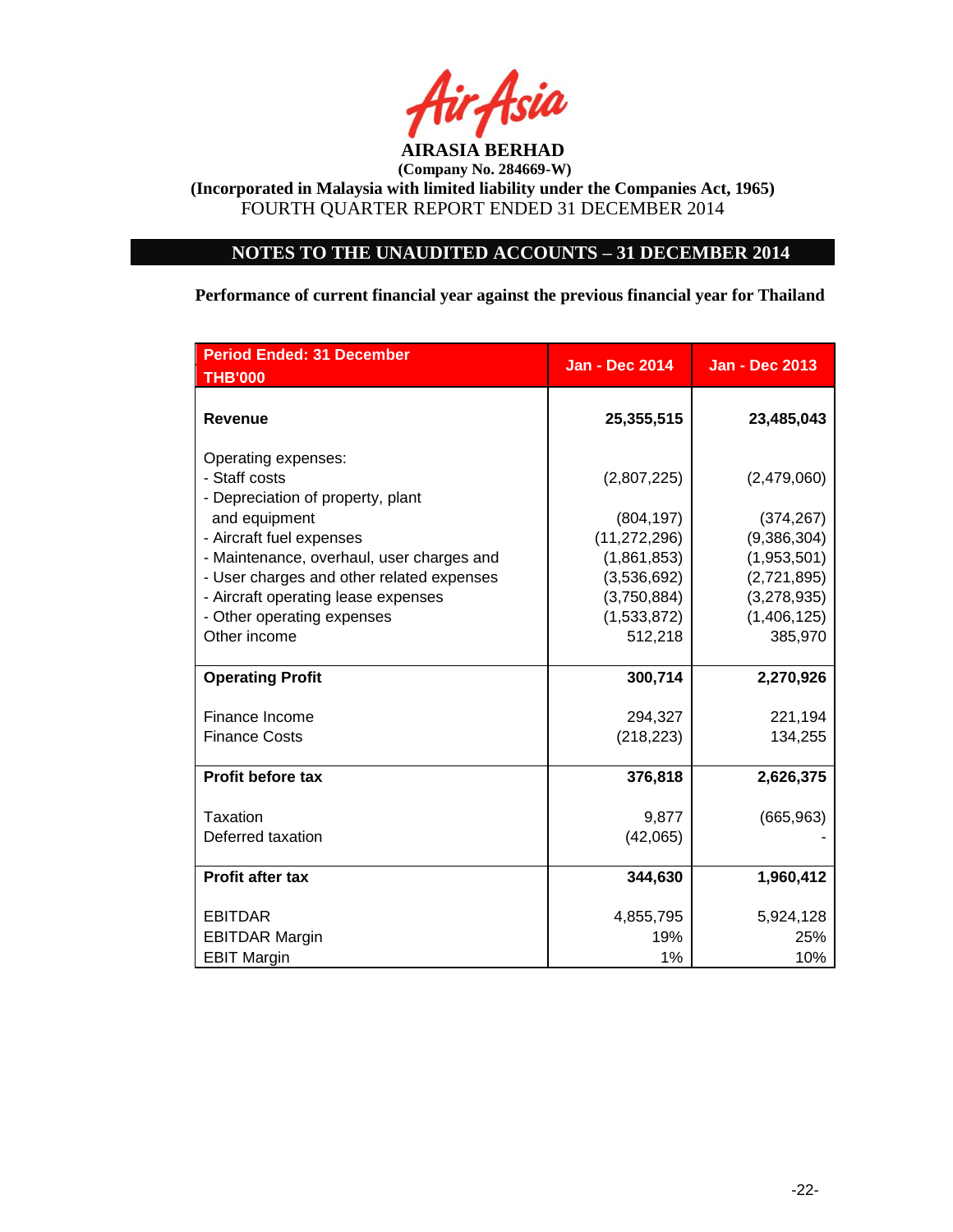

**(Incorporated in Malaysia with limited liability under the Companies Act, 1965)** FOURTH QUARTER REPORT ENDED 31 DECEMBER 2014

### **NOTES TO THE UNAUDITED ACCOUNTS – 31 DECEMBER 2014**

#### **Balance Sheet**

| <b>Quarter Ended: 31 December</b><br><b>THB'000</b> | <b>Dec 2014</b> | <b>Dec 2013</b> |
|-----------------------------------------------------|-----------------|-----------------|
|                                                     |                 |                 |
| Property, Plant & Equipment                         | 15,943,846      | 10,835,933      |
| <b>Prepaid Expenses</b>                             | 270,021         | 342,969         |
| Inventory                                           | 75,603          | 68,968          |
| Other Debtors & Prepayments                         | 1,656,118       | 1,759,172       |
| General Investment                                  | 1,290,289       | 5,791,728       |
| Cash & Short Term Deposits                          | 6,453,452       | 2,309,100       |
| <b>Total Assets</b>                                 | 25,689,329      | 21,107,870      |
|                                                     |                 |                 |
| Sales In Advance                                    | 4,629,227       | 4,299,163       |
| <b>Other Creditors &amp; Accruals</b>               | 2,759,092       | 2,457,011       |
| Amounts Owing to Related Party                      | 472,709         | 506,830         |
| Long Term Liabilities                               | 11,627,322      | 7,988,518       |
| <b>Total Liabilities</b>                            | 19,488,350      | 15,251,522      |
|                                                     |                 |                 |
| <b>Share Capital</b>                                | 435,556         | 435,556         |
| <b>Share Premium</b>                                | 2,628,786       | 2,628,786       |
| Retained Earnings                                   | 3,136,637       | 2,792,006       |
| <b>Total Equity</b>                                 | 6,200,979       | 5,856,348       |

### **ii) Associate Company - Indonesia AirAsia**

Indonesia AirAsia is an associate company owned 49% by AirAsia Berhad. As such it is accounted for using the equity method, as permitted by the Malaysian Accounting Standards Board MFRS128, Investments in Associates. The Group's interest in Indonesia AirAsia has been reduced to zero and the Group will only recognize its share of profits after its share of profits equals the share of losses not previously recognized.

Indonesia AirAsia recorded revenue of IDR 1,731.6 billion in 4Q14, 11% higher as compared to the IDR 1,566.8 billion achieved in 4Q13. The positive growth in revenue can be attributed to higher average fares which increased by 26% year-on-year, while anciliary income per passenger increased by 16% year-on-year. Passengers carried by Indonesia AirAsia decreased by 11% year-on-year while there was a decrease of 14% in seat capacity. As a result the seat load factor increased by 4 percentage point to 80% as compared to 4Q13.

Indonesia AirAsia recorded an operating profit of IDR23.4 billion in 4Q14, compared to an operating loss of IDR369.1 billion in 4Q13. Indonesia AirAsia recorded a net loss of IDR63.4 billion in 4Q14 as compared to a net loss of IDR429.3 billion in 4Q13.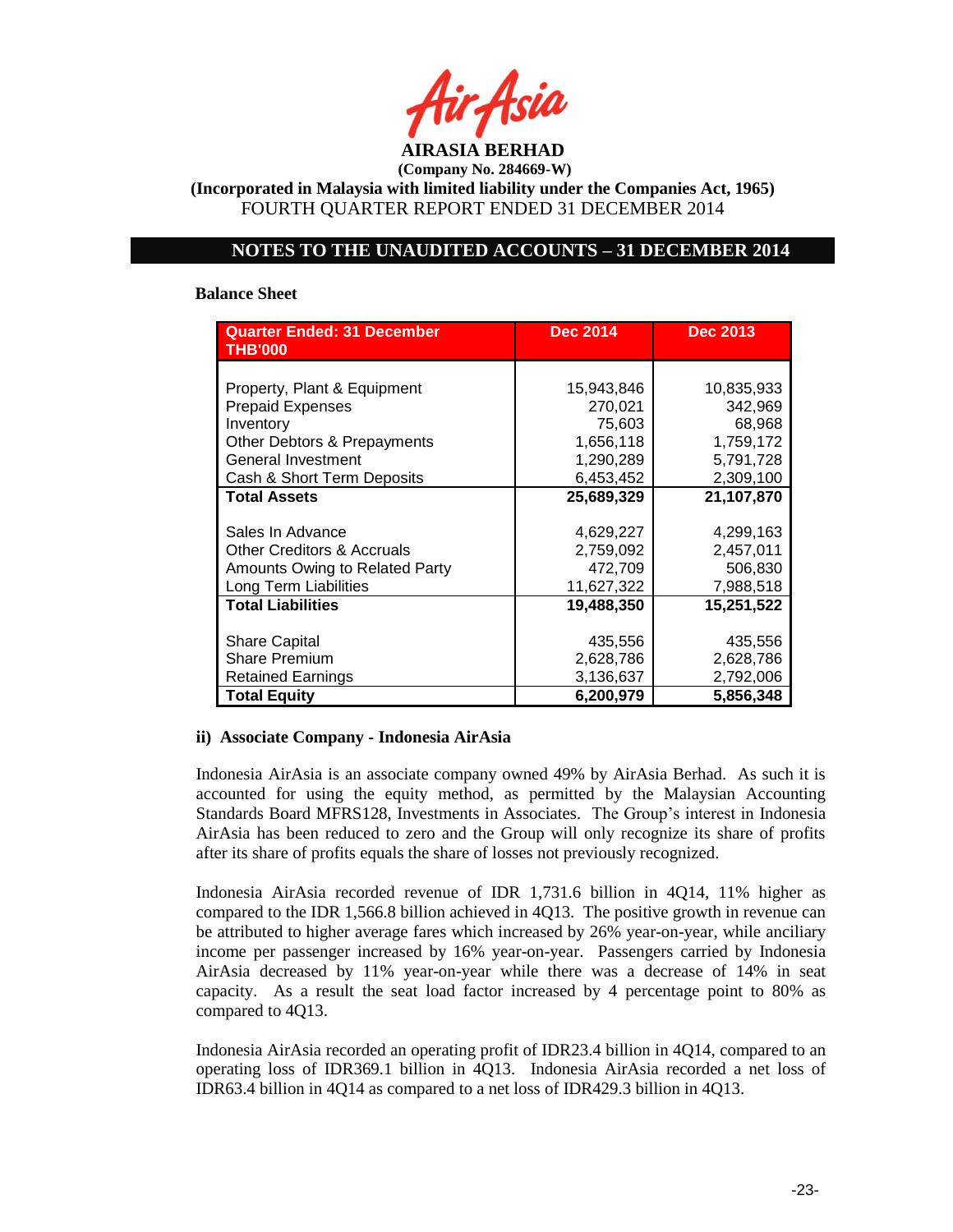

# **NOTES TO THE UNAUDITED ACCOUNTS – 31 DECEMBER 2014**

In the full year 2014, Indonesia AirAsia recorded revenue of IDR6,340.3 billion, 9% higher as compared to the IDR5,801.8 billion achieved in FY13. The positive growth in revenue can be attributed to higher unit passenger revenue which increased by 9% year-on-year. Anciliary income per passenger increased by 7% year-on-year. Passengers carried by Indonesia AirAsia remained consistent with the FY13 as capacity decreased by 3% yearon-year while the seat load factor increased 2ppt to 78%.

Indonesia AirAsia recorded an operating loss of IDR562.6 billion in FY14, compared to an operating loss of IDR125.9 billion in FY13. Indonesia AirAsia recorded a net loss of IDR856.3 billion in FY14 as compared to a net loss of IDR373.9 billion in FY13.

The AirAsia Berhad share of the net loss in FY14 amounted to RM115.9 million. However, as the Group's interest in Indonesia AirAsia has been reduced to zero any profits will only be recognized when a total of RM334.4 million of unrecognized losses have been reversed.

| <b>Quarter Ended: 31 December</b>  | Oct - Dec<br>2014 | <b>Oct - Dec</b><br>2013 | <b>Change</b><br>$y$ -o-y |
|------------------------------------|-------------------|--------------------------|---------------------------|
|                                    |                   |                          |                           |
|                                    |                   |                          |                           |
| Passengers Carried                 | 1,919,789         | 2,153,362                | $-11%$                    |
| Capacity                           | 2,413,440         | 2,818,980                | $-14%$                    |
| Seat Load Factor                   | 80%               | 76%                      | 4 ppt                     |
| RPK (million)                      | 2,303             | 2,506                    | -8%                       |
| ASK (million)                      | 2,896             | 3,271                    | $-11%$                    |
| Average Fare (IDR)                 | 723,499           | 572,613                  | 26%                       |
| Ancillary Income Per Pax (IDR)     | 180,467           | 155,010                  | 16%                       |
| Unit Passenger Revenue (IDR)       | 903,966           | 727,623                  | 24%                       |
| Revenue / ASK (IDR)                | 597.85            | 479.00                   | 25%                       |
| Revenue / ASK (US cents)           | 4.89              | 3.92                     | 25%                       |
| Cost / ASK (IDR)                   | 589.78            | 591.83                   | 0%                        |
| Cost / ASK (US cents)              | 4.82              | 4.84                     | 0%                        |
| Cost / ASK-ex Fuel (IDR)           | 331.20            | 321.67                   | 3%                        |
| Cost / ASK-ex Fuel (US cents)      | 2.71              | 2.63                     | 3%                        |
| Aircraft (end of period)           | 30                | 30                       | $0\%$                     |
| Average Stage Length (km)          | 1,190             | 1,183                    | 1%                        |
| Number of Flights                  | 13,411            | 15,661                   | $-14%$                    |
| <b>Fuel Consumed (Barrels)</b>     | 491,447           | 519,977                  | -5%                       |
| Average Fuel Price (US\$ / Barrel) | 125               | 139                      | $-10%$                    |

**Performance indicator for Indonesia operations for current quarter against the same quarter last year**

*Exchange Rate: USD:IDR – 12,234 - prior year US cents figures are restated at the current period average exchange rate*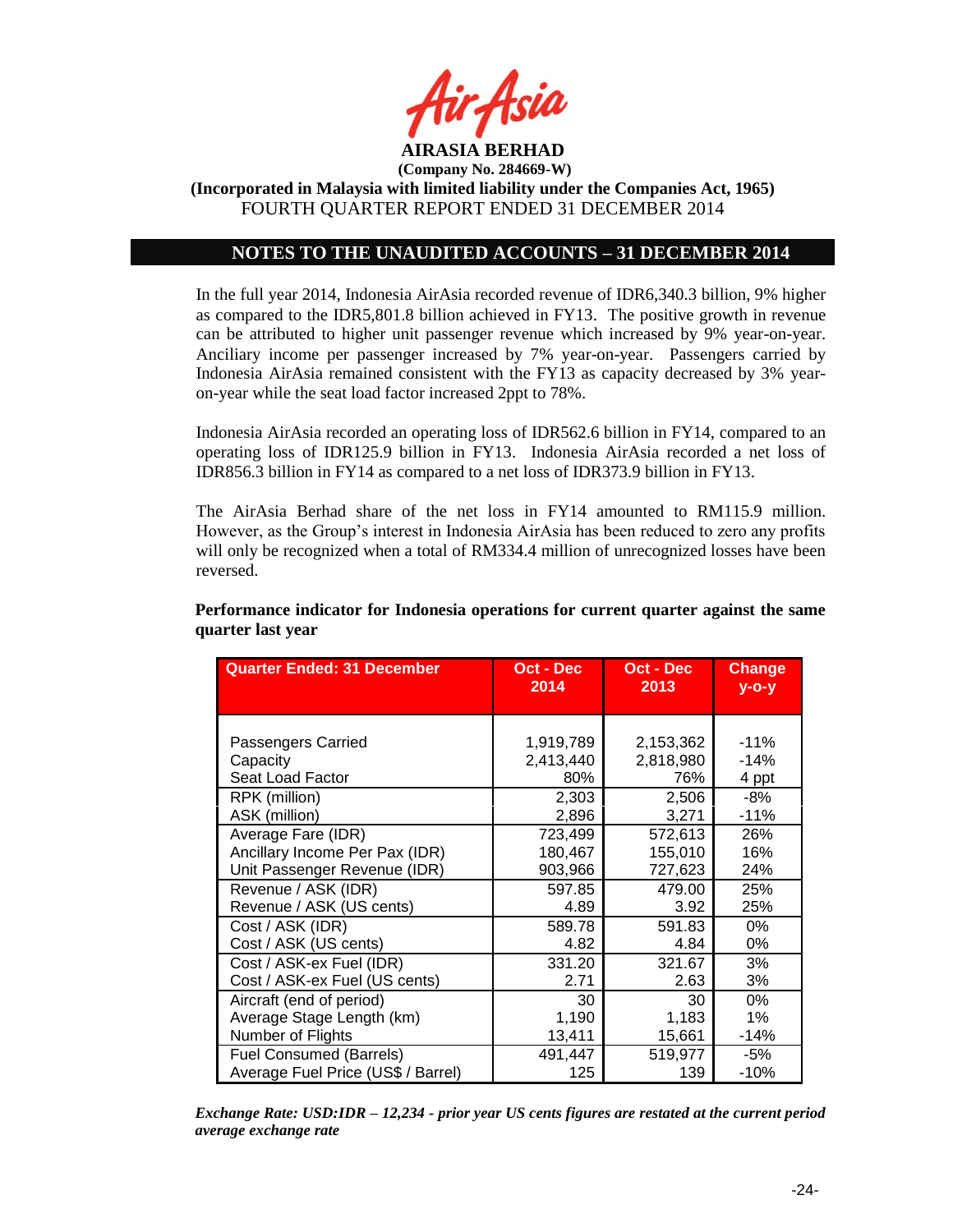

# **NOTES TO THE UNAUDITED ACCOUNTS – 31 DECEMBER 2014**

**Performance indicator for Indonesia operations for current financial year against the previous financial year**

| <b>Period Ended: 31 December</b>   | Jan - Dec  | Jan - Dec  | <b>Change</b> |
|------------------------------------|------------|------------|---------------|
|                                    | 2014       | 2013       | $y$ -o-y      |
| Passengers Carried                 | 7,850,065  | 7,853,375  | 0%            |
|                                    | 10,041,300 | 10,314,180 | $-3%$         |
| Capacity<br>Seat Load Factor       | 78%        | 76%        | 2 ppt         |
| RPK (million)                      | 9,150      | 9,293      | $-2%$         |
| ASK (million)                      | 11,663     | 12,136     | -4%           |
| Average Fare (IDR)                 | 651,189    | 591,497    | 10%           |
| Ancillary Income Per Pax (IDR)     | 157,729    | 147,274    | 7%            |
| Unit Passenger Revenue (IDR)       | 808,918    | 738,771    | 9%            |
| Revenue / ASK (IDR)                | 543.64     | 478.05     | 14%           |
| Revenue / ASK (US cents)           | 4.58       | 4.03       | 14%           |
| Cost / ASK (IDR)                   | 591.88     | 488.43     | 21%           |
| Cost / ASK (US cents)              | 4.98       | 4.11       | 21%           |
| Cost / ASK-ex Fuel (IDR)           | 328.78     | 251.22     | 31%           |
| Cost / ASK-ex Fuel (US cents)      | 2.77       | 2.12       | 31%           |
| Aircraft (end of period)           | 30         | 30         | 0%            |
| Average Stage Length (km)          | 1,180      | 1,195      | $-1%$         |
| Number of Flights                  | 55,796     | 57,301     | -3%           |
| <b>Fuel Consumed (Barrels)</b>     | 1,994,156  | 1,955,889  | 2%            |
| Average Fuel Price (US\$ / Barrel) | 130        | 124        | 5%            |

*Exchange Rate: USD:IDR – 11,877 - prior year US cents figures are restated at the current period average exchange rate*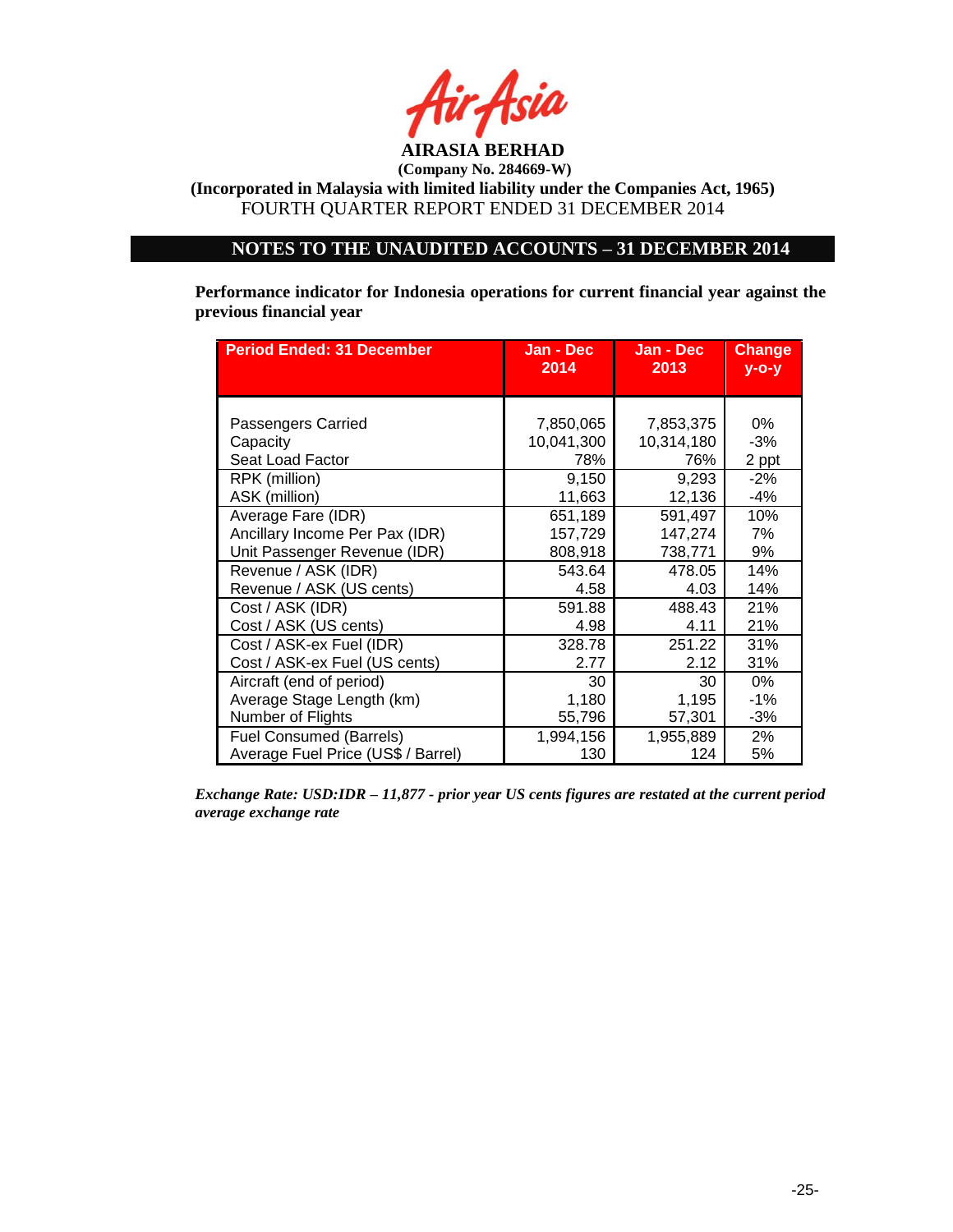

### **NOTES TO THE UNAUDITED ACCOUNTS – 31 DECEMBER 2014**

**Quarter Ended: 31 December Oct - Dec 2014 Oct - Dec 2013 IDR million Revenue 1,731,634 1,566,837** Operating expenses: - Staff costs (153,132) (220,549) - Depreciation (25,224) (24,616) - Aircraft fuel expenses (748,941) (883,716) - Aircraft operating lease expense (307,509) (284,150) - Maintenance & overhaul (201,799) (177,332) - User charges and other related expenses | (170,046) | (206,888) - Provision for early return of aircraft **Fig. 1** (41) - Other operating expenses (112,560) (155,959) Other income 10,965 17,324 **Operating profit/(loss) 23,388 (369,090)** Finance Income 643 473 Finance Costs (87,445) (60,700) **Loss before tax (63,414) (429,317)**  $\overline{\phantom{a}}$  Taxation  $\overline{\phantom{a}}$  . The set of  $\overline{\phantom{a}}$  is the set of  $\overline{\phantom{a}}$  . **Loss after tax (63,414) (429,317)** EBITDAR 356,121 (60,324) EBITDAR Margin 21% -4% EBIT Margin 1% -24%

**Performance of current quarter against the same quarter last year for Indonesia**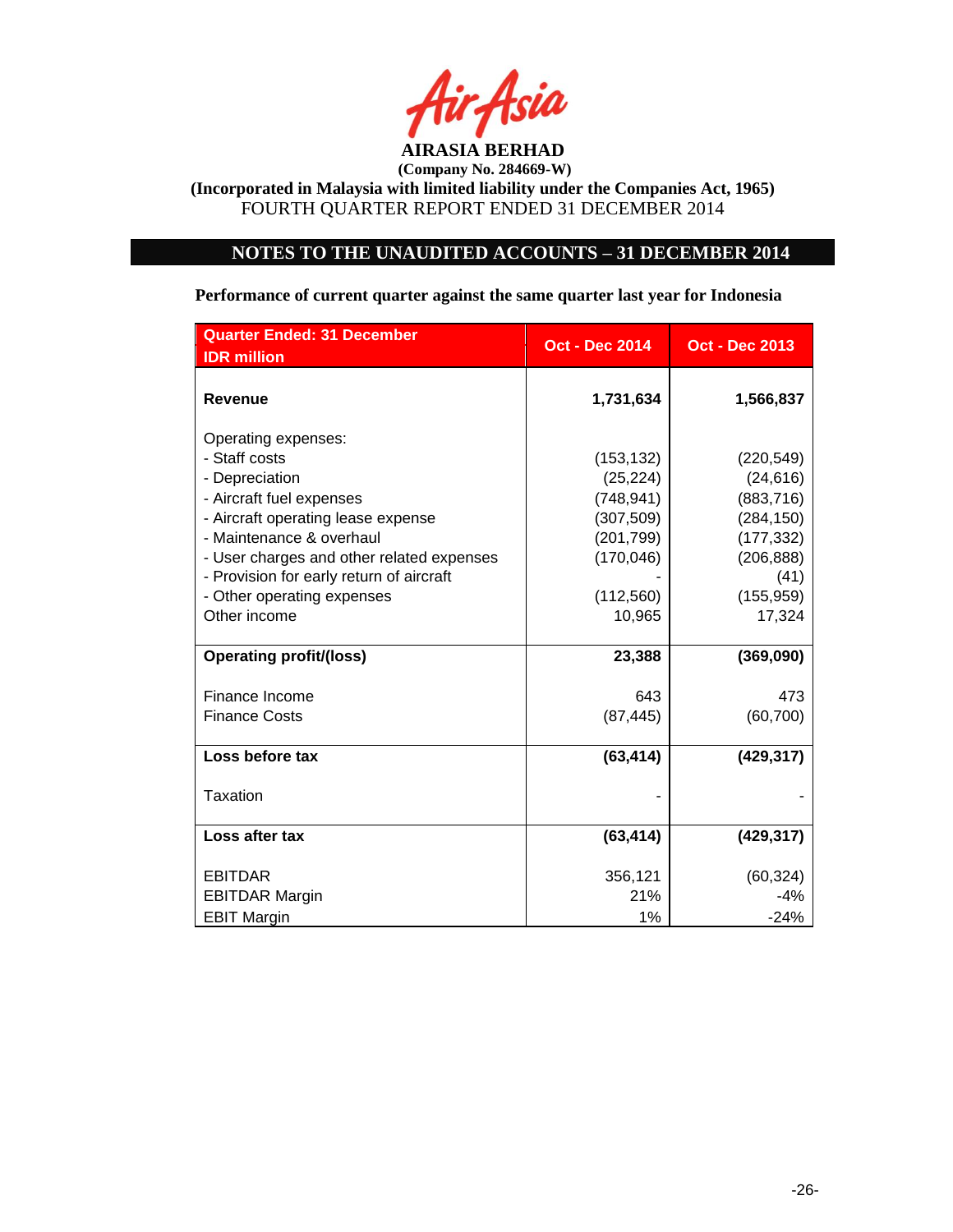

# **NOTES TO THE UNAUDITED ACCOUNTS – 31 DECEMBER 2014**

**Performance of current financial year against the previous financial year for Indonesia**

| <b>Period Ended: 31 December</b>          | <b>Jan - Dec 2014</b> | <b>Jan - Dec 2013</b> |
|-------------------------------------------|-----------------------|-----------------------|
| <b>IDR</b> million                        |                       |                       |
| <b>Revenue</b>                            | 6,340,254             | 5,801,845             |
| Operating expenses:                       |                       |                       |
| - Staff costs                             | (693, 364)            | (650, 800)            |
| - Depreciation                            | (99, 232)             | (94, 619)             |
| - Aircraft fuel expenses                  | (3,068,437)           | (2,878,894)           |
| - Aircraft operating lease expense        | (1, 184, 782)         | (863, 308)            |
| - Maintenance & overhaul                  | (698, 030)            | (557,700)             |
| - User charges and other related expenses | (787, 398)            | (629, 884)            |
| - Provision for early return of aircraft  |                       | (41)                  |
| - Other operating expenses                | (396, 874)            | (304, 267)            |
| Other income                              | 25,244                | 51,777                |
| <b>Operating loss</b>                     | (562, 619)            | (125, 891)            |
| Finance Income                            | 1,729                 | 3,565                 |
| <b>Finance Costs</b>                      | (295, 440)            | (251, 588)            |
| Loss before tax                           | (856, 330)            | (373, 914)            |
| <b>Taxation</b>                           |                       |                       |
| Loss after tax                            | (856, 330)            | (373, 914)            |
| <b>EBITDAR</b>                            | 721,395               | 832,036               |
| <b>EBITDAR Margin</b>                     | 11%                   | 14%                   |
| <b>EBIT Margin</b>                        | $-9%$                 | $-2%$                 |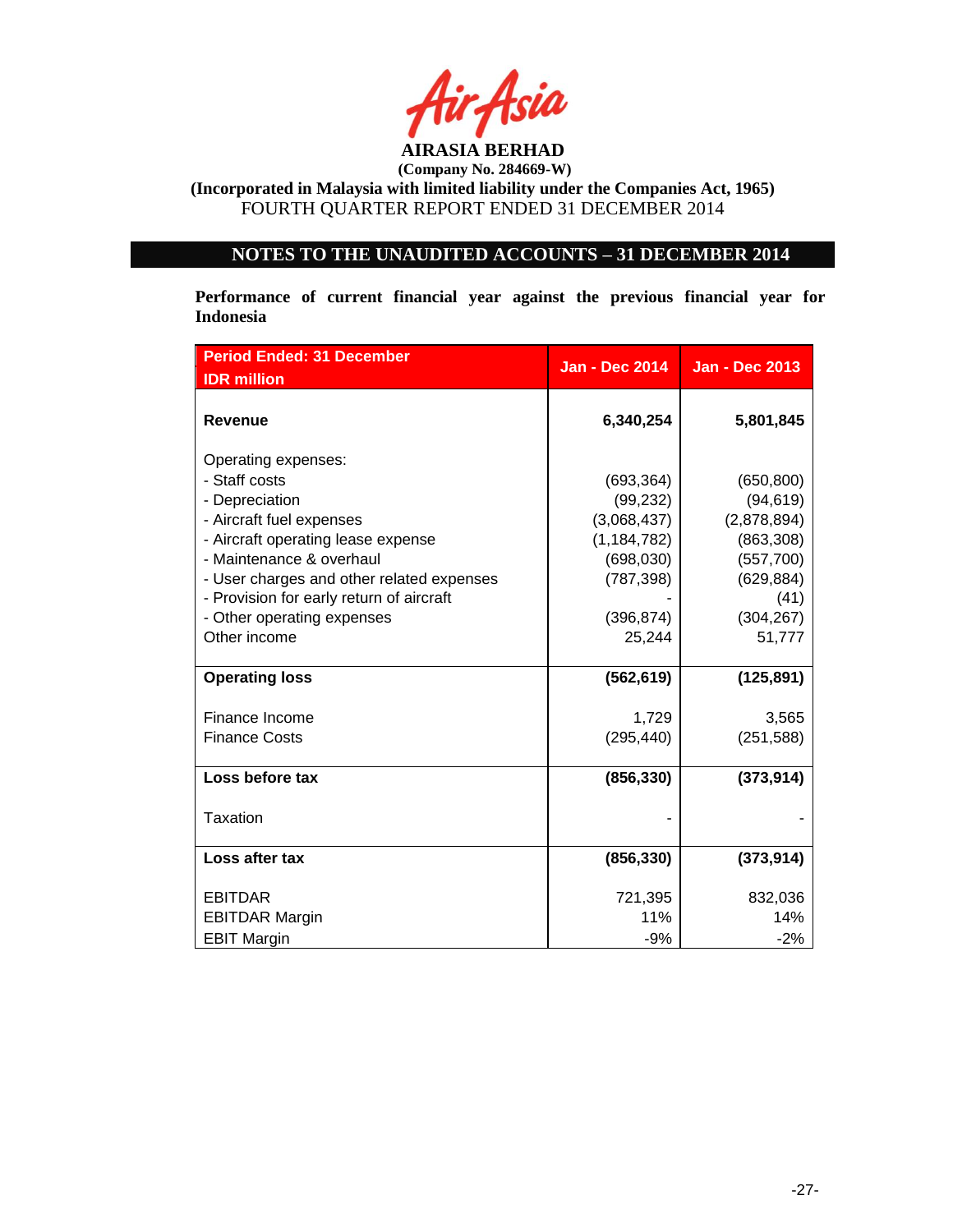

**(Incorporated in Malaysia with limited liability under the Companies Act, 1965)** FOURTH QUARTER REPORT ENDED 31 DECEMBER 2014

### **NOTES TO THE UNAUDITED ACCOUNTS –31 DECEMBER 2014**

#### **Balance Sheet**

| <b>Quarter Ended: 31 December</b><br><b>IDR</b> million | <b>Dec 2014</b> | <b>Dec 2013</b> |
|---------------------------------------------------------|-----------------|-----------------|
|                                                         |                 |                 |
| Property, Plant & Equipment                             | 1,526,308       | 1,592,071       |
| Work In Progress                                        |                 |                 |
| <b>Deferred Expenditure</b>                             | 9,503           | 9,503           |
| Inventory                                               | 22,367          | 23,420          |
| Other Debtors & Prepayments                             | 179,796         | 155,403         |
| Amounts Owing from Related Party                        | 2,283,237       | 2,553,159       |
| <b>Maintenance Reserves</b>                             | 277,516         | 193,986         |
| Cash & Short Term Deposits                              | 127,732         | 25,769          |
| <b>Total Assets</b>                                     | 4,426,459       | 4,553,311       |
|                                                         |                 |                 |
| Sales In Advance                                        | 193,686         | 521,996         |
| <b>Other Creditors &amp; Accruals</b>                   | 4,428,466       | 3,295,862       |
| Amounts Owing to Related Party                          | 862,096         | 799,084         |
| <b>Borrowings</b>                                       | 1,446,725       | 1,584,555       |
| <b>Total Liabilities</b>                                | 6,930,973       | 6,201,497       |
|                                                         |                 |                 |
| <b>Share Capital</b>                                    | 180,000         | 180,000         |
| <b>Share Premium</b>                                    |                 |                 |
| <b>Retained Earnings</b>                                | (2,684,514)     | (1,828,186)     |
| <b>Total Equity</b>                                     | (2,504,514)     | (1,648,186)     |

### **iii) Associate Company – AirAsia Inc ('AirAsia Philippines')**

AirAsia Philippines is an associate company which is incorporated in the Republic of the Philippines and is 40% owned by AirAsia Berhad. AirAsia Philippines recorded a net loss of RM19.3 million (quarter ended 31 December 2013: net loss of RM24.8 million) in the quarter under review out of which RMNil million is equity accounted in the AirAsia Berhad income statement. As the Group's interest in AirAsia Philippines has been reduced to zero, in accordance with MFRS128, any profits will only be recognized when a total of RM102.5 million of unrecognized losses have been reversed.

### **iv) Associate Company – AirAsia India Private Limited ('AirAsia India')**

AirAsia India is an associate company which is incorporated in India and is 49% owned by AirAsia Berhad. AirAsia India recorded a net loss of RM12.7 million (quarter ended 31 December 2013: RM6.4 million) in the quarter under review out of which RM11.8 million is equity accounted in the AirAsia Berhad income statement. In the full year, AA India recorded a net loss of RM54.7 milllion of which RM11.8 million is equity accounted in the AirAsia Berhad income statement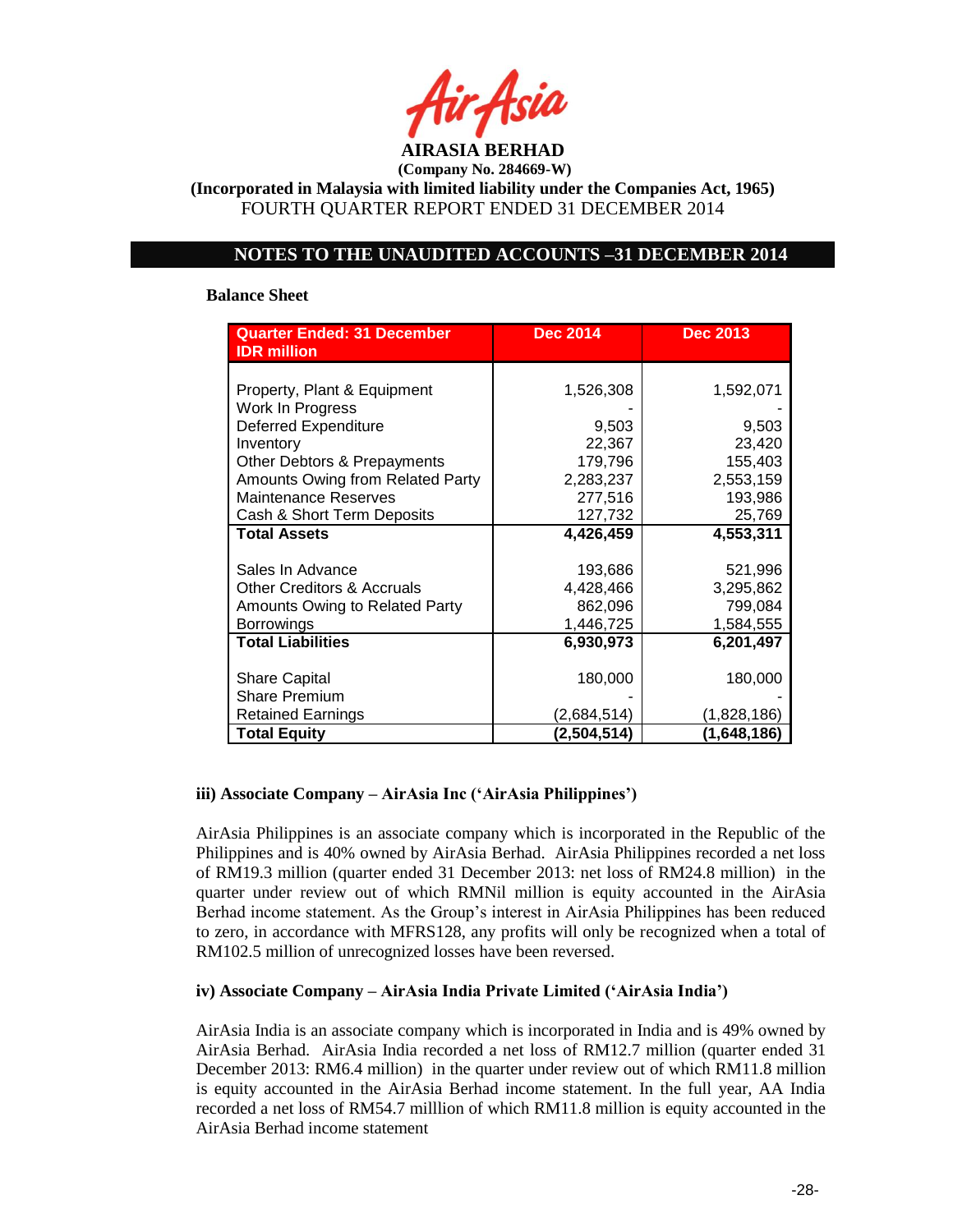

# **NOTES TO THE UNAUDITED ACCOUNTS –31 DECEMBER 2014**

### **v) Associate Company – AirAsia Japan Co., Ltd ('AirAsia Japan')**

AirAsia Japan is an associate company which is incorporated in Japan and is 49% owned by AirAsia Berhad. AirAsia Japan recorded a net loss of RM19.7 million in the year under review of which RM9.6 million is equity accounted in the financial statements of AirAsia Berhad.

### **vi) Associate Company – Think Big Digital Sdn Bhd ('BIG')**

BIG is an associate company which is incorporated in Malaysia and is 47.8% owned by AirAsia Berhad. BIG recorded a net loss of RM8.6 million (quarter ended 31 December 2013: net loss of RM1.5 million) in the quarter under review and a net loss of RM22.2 million in the full year 2014 of which RM3.7 million is equity accounted in the AirAsia Berhad financial statement. As the Group's interest in BIG has been reduced to zero, in accordance with MFRS128, any profits will only be recognized when a total of RM40.5 million of unrecognized losses have been reversed.

### **vii) Jointly Controlled Entity – Asian Aviation Centre of Excellence Sdn Bhd ('AACOE')**

AACOE is a joint venture company which is incorporated in Malaysia and is owned in equal shares by AirAsia Berhad and CAE Inc, a Canadian incorporated aviation training organization. AACOE recorded a net profit of RM5.0 million (quarter ended 31 December 2013: net loss of RM3.4 million) in the quarter of which RM2.5 million (quarter ended 31 December 2013: RM1.7 million) is equity accounted in the AirAsia Berhad income statement. In the full year, AACOE recorded a net profit of RM73.3 milllion of which RM36.6 million is equity accounted in the AirAsia Berhad income statement.

### **viii) Jointly Controlled Entity – AAE Travel Pte Ltd ('AAE Travel')**

AAE Travel is a joint venture company which is incorporated in Singapore and is owned in equal shares by AirAsia Berhad and Expedia Inc, a USA incorporated on-line travel agent. AAE Travel recorded a net profit of RM0.2 million (quarter ended 31 December 2013: RM18.8 million) in the quarter of which RM0.1 million (quarter ended 31 December 2013: net profit of RM8.9 million) is equity accounted in the AirAsia Berhad income statement. In the full year, AAE Travel recorded a net profit of RM16.2 milllion of which RM8.1 million is equity accounted in the AirAsia Berhad income statement.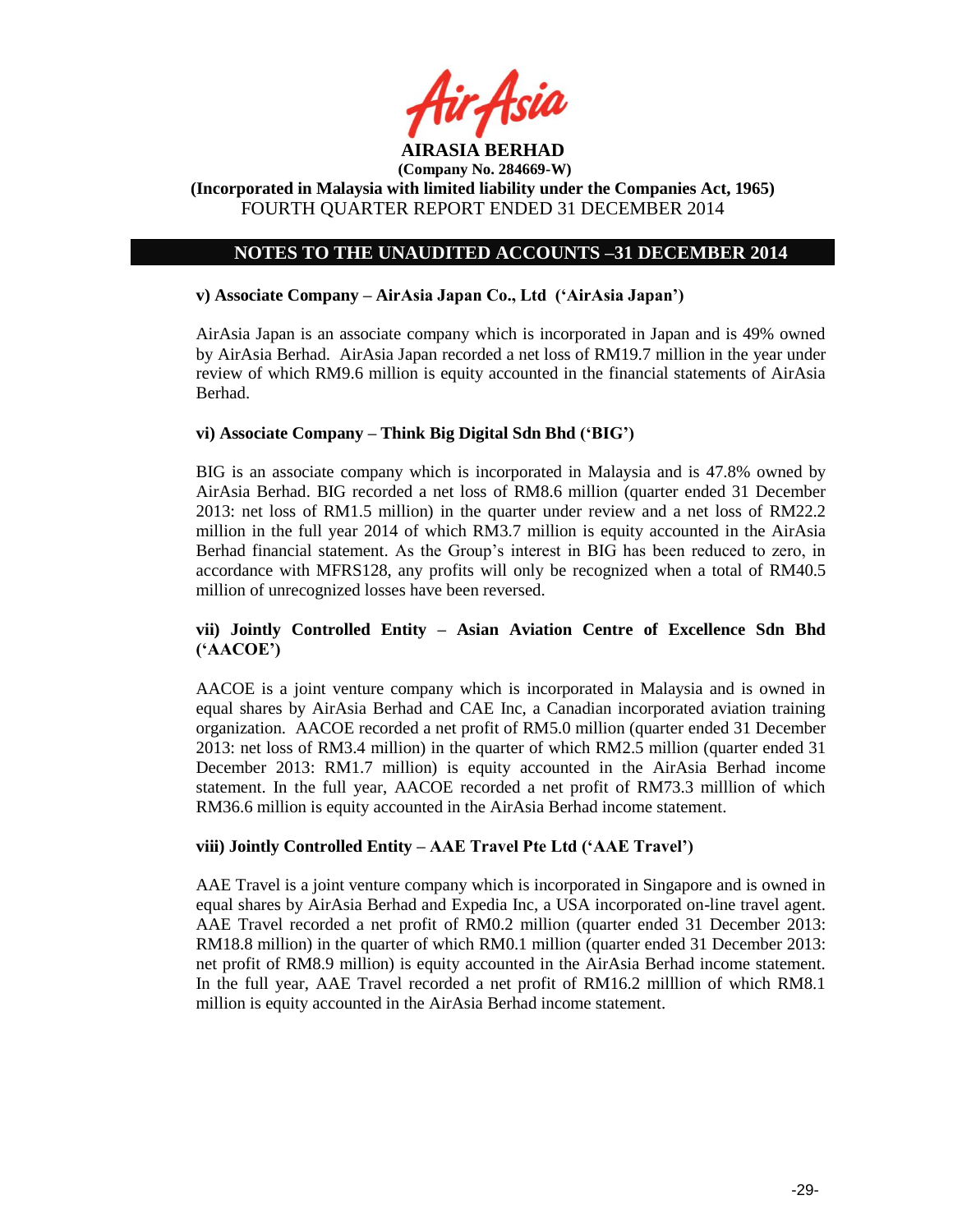

### **NOTES TO THE UNAUDITED ACCOUNTS – 31 DECEMBER 2014**

#### **23. Variation of results against preceding quarter**

The Group reported a loss after after taxation of RM428.5 million for the quarter under review. This is RM433.9 million lower compared to the RM5.4 million profit after taxation achieved in the immediately preceding quarter ended 30 September 2014.

#### **24. Commentary on prospects**

The Group will take delivery of four A320 aircraft in the first quarter of 2015, of which two will be deployed in Thailand and two in Malaysia.

In Malaysia, forward loads and average fares for the remaining months of the first quarter of 2015 are lower than the prior year, primarily due to the suspension of marketing activities for a period of 60 days. This decision was taken as a mark of respect for the families of the bereaved following the tragic loss of QZ8501 in December 2014. Marketing activities were also suspended in Indonesia.

Beyond the first quarter MAA expects to see a recovery in base fares as compared to the prior year as marketing activites are resumed and better price discipline returns to the market.

In Thailand forward loads for the remaining months of the first quarter of 2015 are similar to the prior year with average fares higher than the prior year. TAA will continue to focus on domestic, southern China and Indo-China routes in the remaining quarters of 2015.

In Indonesia, forward loads and average fares for the remaining months of the first quarter of 2015 are lower than in the prior year. IAA will continue to focus on trunk domestic routes and profitable international routes out of other secondary hubs other than Jakarta.

In the Philippines, forward loads and average fares for the remaining months of the first quarter 2015 are higher than the prior year. PAA remains on track with its turnaround plan, which is currently being implemented, to improve both yields and load factors.

In India, despite being only a few months into operations, the forward loads remain buoyant. AirAsia India will remain focused on building a footprint in the Indian domestic market with the introduction of new routes and frequency increases.

The outlook for the first quarter of 2015 should be seen in the context of the price of oil and aviation fuel, both of which have seen significance recent declines. A lower fuel price has obvious benefits for the airline industry, but the lower prices have been partially offset by weaker currencies against the US dollar, across all Asean nations.

However, barring any unforeseen circumstances, the Directors remain positive for the prospects of the Group for the first quarter of 2015 and the remainder of the year.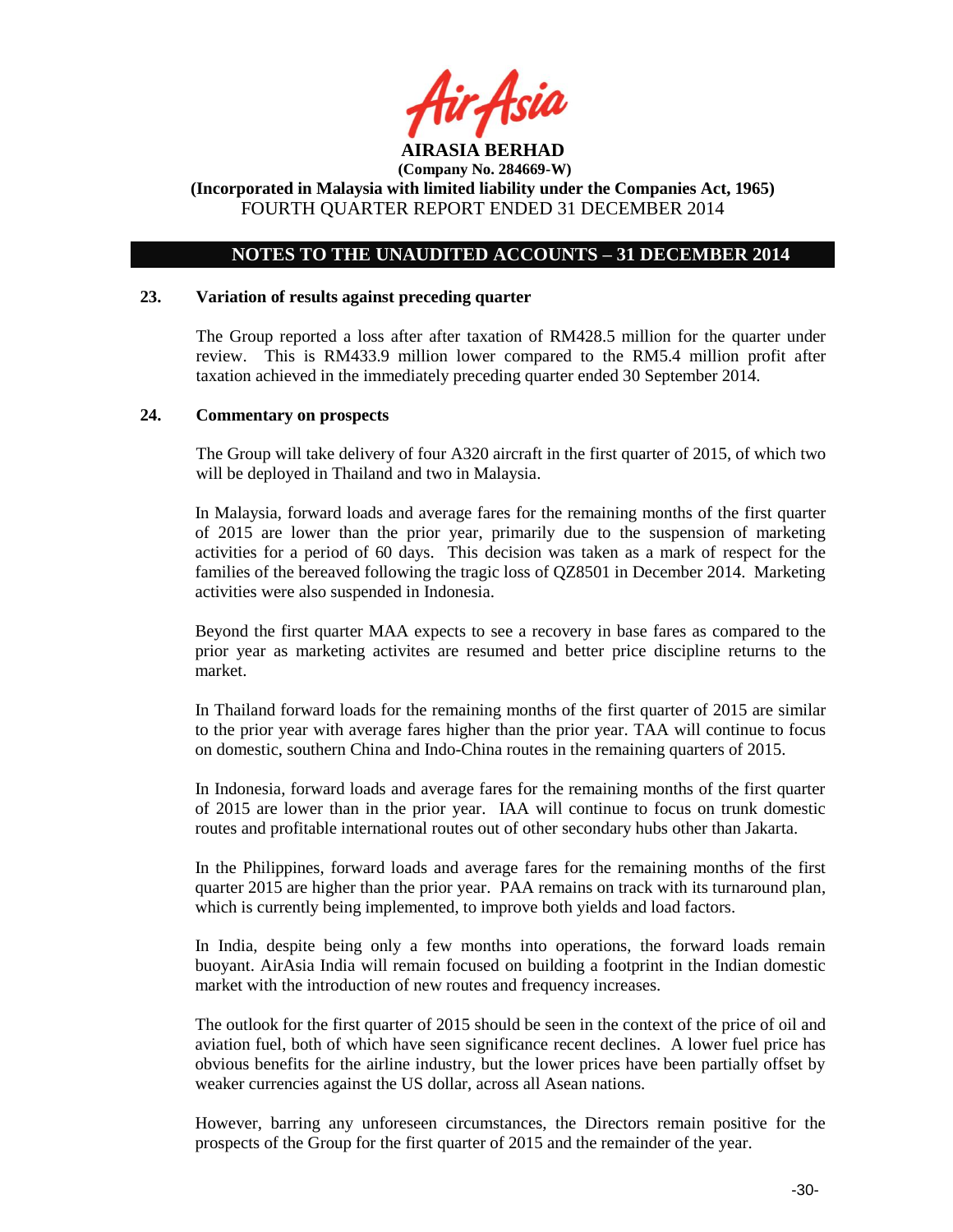

**(Incorporated in Malaysia with limited liability under the Companies Act, 1965)** FOURTH QUARTER REPORT ENDED 31 DECEMBER 2014

# **NOTES TO THE UNAUDITED ACCOUNTS – 31 DECEMBER 2014**

## **25. Profit forecast**

No profit forecast has been issued.

### **26. Finance income/(costs)**

|                                          | <b>Group and Company</b> |                |                |                |
|------------------------------------------|--------------------------|----------------|----------------|----------------|
| All figures in RM'000                    | <b>Quarter</b>           | <b>Quarter</b> | <b>Year to</b> | <b>Year to</b> |
|                                          | <b>Ended</b>             | <b>Ended</b>   | <b>Date</b>    | <b>Date</b>    |
|                                          | 31/12/14                 | 31/12/13       | 31/12/14       | 31/12/13       |
| <b>Finance income</b>                    |                          |                |                |                |
| due<br>from<br>Interest<br>amounts<br>on |                          |                |                |                |
| associates and JV entities               | 28,292                   | 11,722         | 88,867         | 49,629         |
| Interest on deposits                     | 6,254                    | 370            | 17,889         | 5,537          |
| Gain from interest rate contracts        |                          | 10,213         | 9,692          | 48,112         |
| Other interest income                    | 2,830                    | 1,645          | 5,421          | 9,042          |
|                                          | 37,376                   | 23,950         | 121,869        | 112,320        |
| <b>Finance costs</b>                     |                          |                |                |                |
| <b>Bank borrowings</b>                   | (149,095)                | (103,982)      | (522, 850)     | (418,794)      |
| Amortisation of premiums for             |                          |                |                |                |
| interest rate caps                       | (2,088)                  | (2,025)        | (8,192)        | (8,032)        |
| Loss from interest rate contracts        | (1, 387)                 |                |                |                |
| Bank facilities and other charges        | (1,302)                  | (350)          | (2,925)        | (1,580)        |
|                                          | (153, 872)               | (106, 357)     | (533,967)      | (428, 406)     |
|                                          |                          |                |                |                |
| Net cost                                 | (116, 496)               | (82, 407)      | (412,098)      | (316,086)      |
|                                          |                          |                |                |                |
| Foreign exchange gains/(losses)          |                          |                |                |                |
| - unrealized foregin exchange loss       |                          |                |                |                |
| on borrowings                            | (704, 532)               | (60, 504)      | (737, 793)     | (586, 767)     |
| - realized foreign exchange losses       | (57, 938)                | (3,209)        | (60, 272)      | (5,606)        |
| - foreign currency contracts             | 37,135                   | 13,396         | 27,452         | 44,634         |
| - fair value movement recycled           |                          |                |                |                |
| from cash flow hedge reserve             | 77,775                   | 15,430         | 175,256        | 194,520        |
|                                          | (647, 560)               | (34, 887)      | (595, 357)     | (353, 219)     |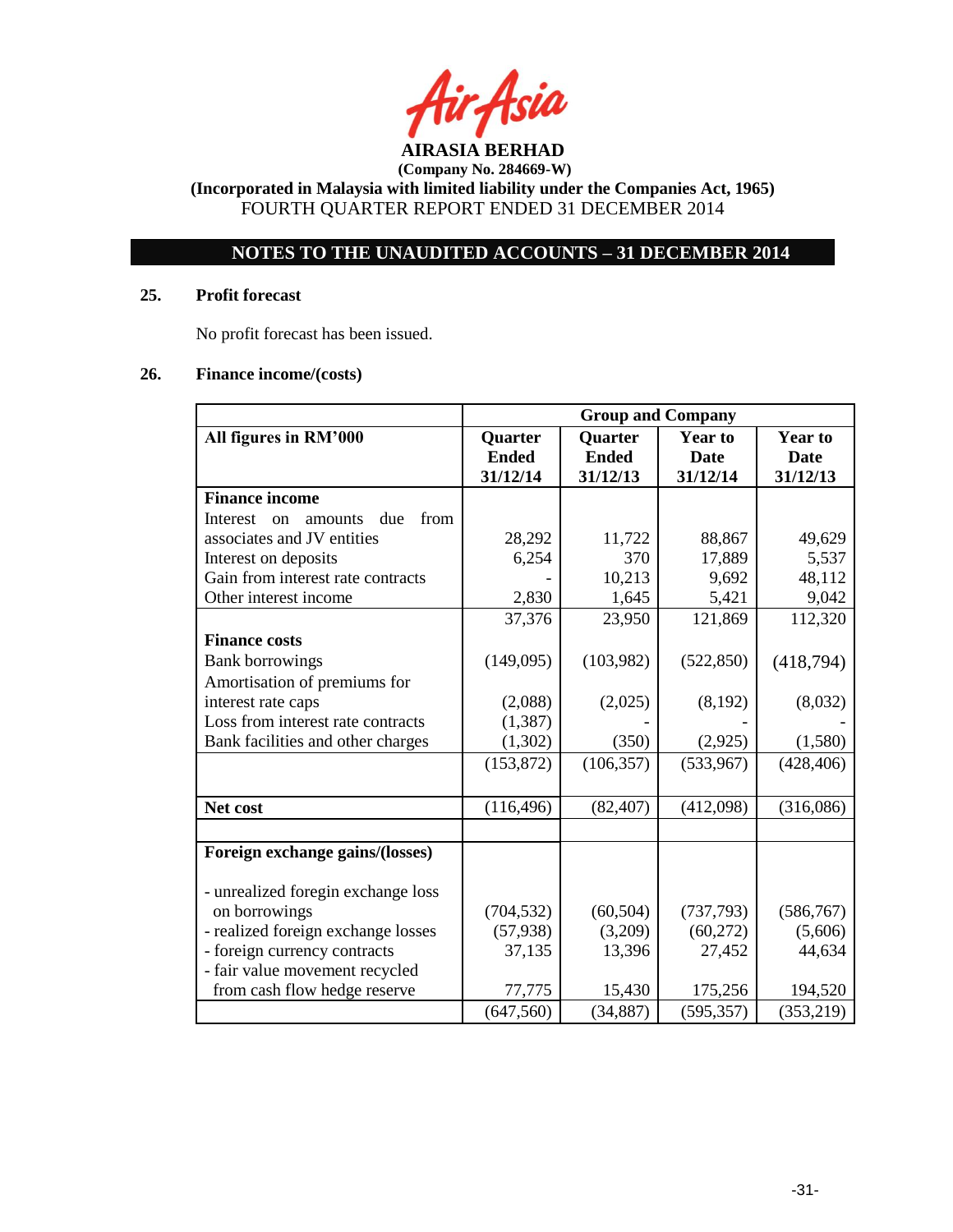**AIRASIA BERHAD** 

**(Incorporated in Malaysia with limited liability under the Companies Act, 1965)** FOURTH QUARTER REPORT ENDED 31 DECEMBER 2014

# **NOTES TO THE UNAUDITED ACCOUNTS – 31 DECEMBER 2014**

#### **27. Income tax expense**

#### *Current taxation*

The current taxation charge of RM8.6 million comprises tax payable on interest income.

### *Deferred taxation*

RM27.9 million of deferred tax liabilities arose in the current financial period as a result of the net of the movement in deferred tax liabilities and deferred tax assets recognized. Deferred tax liabilities arise from the difference between the net book value and tax written down value of property, plant and equipment while deferred tax assets arise from capital allowances granted in the period but which remained unused at the balance sheet date, in combination with the Investment Allowances granted on aircraft delivery.

### **28. Unquoted investments and properties**

There was no purchase or disposal of unquoted investments or properties for the quarter under review and financial period to date.

### **29. Quoted investments and properties**

There was no purchase or disposal of quoted securities for the quarter under review and financial period to date.

### **30. Status of corporate proposals announced**

### *AirAsia Japan Co. Ltd.*

Further to the announcement dated 19 November 2014, there have not been any further changes in the status of the AirAsia Japan joint venture on the forging of a joint venture cooperation between AirAsia and Octave Japan Infrastructure Fund I GK ("Octave"), Rakuten, Inc. ("Rakuten"), Noevir Holdings Co. Ltd. ("Noevir") and Alpen Co. Ltd. ("Alpen") (collectively the "Investors"), to establish a low cost airline in Japan based on the successful AirAsia business model.

### *Sukuk Mudharabah Programme*

Further to the announcement dated 19 November 2014, there are no further changes in the status of the proposed issue, offer or invitation to subscribe or purchase of unrated subordinated perpetual sukuk pursuant to the Sukuk Mudharabah Programme of up to RM1,000.0 million in nominal value.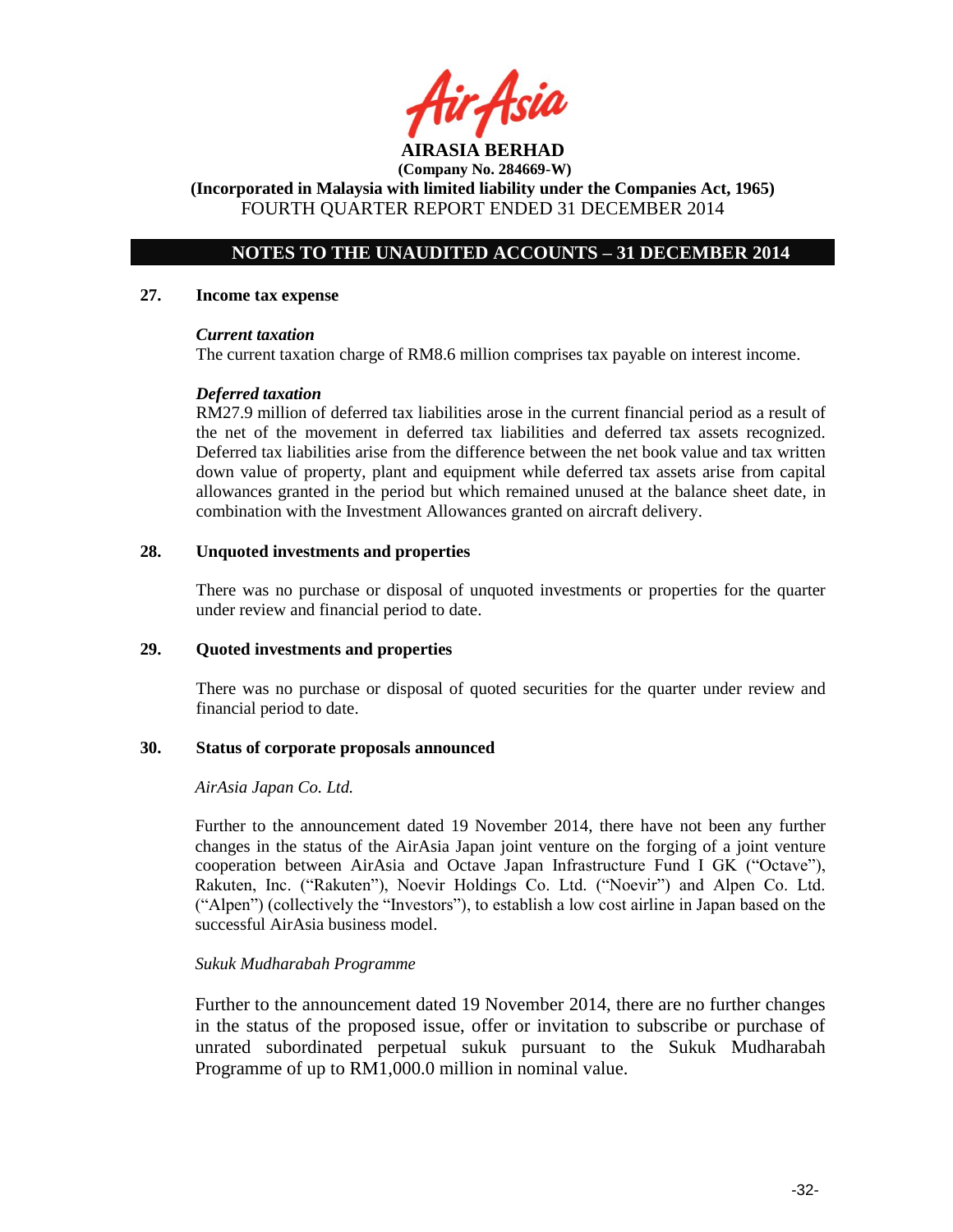

## **NOTES TO THE UNAUDITED ACCOUNTS – 31 DECEMBER 2014**

#### **31. Borrowings and debt securities**

|                   | At 31/12/2014<br><b>RM'000</b> | At 30/9//2014<br><b>RM'000</b> |
|-------------------|--------------------------------|--------------------------------|
| <b>Current</b>    | 2,274,928                      | 1,777,749                      |
| Non-current       | 10,453,090                     | 10,013,715                     |
| <b>Total Debt</b> | 12,728,018                     | 11,791,464                     |

The above term loans, finance lease liabilities (Ijarah) and Commodity Murabahah Finance are for the purchase of aircraft, spare engines and working capital.

The maturity period of non-current borrowing is 14 years and below. Borrowings are denominated in US Dollar (predominantly), RM and Euro. The Company has substantially hedged its foreign exchange exposure through foreign exchange contracts as explained in Note 32 (i).

The repayment terms of term loans and finance lease liabilities are on a quarterly or semiannually basis. These are secured by the following:

- (a) Assignment of rights under contract with Airbus over each aircraft;
- (b) Assignment of insurance of each aircraft; and
- (c) Assignment of airframe and engine warranties of each aircraft.

The Commodity Murabahah Finance is secured by a second priority charge over the aircraft.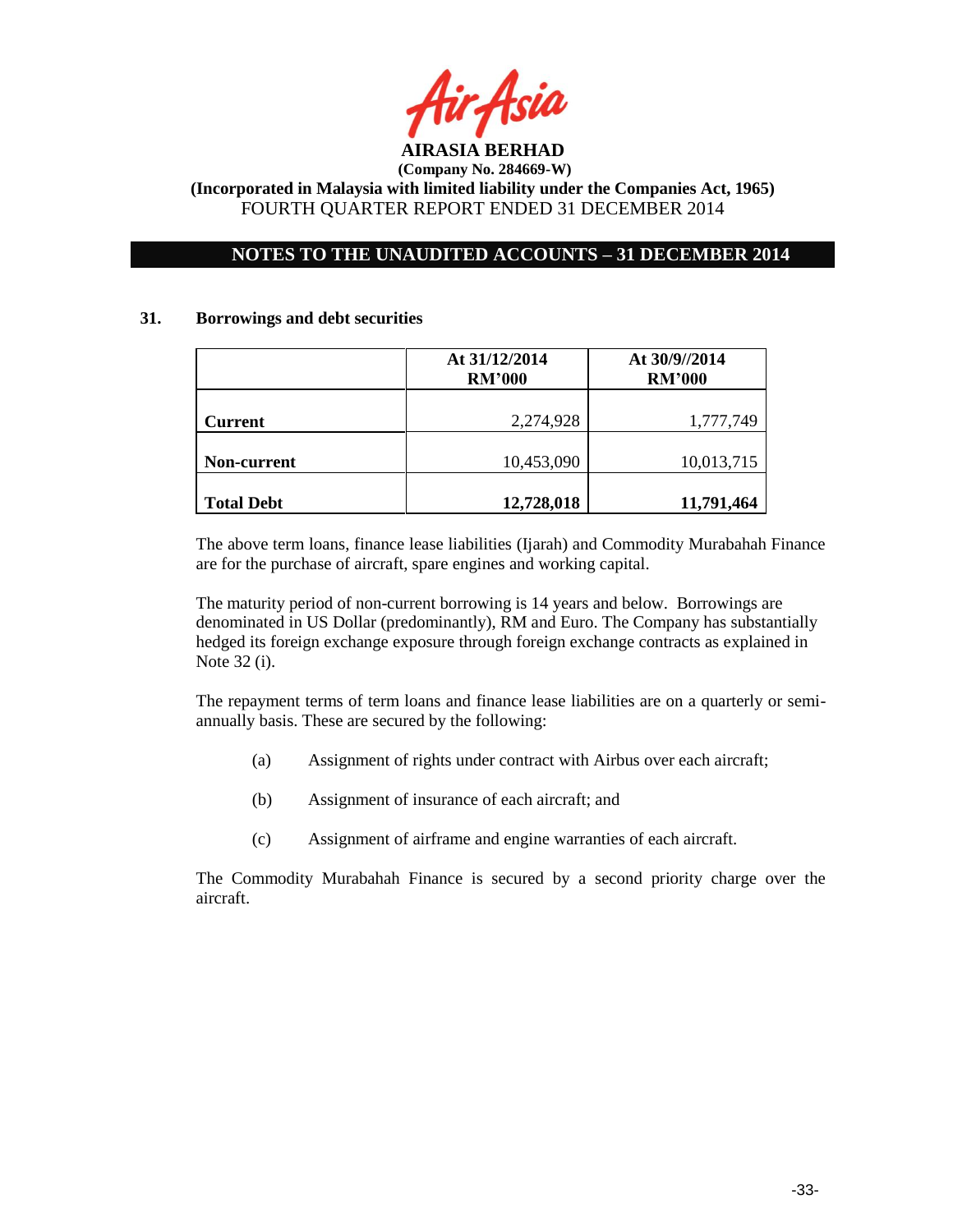

**(Company No. 284669-W) (Incorporated in Malaysia with limited liability under the Companies Act, 1965)**

FOURTH QUARTER REPORT ENDED 31 DECEMBER 2014

# **NOTES TO THE UNAUDITED ACCOUNTS – 31 DECEMBER 2014**

### **32. Derivative Financial Instruments:**

The fair value of derivative financial instruments is determined in accordance with FRS139 "Financial Instruments: Recognition and Measurement"

(i) Forward Foreign Exchange Contracts

As at 31 December 2014, AirAsia Berhad has hedged approximately 50% of the dollar liabilities of its aircraft and engine loans into Malaysian Ringgit ("MYR") by using long dated foreign exchange forward contracts. The latest weighted average of USD/MYR forward exchange rate is 3.2377.

(ii) Interest Rate Hedging

As at 31 December 2014, the Group has entered interest rate hedging transactions to hedge against fluctuations in the US\$ Libor on its existing aircraft financing for aircraft delivering from 2005 to 2014.

(iii) Fuel Hedging

As at 31 December 2014, the Group has entered into Singapore Jet Kerosene fixed swaps which represents up to 50% of the Group's total budgeted fuel consumption for year 2015.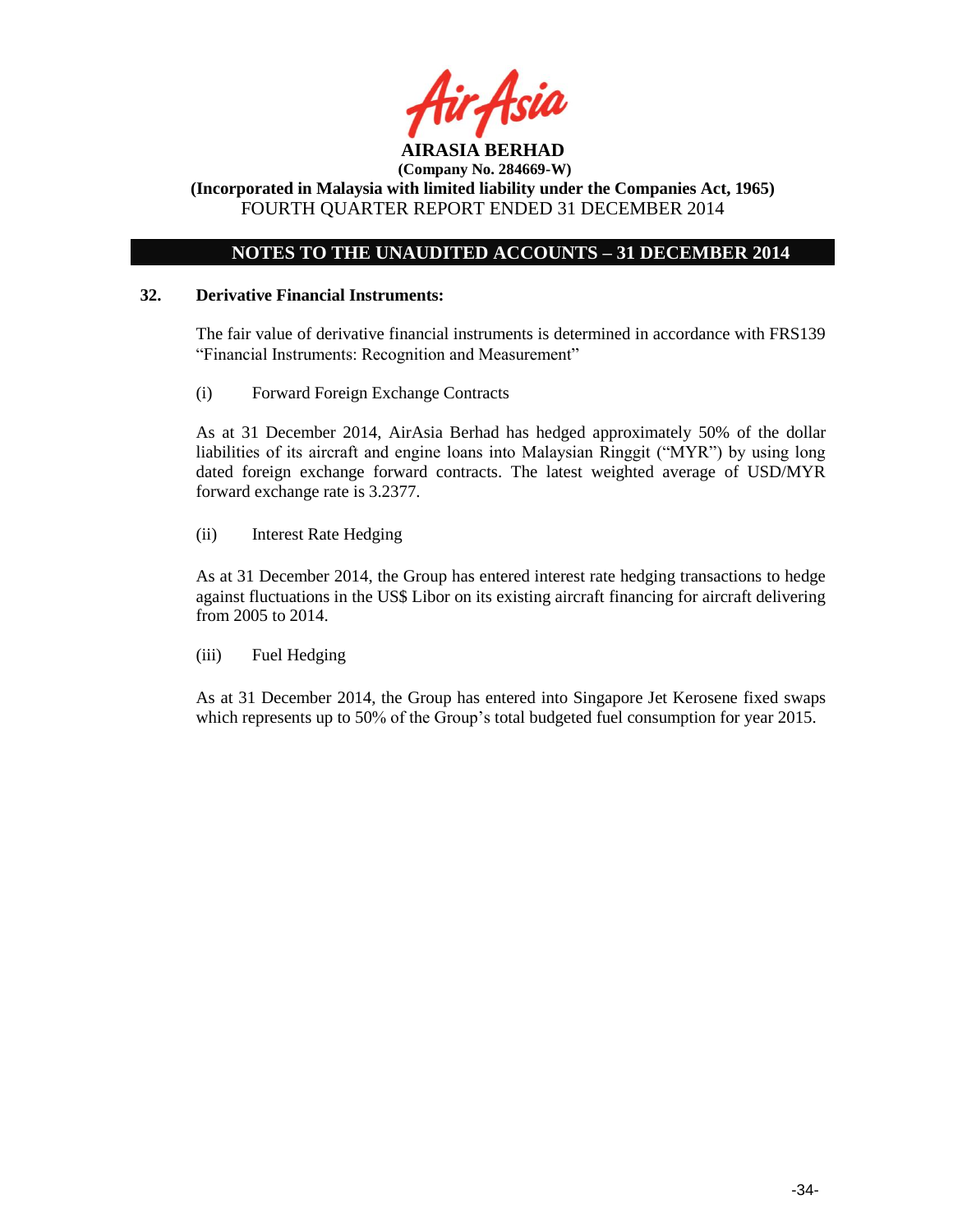

# **NOTES TO THE UNAUDITED ACCOUNTS – 31 DECEMBER 2014**

### **32. Derivative financial instruments (continued)**

| as at 31/12/2014  | as at 31/12/2014<br><b>Assets/(Liabilities)</b> |
|-------------------|-------------------------------------------------|
| Barrels (million) | RM (million)                                    |
| 3.19              | (165.70)                                        |
|                   |                                                 |
| 3.19              | (165.70)                                        |
| RM (million)      | RM (million)                                    |
|                   |                                                 |
| 8.93              | (0.44)                                          |
| 3,690.30          | (272.51)                                        |
| 3,699.23          | (272.95)                                        |
| RM (million)      | RM (million)                                    |
| 34.48             | 3.72                                            |
| 64.60             | 6.88                                            |
| 3,088.63          | 375.73                                          |
| 3,187.71          | 386.33                                          |
|                   |                                                 |

The related accounting policies, cash requirements of the derivatives, risks associated with the derivatives and policies to mitigate those risks are unchanged since the last financial year.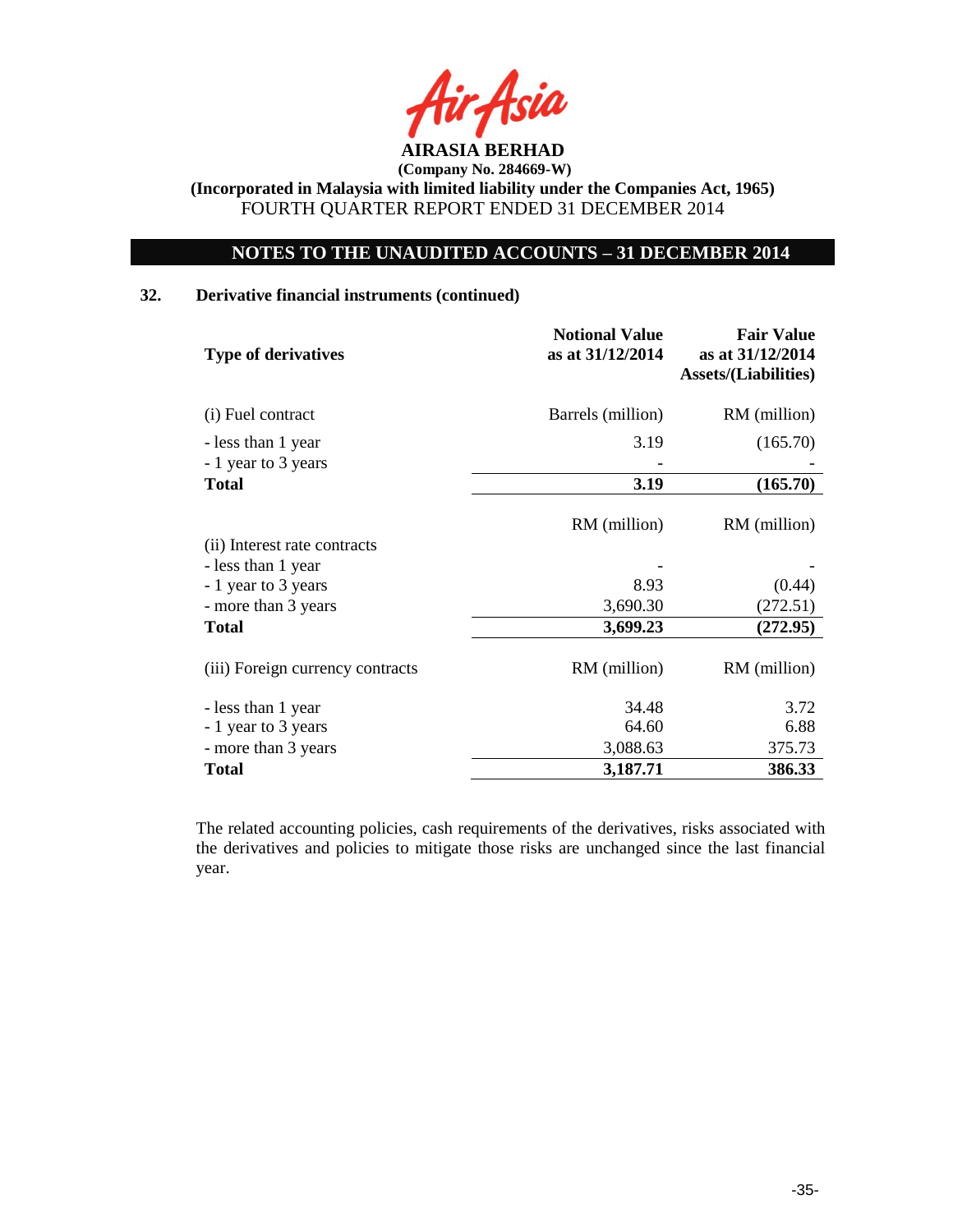

## **(Incorporated in Malaysia with limited liability under the Companies Act, 1965)** FOURTH QUARTER REPORT ENDED 31 DECEMBER 2014

# **NOTES TO THE UNAUDITED ACCOUNTS – 31 DECEMBER 2014**

#### **33. Fair value estimation**

The carrying amounts of cash and cash equivalents, trade and other current assets, and trade and other liabilities approximate their respective fair values due to the relatively short-term maturity of these financial instruments. The table below analyses financial instruments carried at fair value, by valuation method.The different levels have been defined as follows:

- Quoted prices (unadjusted) in active markets for identical assets or liabilities (Level1).
- Inputs other than quoted prices included within level 1 that are observable for the asset or liability, either directly (that is, as prices) or indirectly (that is, derived from prices) (Level 2).
- Inputs for the asset or liability that are not based on observable market data (that is, Unobservable inputs) (Level 3).

The following tables presents the Group and Company's assets and liabilities that are measured at fair value at 31 December 2014 and 31 December 2013:

|                                                       | Level 1<br><b>RM'000</b> | Level <sub>2</sub><br><b>RM'000</b> | Level 3<br><b>RM'000</b> | Total<br><b>RM'000</b> |
|-------------------------------------------------------|--------------------------|-------------------------------------|--------------------------|------------------------|
| 31 December 2014                                      |                          |                                     |                          |                        |
| Assets                                                |                          |                                     |                          |                        |
| Financial assets at fair value through profit or loss |                          |                                     |                          |                        |
| - Trading derivatives                                 |                          | 281,653                             |                          | 281,653                |
| Derivatives used for hedging                          |                          | 386,331                             |                          | 386,331                |
| Available-for-sale financial assets                   |                          |                                     |                          |                        |
| - Equity securities                                   | 384,790                  |                                     |                          | 384,790                |
| <b>Total Assets</b>                                   | 384,790                  | 667,984                             |                          | 1,052,774              |
| Liabilities                                           |                          |                                     |                          |                        |
| Financial assets at fair value through profit or loss |                          |                                     |                          |                        |
| - Trading derivatives                                 |                          | 355,847                             |                          | 355,847                |
| Derivatives used for hedging                          |                          | 364,452                             |                          | 364,452                |
| <b>Total Liabilities</b>                              |                          | 720,299                             |                          | 720,299                |
| 31 December 2013                                      |                          |                                     |                          |                        |
| Assets                                                |                          |                                     |                          |                        |
| Financial assets at fair value through profit or loss |                          |                                     |                          |                        |
| - Trading derivatives                                 |                          | 37,374                              |                          | 37,374                 |
| Derivatives used for hedging                          |                          | 201,464                             |                          | 201,464                |
| Available-for-sale financial assets                   |                          |                                     |                          |                        |
| - Equity securities                                   | 561,770                  |                                     | 10,125                   | 571,895                |
| <b>Total Assets</b>                                   | 561,770                  | 238,838                             | 10,125                   | 810,733                |
| Liabilities                                           |                          |                                     |                          |                        |
| Financial assets at fair value through profit or loss |                          |                                     |                          |                        |
| - Trading derivatives                                 |                          | 85,823                              |                          | 85,823                 |
| Derivatives used for hedging                          |                          | 195,490                             |                          | 195,490                |
| <b>Total Liabilities</b>                              | $\overline{\phantom{a}}$ | 281,313                             | $\overline{\phantom{a}}$ | 281,313                |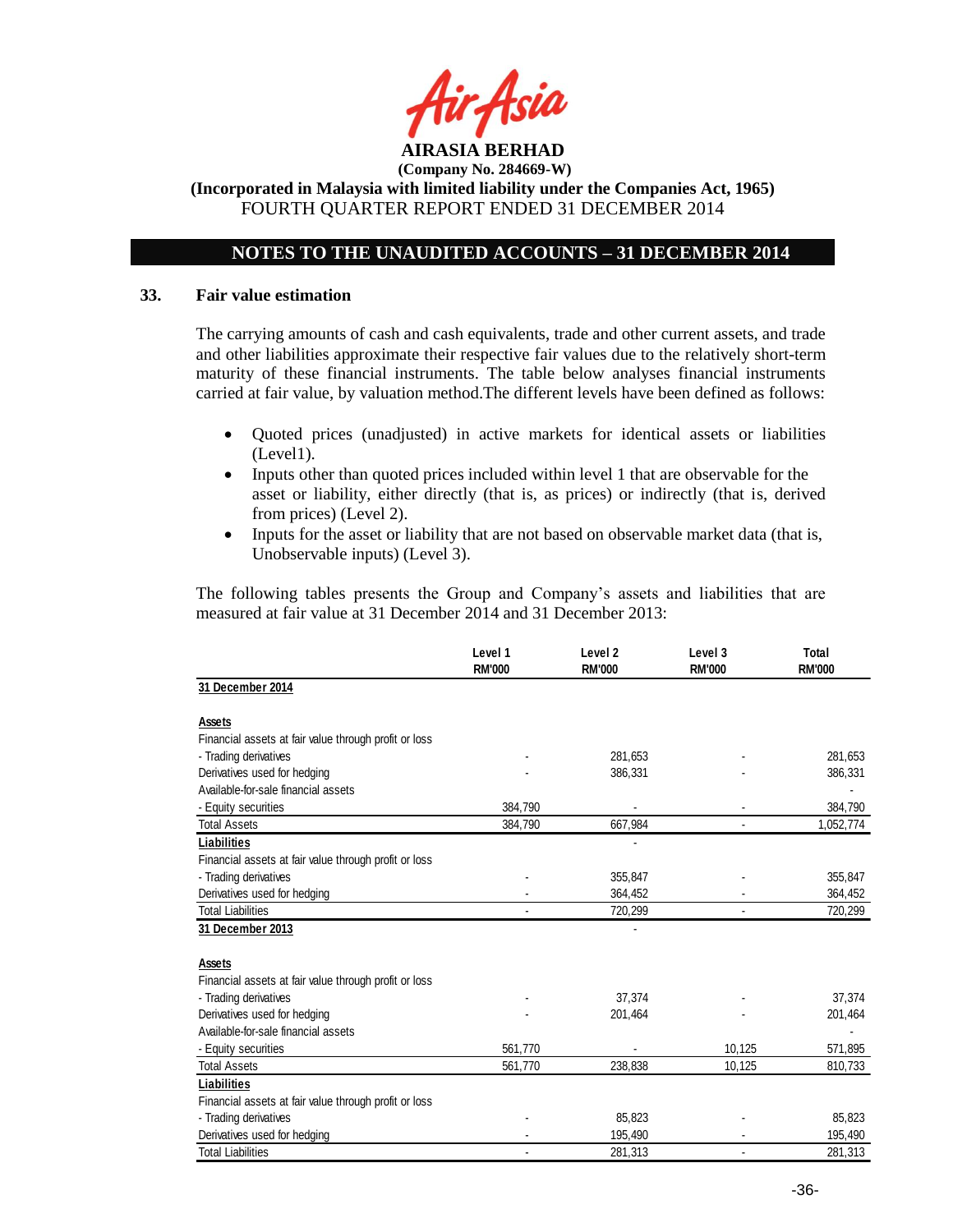

# **NOTES TO THE UNAUDITED ACCOUNTS –31 DECEMBER 2014**

#### **33. Fair value estimation (continued)**

Financial instruments are classified as Level 1 if their value is observable in an active market. Such instruments are valued by reference to unadjusted quoted prices for identical assets or liabilities in active markets where the quoted prices is readily available, and the price represents actual and regularly occurring market transactions. An active market is one in which transactions occur with sufficient volume and frequency to provide pricing information on an on-going basis. These would include actively traded listed equities and actively exchange-traded derivatives.

Where fair value is determined using unquoted market prices in less active markets or quoted prices for similar assets and liabilities, such instruments are generally classified as Level 2. In cases where quoted prices are generally not available, the Group then determines fair value based upon valuation techniques that use as inputs, market parameters including but not limited to yield curves, volatilities and foreign exchange rates. The majority of valuation techniques employ only observable market data and so reliability of the fair value measurement is high. These would include certain bonds, government bonds, corporate debt securities, repurchase and reverse purchase agreements, loans, credit derivatives, certain issued notes and the Group's over the counter ("OTC") derivatives.

Financial instruments are classified as Level 3 if their valuation incorporates significant inputs that are not based on observable market data (unobservable inputs). Such inputs are generally determined based on observable inputs of a similar nature, historical observations on the level of the input or other analytical techniques. This category includes private equity investments, certain OTC derivatives (requiring complex and unobservable inputs such as correlations and long dated volatilities) and certain bonds.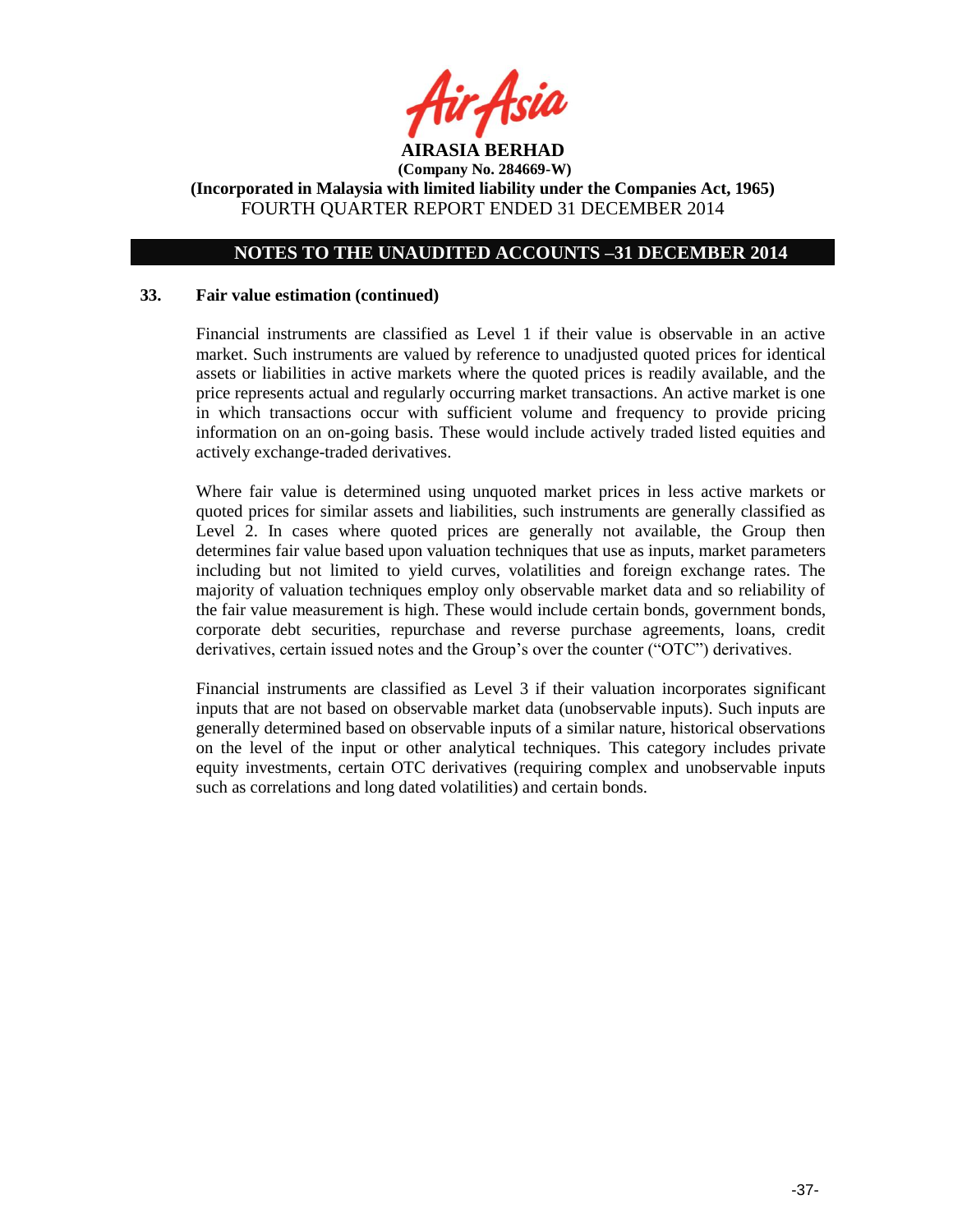

**(Incorporated in Malaysia with limited liability under the Companies Act, 1965)** FOURTH QUARTER REPORT ENDED 31 DECEMBER 2014

# **NOTES TO THE UNAUDITED ACCOUNTS – 31 DECEMBER 2014**

### **34. Material litigation**

As at 26 February 2015, there was no material litigation against the Group.

### **35. Proposed dividend**

The Directors do not recommend any dividend for the quarter ended 31 December 2014.

#### **36. Earnings per share**

### *(a) Basic earnings per share*

Basic earnings per share of the Group are calculated by dividing the net profit for the period by the weighted average number of ordinary shares in issue during the period.

|                                                                                         | <b>INDIVIDUAL QUARTER</b> |                       | <b>CUMULATIVE QUARTER</b> |                  |
|-----------------------------------------------------------------------------------------|---------------------------|-----------------------|---------------------------|------------------|
|                                                                                         | <b>Current</b>            | <b>Preceding Year</b> | <b>Current</b>            | <b>Preceding</b> |
|                                                                                         | <b>Quarter</b>            | <b>Quarter</b>        | Year                      | Year             |
|                                                                                         | <b>Ended</b>              | <b>Ended</b>          | to Date                   | to Date          |
|                                                                                         | 31/12/14                  | 31/12/13              | 31/12/14                  | 31/12/13         |
| Net (loss)/profit for the financial<br>period (RM'000)                                  | (428, 509)                | 168,501               | 82,836                    | 362,124          |
| Weighted average number of<br>ordinary shares in issue for basic<br>EPS $(^{\circ}000)$ | 2,780,215                 | 2,780,542             | 2,780,215                 | 2,780,542        |
| Adjusted<br>for<br>share<br>options<br>granted $(000)$                                  | 580                       | 2,020                 | 580                       | 2,020            |
| Adjusted<br>weighted<br>average<br>number of ordinary shares ('000)                     | 2,780,795                 | 2,782,562             | 2,780,795                 | 2,782,562        |
| Basic earnings per share (sen)                                                          | (15.4)                    | 6.1                   | 3.0                       | 13.0             |
| Diluted earnings per share (sen)                                                        | (15.4)                    | 6.1                   | 3.0                       | 13.0             |